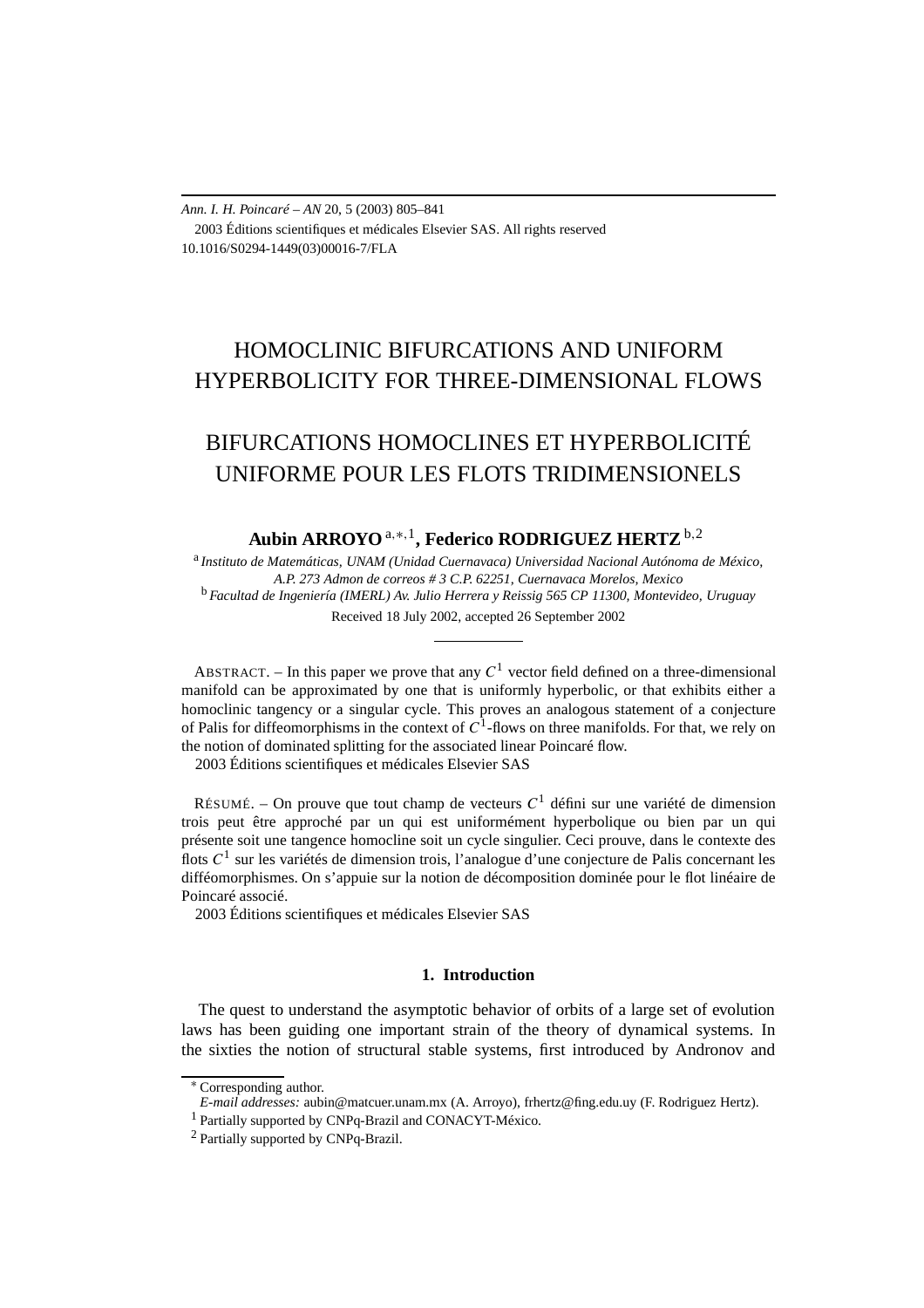Pontryagin thirty years before, meaning systems that are equivalent up to a continuous global change of coordinates to all nearby ones, was at the center of the attempts to provide a typical model in the universe of dynamical systems.

In a series of papers written in that decade and in early seventies, Anosov, Palis and Smale, Robbin, de Melo and Robinson, prove that uniform hyperbolicity and transversality of stable and unstable manifolds imply structural stability. In the mideighties, Mañé obtained the converse statement for diffeomorphisms, in a profound and very original work. Ten years later, Hayashi extended this result for flows. This constitutes a remarkable page in the history of modern dynamics: The solution of the Stability Conjecture, [16].

Recall that an invariant set  $\Lambda$  of a flow X is hyperbolic if its tangent bundle splits into three *DX*-invariant sub-bundles,  $E^s$ ,  $E^u$  and  $[X]$ , where vectors on  $E^s$  are uniformly contracted in the future, the same for  $E^u$  in the past, and  $[X]$  is the flow direction. A flow *X* is uniformly hyperbolic (or Axiom A) if its limit set is hyperbolic. For the case of diffeomorphisms this concept is similar by considering only the first two subbundles. For a complete description of uniform hyperbolicity see [17] and [24]. Yet and remarkably so, at the second half of the sixties it was already clear that uniform hyperbolicity could not be present for every system of a dense subset in the universe of all dynamics.

A key question was then: Is it possible to look for a general scenario for dynamics? The search for such an answer, in particular the work of Newhouse on the coexistence of infinitely many sinks (see [10]), draw the attention to homoclinic orbits. That is, orbits that in the past and the future converge to the same periodic orbit, which has been first considered by Poincaré almost a century before. Altogether, the examples by Newhouse gave rise to a rich family of new dynamics. The creation-destruction of such orbits is, roughly speaking, what its meant by homoclinic bifurcations; see [17] for a formal definition. Based on these and other subsequent developments, Palis formulated in the mid-nineties the following conjecture (see [17] and [14]):

CONJECTURE 1. – *The diffeomorphisms exhibiting a homoclinic bifurcation are C<sup>r</sup> dense in the complement of the closure of the hyperbolic ones*  $(r \geq 1)$ *.* 

There has been substantial advances in this direction. The work of Pujals and Sambarino [21] is an important example: They provided a proof of the conjecture in the case of diffeomorphisms defined on a compact surface in the  $C<sup>1</sup>$  topology.

In the setting of diffeomorphisms on two-dimensional manifolds, homoclinic bifurcations arise from homoclinic tangencies. Recall that the stable and unstable manifolds of a hyperbolic periodic point  $p$ ,  $W<sup>s</sup>(p)$  and  $W<sup>u</sup>(p)$ , respectively, are immersed submanifolds on the ambient space. A point  $q \in W<sup>s</sup>(p) \cap W<sup>u</sup>(p)$  is a homoclinic point if  $q \neq p$ . If these submanifols meet tangentialy at a homoclinic point  $q$ , we say such point is a homoclinic tangency.

Dealing with the above conjecture in the context of flows, another homoclinic phenomenon involving singularities of the vector field must be considered: singular cycles. Recall that a singular point  $\sigma$  of a vector field *X* is hyperbolic if the derivative  $D_{\sigma}X$  has no eigenvalues which are purely imaginary, and in this case we have stable and unstable manifolds of  $\sigma$ , denoted by  $W^s(\sigma)$ , and  $W^u(\sigma)$ , respectively. It may happen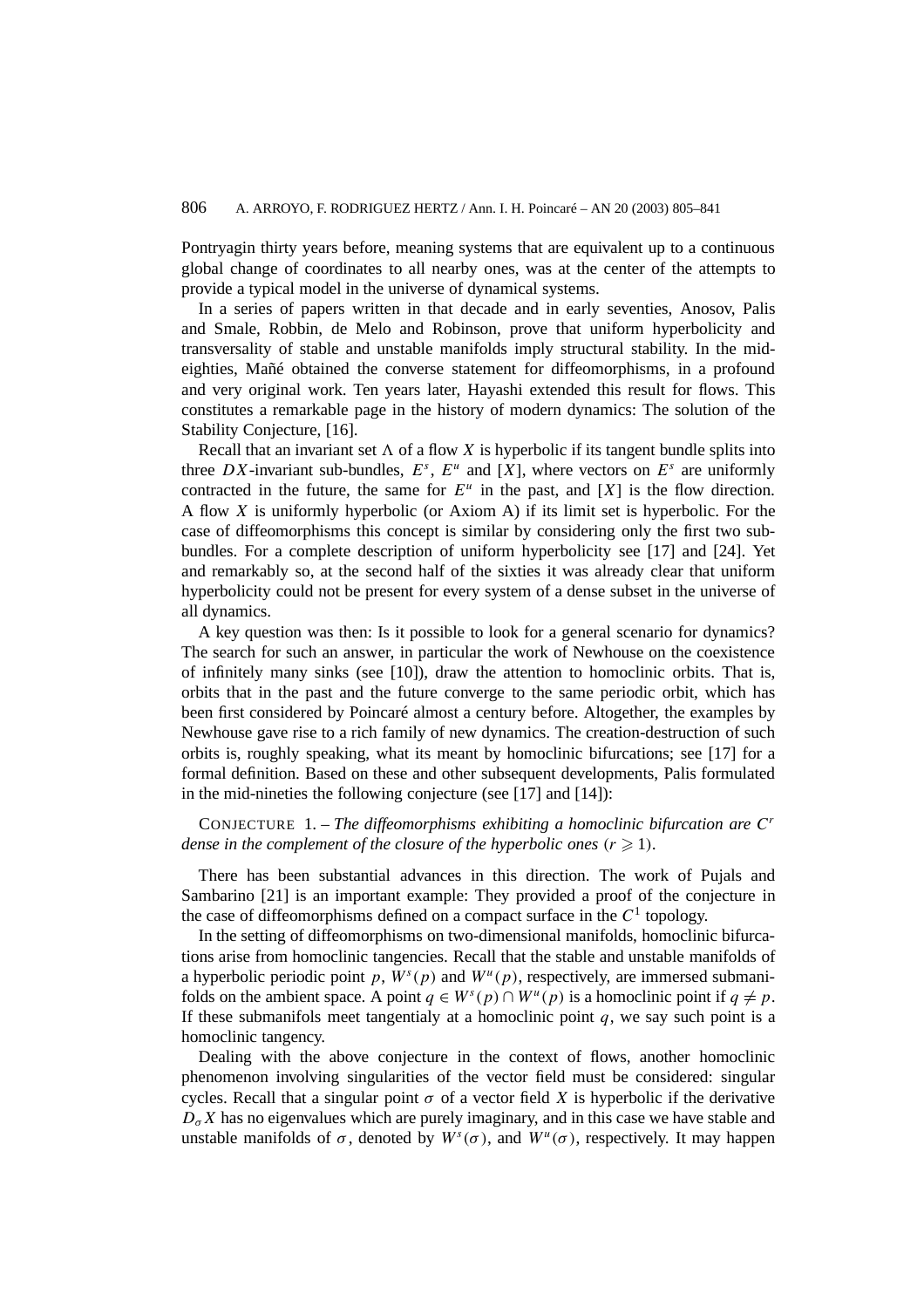that  $q \in W^s(\sigma) \cap W^u(\sigma)$  for  $q \neq \sigma$ . In this case we say the vector field has a *singular cycle*, a concept that was first considered by Labarca and Pacífico [7]. In dimension three, these are all possible homoclinic bifurcations: homoclinic tangencies and singular cycles.

This work is intended to give a positive answer to the conjecture above, in the context of three-dimensional vector fields and the *C*1-topology. To be more precise, let *M* be a compact manifold of dimension three without boundary. Denote by  $\mathcal{X}^r(M)$  the space of vector fields of class  $C^r$  ( $r \ge 1$ ) defined on *M*.

THEOREM A. – Any vector field  $X \in \mathcal{X}^1(M)$  can be approximated by another one  $Y \in \mathcal{X}^1(M)$  *showing one of the following phenomena*:

- (1) *Uniform hyperbolicity with the no-cycles condition.*
- (2) *A homoclinic tangency.*
- (3) *A singular cycle.*

As in the case of surface diffeomorphisms, our methods rely on a relaxed form of hyperbolicity, first used by Mañé, Liao and Pliss in their attempts to characterize structural stable diffeomorphisms. It is called *dominated splitting* and it strictly includes the class partially hyperbolic systems (see [6], [1] and [25]). An invariant set  $\Lambda$  for a diffeomorphism *f* has a dominated splitting if its tangent bundle decomposes into two *Df*-invariant sub-bundles  $T_M M = E \oplus F$  and there are constants  $C > 0$  and  $\lambda \in (0, 1)$ such that for all  $x \in \Lambda$ :

$$
||Df^n|_{E(x)}||||Df^{-n}|_{F(f^n(x))}|| < C\lambda^n; \quad \forall n \geq 0.
$$

There is a remarkable relationship between the absence of homoclinic tangencies and the existence of a dominated splitting. This fact is explored in [21] and more recently, the same authors provided a rather complete description of the dynamics underlying a dominated splitting for surface diffeomorphisms on [22].

Still, the natural translation of this notion into the context of three-dimensional flows is more limited. That is, a splitting of the kind:  $T_A M = E \oplus [X] \oplus F$ , where each sub-bundle is one-dimensional, or  $T_A M = E \oplus F$ , where one is one-dimensional, both exclude the scenarios depicted in the following example:

Consider an Anosov flow *A* on *M* and choose an infinite sequence of periodic orbits with periods arbitrarily large, say  $\{p_n\}$ . An application of Frank's Lemma (see [9] for a flow version) allows us to perturb  $(C<sup>1</sup>)$  the flow on each  $p<sub>n</sub>$  by pushing the strongstable direction over the tangent direction of the orbit of  $p_n$  within the central stable space defined by  $E^s + [X]$ . In the same way, in another part of the orbit of  $p_n$ , we push the strong-unstable direction. Inductively, this process renders a sequence  $X_n$  of vector fields. Observe that no limit of  $\{X_n\}$  can have an invariant splitting of any of the kind as above. Also it is not possible to find a nearby flow exhibiting a homoclinic tangency, since strong directions remain orthogonal to each other on each point.

Like hyperbolicity, the property of a dominated splitting is a condition on the action of the derivative on the tangent bundle, which determines some dynamical behavior of the transformation itself. In our case, we shall consider a condition not on the whole tangent bundle but on its projection over a certain sub-bundle everywhere normal to the flow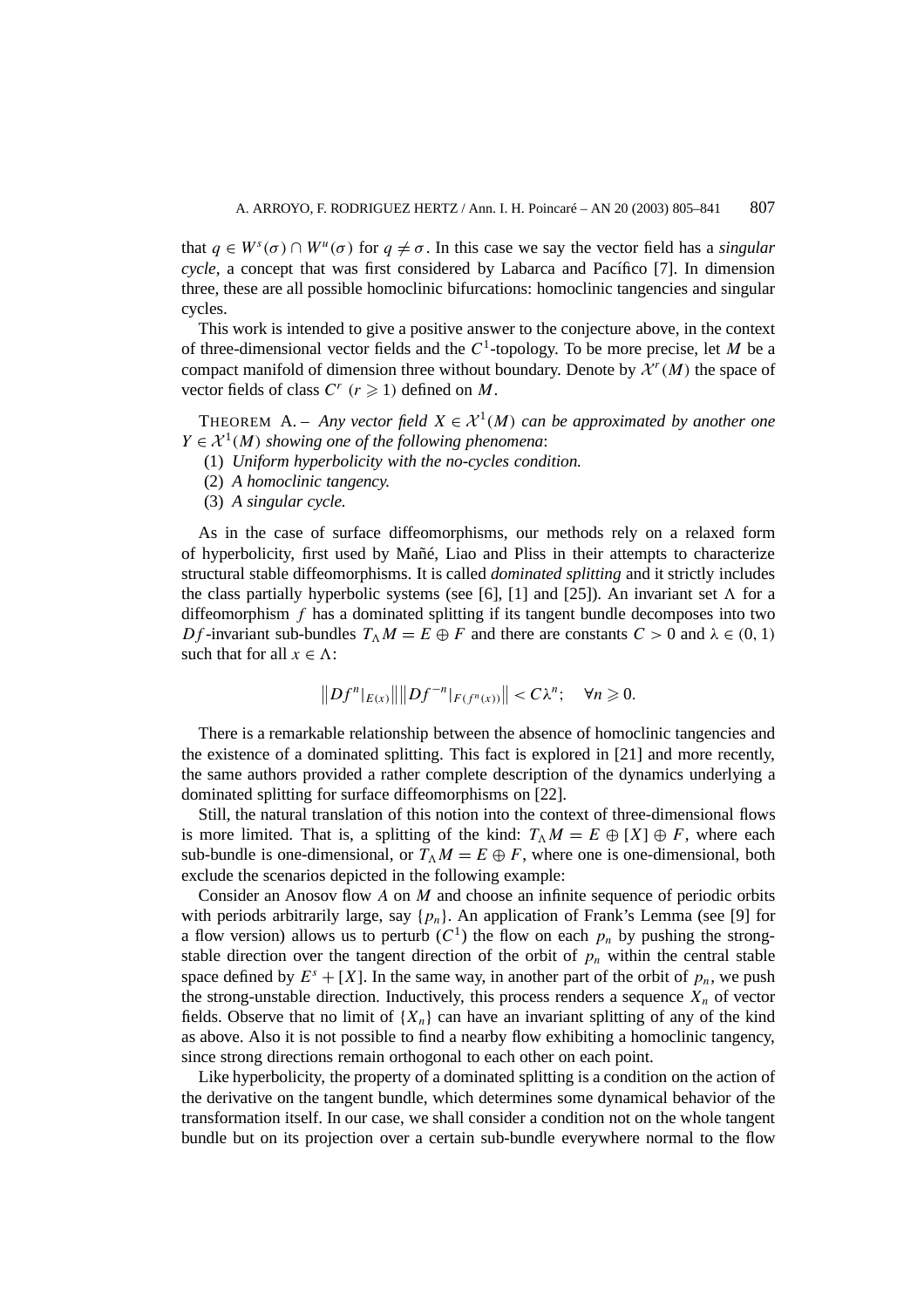direction, to which the linear Poincaré flow is associated. We shall be precise about this in the next section. However, such notion of dominated splitting for the linear Poincaré flow can be obtained once we are far from homoclinic tangencies (see Theorem 6.2 for a precise statement).

On the other hand, Theorem A relies on a fundamental result related to the possible underlying dynamics of an invariant set provided with a dominated splitting. To explain this, let us call an embedded two-dimensional torus  $T \subset M$  an *irrational torus* if it is invariant by the action of  $X^t$ , it is normally hyperbolic and moreover,  $X^t|_{\mathcal{T}}$  is conjugated to a linear irrational flow on  $S^1 \times S^1$ . Denote by Per $(X)$  the set of periodic orbits of *X*, and  $\text{Sing}(X) = \{p \in M \mid X(p) = 0\}$ , for a given  $X \in \mathcal{X}^r(M)$ , M being a closed threemanifold.

THEOREM B. – Let  $\Lambda$  be a compact invariant set for  $X \in \mathcal{X}^2(M)$  with a dominated *splitting and such that*  $Sing(X) \cap \Lambda = \emptyset$  *and all points in*  $Per(X) \cap \Lambda$  *are hyperbolic saddles, then*  $\Lambda = \tilde{\Lambda} \cup \mathcal{T}$ *, where*  $\tilde{\Lambda}$  *is hyperbolic and*  $\mathcal{T}$  *is a finite union of irrational tori.*

The dominated splitting provides us with invariant foliations over the invariant set; formed by central stable and central unstable manifolds (see Lemma 3.2). *A priori*, such leaves do not have a dynamical meaning at all. However, a kind of Denjoy's property asserts that smoothness of the vector field does not allow the existence of wandering intervals; moreover, it provides us the asymptotic behavior of local central manifolds. This allows us to construct actual stable and unstable manifolds from the central ones (see Proposition 4.2 and Lemma 4.14). For that, we must establish a way to control how fast orbits get farther apart as we iterate; not as two points at certain flow-time but as orbits of the linear Poincaré flow. In order to do that, it ought to be necessary to consider a set of holonomy maps defined on transversal two-dimensional sections. These maps together work as a kind of global Poincaré transformation and allow us to proceed, at least locally, as in the case of a surface-diffeomorphism (see Section 2.2). In fact, most of our effort will be spent in order to achieve such setting. After that, some modifications of the arguments of [21] are needed to conclude the proof of Theorem B. Indeed, [21] is a key reference throughout this paper.

**Further questions.** Lorenz-like attractors (see [3]) are a kind of rich dynamics that can appear from singular cycles. They are characterized by the presence of infinitely many periodic orbits in any neighborhood of a singularity, in a robust way. The study of this situation lead Morales, Pacífico and Pujals to define an adequate notion of hyperbolicity, where singularities are involved, called singular hyperbolicity (see [9]).

This suggest a stronger statement of Theorem A, replacing Singular Cycle by Singular Hyperbolic, on item (3); and a proof will certainly rely on an application of their methods. However, some work has to be done before, in particular on the choice of the dominated splitting over an invariant set which contains a singularity, since the linear Poincaré flow it is not defined on equilibrium points. Nevertheless, it seems to be useful to consider also a splitting on the tangent bundle as in the way is done for singular hyperbolic sets.

The paper is structured as follows: In Section 2 we set up a useful notion of dominated splitting for invariant sets, related to the linear Poincaré flow. In Section 3 we construct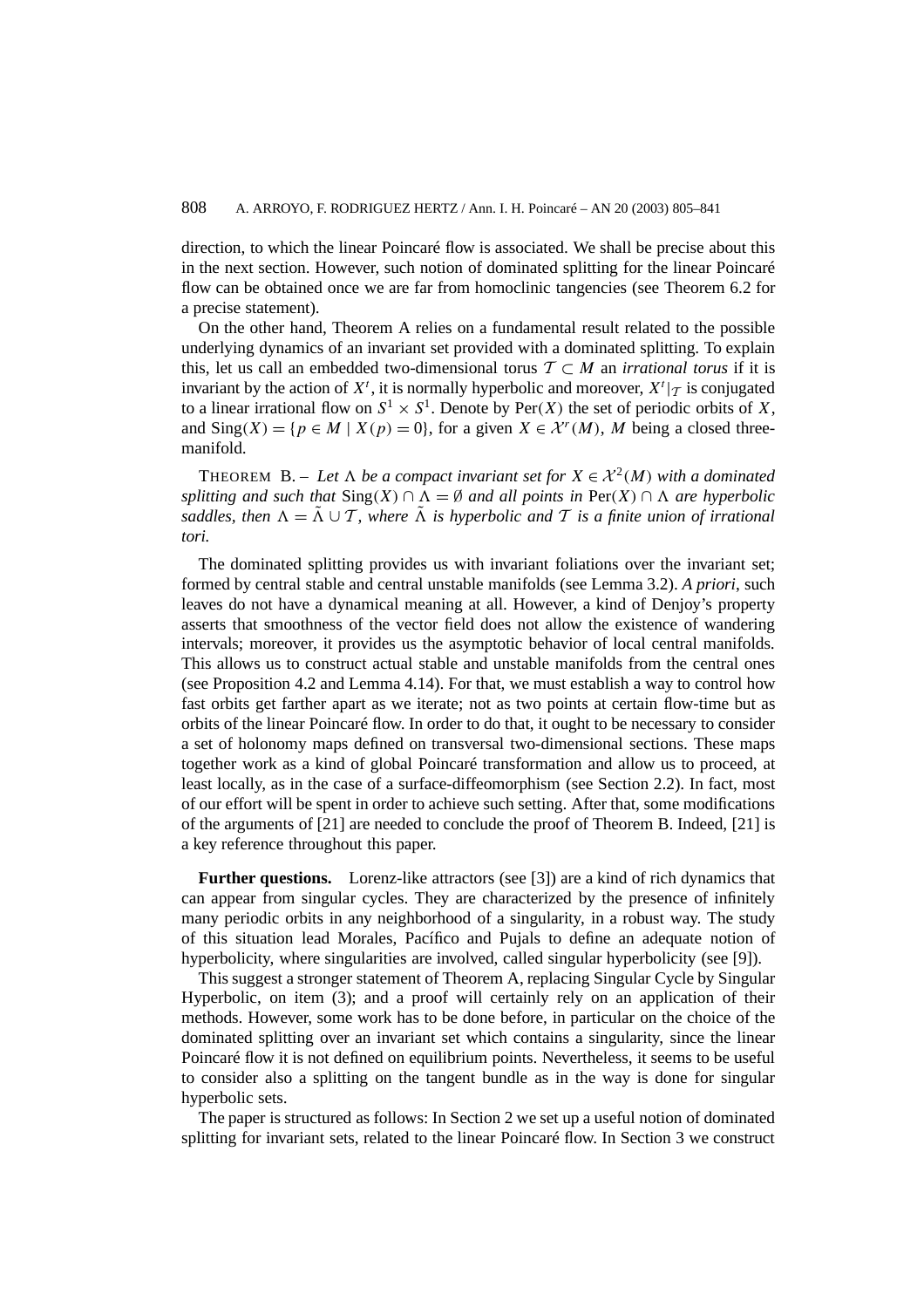central manifolds for sets with dominated splitting. The proof of Theorem B will be there reduced to a Main Lemma. Section 4 is for proving dynamical properties of central manifolds. This is the kernel of this work. Section 5 is devoted to give a proof for the Main Lemma and finally, in Section 6 we prove Theorem A.

#### **2. Dominated splitting for invariant sets**

This section is devoted to construct a useful notion of dominated splitting for invariant sets for flows. For that, we shall consider the linear Poincaré flow which acts on certain sub-bundle of the tangent space. At the end of this section, we shall obtain a family of holonomy maps defined between pairs of two-dimensional sections each one transversal to the flow. This family of maps acts on the manifold in the same way the linear Poincaré flow acts on the normal bundle.

Let *M* be a compact three-dimensional riemannian manifold without boundary. Denote by  $X^t$  the flow associated to  $X \in \mathcal{X}^1(M)$ , that is, a family of diffeomorphisms on *M* such that  $X^s \circ X^t = X^{s+t}$  for all  $s, t \in \mathbb{R}$ ,  $X^0 =$  Id and  $dX^t(p)/dt|_{t=0} = X(p)$ , for any  $p \in M$ .

# **2.1. The linear Poincaré flow**

The vector field *X* induces two sub-bundles on  $T_0M$ , say,  $[X]_p = \{v \in T_pM|v =$  $\alpha X(p)$ ,  $\alpha \in \mathbb{R}$  } and  $\tilde{\mathcal{N}}_p = [X]_p^{\perp}$ , for any  $p \notin \text{Sing}(X)$ . Denote by  $\mathcal{N} = \frac{T_0 M}{[X]}$  the normal bundle of *X* over  $Q = M \setminus Sing(X)$ , the regular points of *X*. For each  $t \in \mathbb{R}$  the tangent map of  $X^t$  restricted to  $\mathcal{N} \subset T_0M$  induces an automorphism on  $\mathcal N$  that commutes the following diagram:

$$
\begin{array}{ccc}\n\mathcal{N} & \xrightarrow{L^t} & \mathcal{N} \\
\downarrow & & \downarrow \\
Q & \xrightarrow{X^t} & Q.\n\end{array}
$$

The flow of automorphisms  $\{L^t\}_{t\in\mathbb{R}}$  is called the *linear Poincaré flow* of the normal bundle  $\mathcal N$ . We took this notion from the work of Doering, [2], and it allows us to define an adequate notion of *dominated splitting* for invariant sets of flows.

DEFINITION 1. - An invariant set  $\Lambda$  has a dominated splitting if there exists a *splitting of the normal bundle of*  $\tilde{\Lambda} = \Lambda \setminus Sing(X)$ *, say*  $\mathcal{N}_{\tilde{\Lambda}} = E \oplus F$  *and there are* numbers  $C > 0$  and  $\lambda \in (0, 1)$  such that:  $L^t(E(x)) = E(X^t(x))$ ,  $L^t(F(x)) = F(X^t(x))$ *and*

$$
\left|L^t|_{E(x)}\right| |L^{-t}|_{F(X^t(x))}| \leqslant C\lambda^t; \quad \forall t \geqslant 0.
$$

Fix an invariant set  $\Lambda$  for  $X^t$  and take a splitting of  $\mathcal{N}_{\tilde{\Lambda}} = E' \oplus F'$ , not necessarily invariant. For any number  $a \in (0, 1]$  we can define the following two cone fields pointwise. On each  $x \in \Lambda$  set: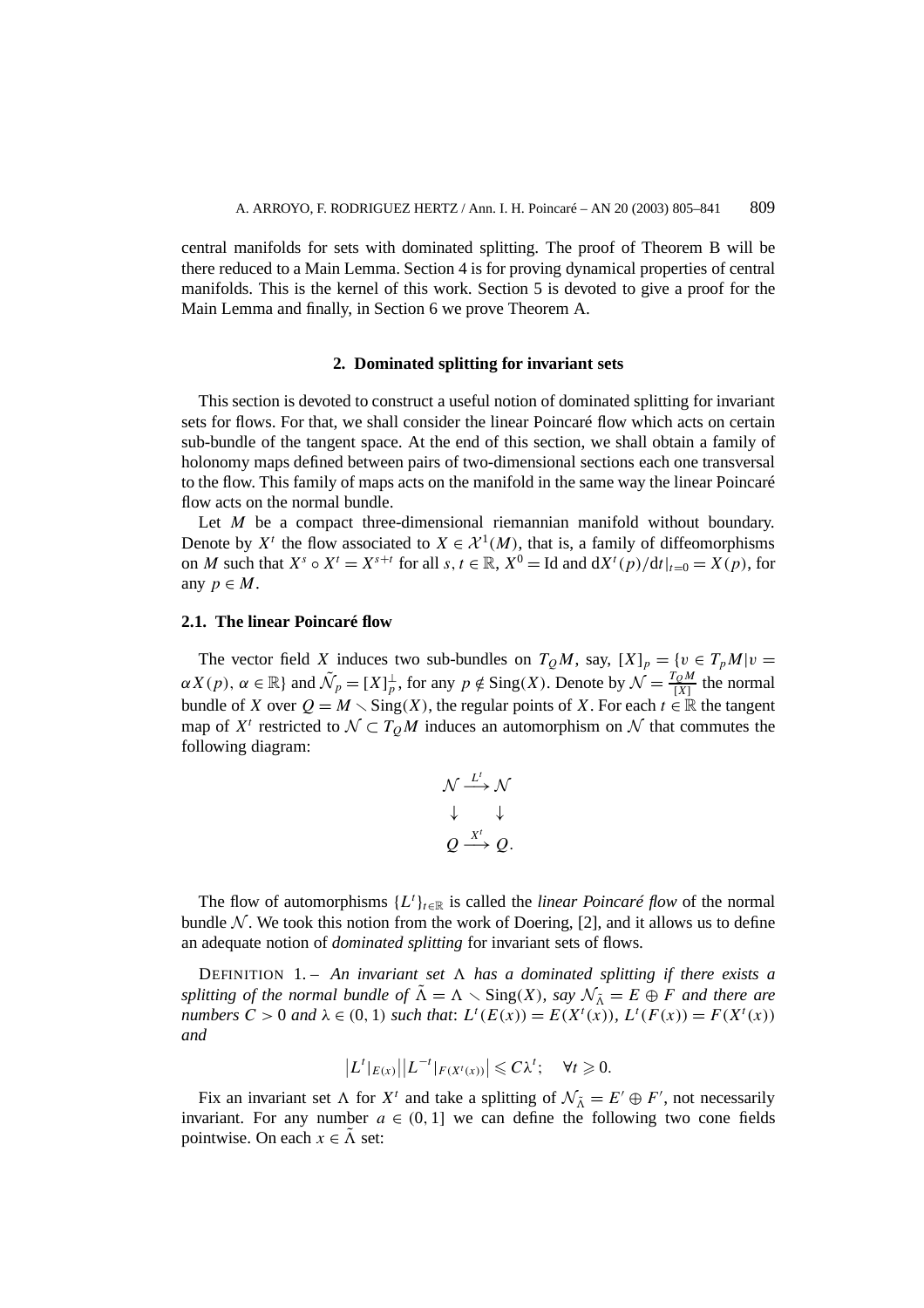810 A. ARROYO, F. RODRIGUEZ HERTZ / Ann. I. H. Poincaré – AN 20 (2003) 805–841

$$
C_a^E(x) = \{ w \in \mathcal{N}_x \mid w = v_E + v_F, \ |v_F| \leq a |v_E| \},
$$
  

$$
C_a^F(x) = \{ w \in \mathcal{N}_x \mid w = v_E + v_F, \ |v_E| \leq a |v_F| \}.
$$

As in the hyperbolic case, it is not difficult to see that if this cone field is invariant under the action of  $L^t$  we obtain a dominated splitting on  $\Lambda$  (see [12]). The following lemma states this.

LEMMA 2.1. – If there exist  $\lambda < 1$ ,  $a > 0$ , and there is a splitting of  $\mathcal{N}_{\Lambda} = E' \oplus F'$ *such that*

$$
L^t(C_a^{F'}) \subset C_{\lambda^t a}^{F'}(X^t(x)) \quad \text{and} \quad L^{-t}(C_a^{E'}) \subset C_{\lambda^t a}^{E'}(X^{-t}(x))
$$

*for all*  $t \geq 0$ *, then*  $\Lambda$  *has a dominated splitting.* 

Moreover, the following lemma due to Doering (see Proposition 1.1 in [2]), asserts that in the case of hyperbolicity, these two notions are coherent.

LEMMA 2.2. − Let  $\Lambda$  ⊂ *M* an invariant compact set for  $X<sup>t</sup>$ .  $\Lambda$  has a hyperbolic *structure for X<sup>t</sup> if and only if the linear Poincaré flow restricted over is hyperbolic.*

## **2.2. Holonomy maps**

Let  $\Lambda \subset M$  be a compact invariant set with dominated splitting such that  $\Lambda \cap$  $\text{Sing}(X) = \emptyset$ . Given  $a \in (0, 1]$  let  $U_a$  be a neighborhood of  $\Lambda$  in  $\mathcal{N}$ , where is defined an invariant *a*-cone field. Denote by  $\mathcal{N}_x(\varepsilon)$  the ball of radius  $\varepsilon > 0$  on  $\mathcal{N}_x$ . Notice that there exists a neighborhood *K* such that

$$
\Lambda \subset \text{int}(K) \subset \text{cl}(K) \subset U_1 \subset M \smallsetminus \text{Sing}(X)
$$

since  $\text{Sing}(X)$  is a closed set. Hence, there is  $\varepsilon^* > 0$  such that the exponential map  $\exp_x : \mathcal{N}_x(\varepsilon^*) \to M$  is an isometry for any point  $x \in K$ . Call  $N_x = \exp_x(\mathcal{N}_x(\varepsilon^*))$ . Moreover, for any  $x \in K$  there is  $\eta_x > 0$  such that  $X^t(N_x) \cap N_x = \emptyset$ , for  $t \in (-\eta_x, \eta_x)$ , since there are no singularities in  $cl(K)$ ; and hence the function  $x \mapsto \eta_x$  has a lower bound, say  $\eta_* > 0$ . Define for any  $x \in U_1$  and  $s \in \mathbb{R}$  the map

$$
\tau_x^s: D_x^s \subset N_x \to \mathbb{R}
$$

using the Implicit Function Theorem, in such a way that  $\tau_x^s(x) = s$  and  $X^{\tau_x^s(y)}(y) \in N_{x_s}$ , where  $x_s = X^s(x)$ . Whenever we speak about  $D_x^s$ , we are considering it as the maximal domain of definition. In spite of this, set

$$
R_x^s: D_x^s \to N_{x_s}
$$

such that  $R_x^s(y) := X^{\tau_x^s(y)}(y)$ ,  $\forall y \in D_x^s$ . Notice  $D_x R_x^s = L_x^s$ . Moreover, there exist a neighborhood  $V_s \subset \mathcal{N}$  of the zero-section, where we can define a transformation  $R^s: V_s \to N$  where

$$
V_s \ni (x, v) \stackrel{R^s}{\longmapsto} \big(X^s(x), \exp_{x_s}^{-1}\big(R_x^s(\exp_x(v))\big)\big).
$$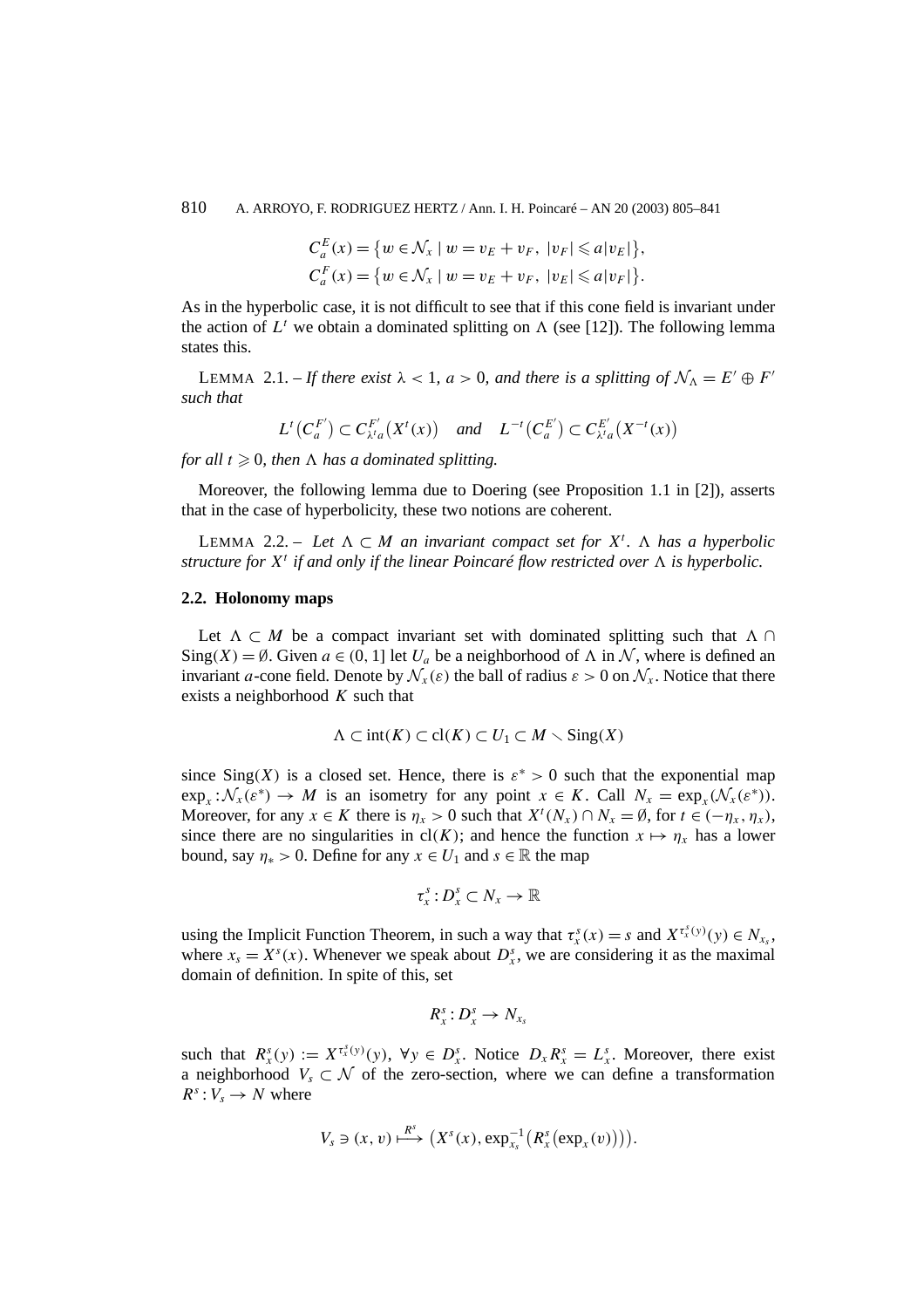This transformation covers the flow on *M*, i.e. the following diagram commutes:

$$
V_s \xrightarrow{R^s} \mathcal{N}
$$
  
\$\downarrow\$   
\$\mathcal{M} \xrightarrow{X^s} M\$.

In fact,  $[V_s]_x \supset \exp_x^{-1}(D_x^s)$ , for all  $x \in U_1$ . Observe  $\{R^t\}$  is a local flow on  $\bigcap_{t \in \mathbb{R}} V_t$ .

#### **3. Central manifolds**

Throughout this section we shall construct central-stable and central-unstable manifolds for invariant sets with dominated splitting. Moreover, we shall see they are of class  $C^2$ . Also we shall prove an analogous version of Pliss' Lemma (see [18]) for continuous-time dynamical systems. As a consequence of these, we shall obtain that there are only a finite number of irrational tori contained in  $\Lambda$ . At the end, we shall reduce the proof of Theorem B to a Main Lemma. Let  $X \in \mathcal{X}^2(M)$  and  $\Lambda \subset M$  be a compact invariant set with dominated splitting such that  $\text{Sing}(X) \cap \Lambda = \emptyset$ . Also assume that all periodic orbits in  $\Lambda$  are hyperbolic saddles. We begin establishing the following inequalities.

LEMMA 3.1.  $-If \Delta$  *is an invariant set as above, there exist constants*  $C > 0$  *and*  $\sigma \in (0, 1)$  *such that for every*  $x_0 \in \Lambda$  *and for all*  $t \ge 0$  *the following holds*:

- $(L^t|_{E(x_0)}||L^{-t}|_{F(x_t)}|^2 \leq C\sigma^t$
- $(|(2) | |L^t|_{E(x_0)}^2|^2 |L^{-t}|_{F(x_t)}^2| \leq C\sigma^t$ .

*Proof. –* We only care about the first inequality since the other is analogous. Take  $\alpha \in (0, 1)$ . We claim there is  $T > 0$  such that for any  $x \in \Lambda$ 

$$
\frac{|L^T|_{E(x)}|}{|L^T|_{F(x)}|^2} \leq \alpha.
$$

After the claim, it is not difficult to see how the lemma follows; we only have to notice that  $|L^t|_E = \prod_{j=1}^{\alpha} |L^{jT}|_E ||L^r|_E$  where  $t = \alpha T + r$ , and the same for the subspace *F*. Hence, setting

$$
C = \max\{|L^r|_{E(x)}|, |L^r|_{F(x)}|; x \in \Lambda, r \in [0, T]\},\
$$

we conclude

$$
\frac{|L^t|_{E(x_0)}|}{|L^t|_{F(x_t)}|^2} \leqslant C (\alpha^{1/t_0})^t.
$$

However, if the claim do not happen then for all  $T > 0$  there is  $x^T \in \Lambda$  such that

$$
\frac{|L^T|_{E(x^T)}|}{|L^T|_{F(x^T)}|^2} \ge \alpha.
$$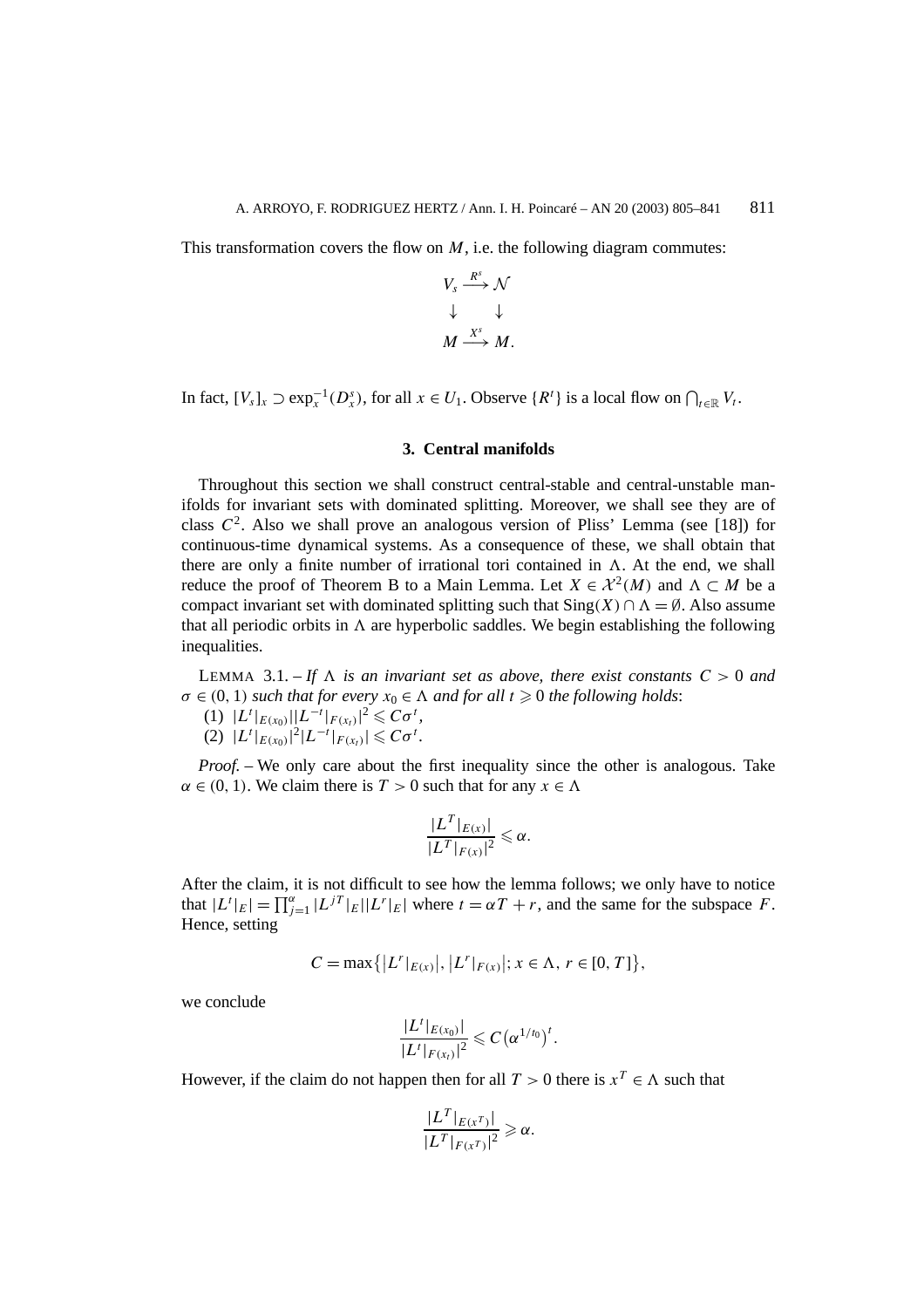Take the measures  $\mu_T = \frac{1}{T} \int_0^T \delta_{x_s} r \, ds$ , where  $x_s^T = X^s(x^T)$  and consider a subsequence  $\mu_i := \mu_{T_i}$  converging to a measure  $\mu$ , with supp $(\mu) \subset \Lambda$ . Observe the function  $\frac{|L^t|_{E(x)}|}{|L^t|_{E(x)}|}$  $|L^t|_{F(x_t)}|^2$ is  $C^1$  with respect to *t*. Let

$$
\varphi(x) = \frac{d}{dt} \log \left( \frac{|L^t|_{E(x)}|}{|L^t|_{F(x_t)}|^2} \right) \Big|_{t=0}
$$

and notice it is continous on *x*. It is true that  $\int \varphi \, d\mu \ge 0$ . In fact,

$$
\int \varphi \, \mathrm{d}\mu = \lim_{i \to \infty} \varphi \, \mathrm{d}\mu_i = \lim \frac{1}{T_i} \int_0^{T_i} \varphi(x_s^{T_i}) \, \mathrm{d}s = \lim_{i \to \infty} \frac{1}{T_i} \log \bigg( \frac{|L^t|_{E(x)}|}{|L^t|_{F(x_t)}|^2} \bigg).
$$

Hence, the Theorem of Descomposition on Ergodic Measures implies there is an ergodic measure *ν* with supp $(\nu) \subset \text{supp}(\mu)$  and such that  $\int \varphi \, d\nu \ge 0$ . Denote by  $\lambda_E =$  $\lambda_E(\nu) = \int \log |L^1|_E d\nu$ , and  $\lambda_F = \lambda_F(\nu) = \int \log |L^1|_F d\nu$ , the Lyapunov Exponents of *ν* with respect to *E* and *F*, respectively. It is true that  $\lambda_E < 0$  and  $\lambda_F < 0$ , since  $\int \varphi \, d\nu = \lambda_E - 2\lambda_F \geq 0$  and the condition of domination implies  $\lambda_E < \lambda_F$ . Hence  $0 \le \lambda_E - 2\lambda_F < \lambda_F - 2\lambda_F = -\lambda_F$ . Therefore  $\lambda_E < 0$  and so  $\lambda_F < 0$ . Now we claim that the support of  $\nu$  is contained in the orbit of some periodic point of the flow, that must be a sink. Oseledets' Theorem [13], asserts that *ν*-almost everywhere there is a unique invariant splitting  $E_1 \oplus [X] \oplus E_2$  for  $X^1$ . For that and since the splitting  $E \oplus F$ is invariant by  $L^1$  we can call  $E_i$  that  $E \oplus [X] = E_1 \oplus [X]$  and  $F \oplus [X] = E_2 \oplus [X]$ . Denote  $\lambda_1, \lambda_2, \lambda_{[X]} = 0$  their respective Lyapunov Exponents. Notice

$$
\lambda_E = \int \log(L^t|_E) \, \mathrm{d}\nu = \int \log(\det(DX^1|_{E \oplus [X]})) \, \mathrm{d}\nu
$$

$$
= \int \log(\det(DX^1|_{E_1 \oplus [X]})) \, \mathrm{d}\nu = \lambda_1 + \lambda_{[X]} = \lambda_1.
$$

Analogously  $\lambda_F = \lambda_2$ ; therefore  $\lambda_1 > 0$  and  $\lambda_2 > 0$ , and the claim follows.  $\Box$ 

Now, our setting fits into the arguments of [6] to prove the existence of central stable and central unstable manifolds tangent to directions *E* and *F*, respectively. This is summarized in the following lemma.

LEMMA 3.2. – *For each*  $\varepsilon > 0$  *denote the interval*  $I_{\varepsilon} = (-\varepsilon, \varepsilon)$  *and let*  $\text{Emb}^2(I_1, M)$ *be the set of*  $C^2$  *embeddings of*  $I_1$  *on*  $M$ *. There exist two continous sections* 

$$
\Phi^{cs\,(cu)}:\Lambda\to\text{Emb}^2(I_1,\mathcal{N})
$$

*such that, if we denote*  $W_{\varepsilon}^{cs \, (cu)}(x) = \Phi^{cs \, (cu)}(x) (I_{\varepsilon})$ *, respectively, they verify the following properties*:

- (a)  $T_x W_c^{cs}(x) = E(x)$  *and*  $T_x W_c^{cu}(x) = F(x)$ *.*
- (b) For all  $\varepsilon_1 \in (0,1)$  there exists  $\varepsilon_2 > 0$  such that  $R^t(W_{\varepsilon_2}^{cs}(x)) \subset W_{\varepsilon_1}^{cs}(x_t)$  and  $R^{-t}(W_{\varepsilon_2}^{cu}(x)) \subset W_{\varepsilon_1}^{cu}(x_{-t}),$  *for all*  $t \in [0, 1]$ *.*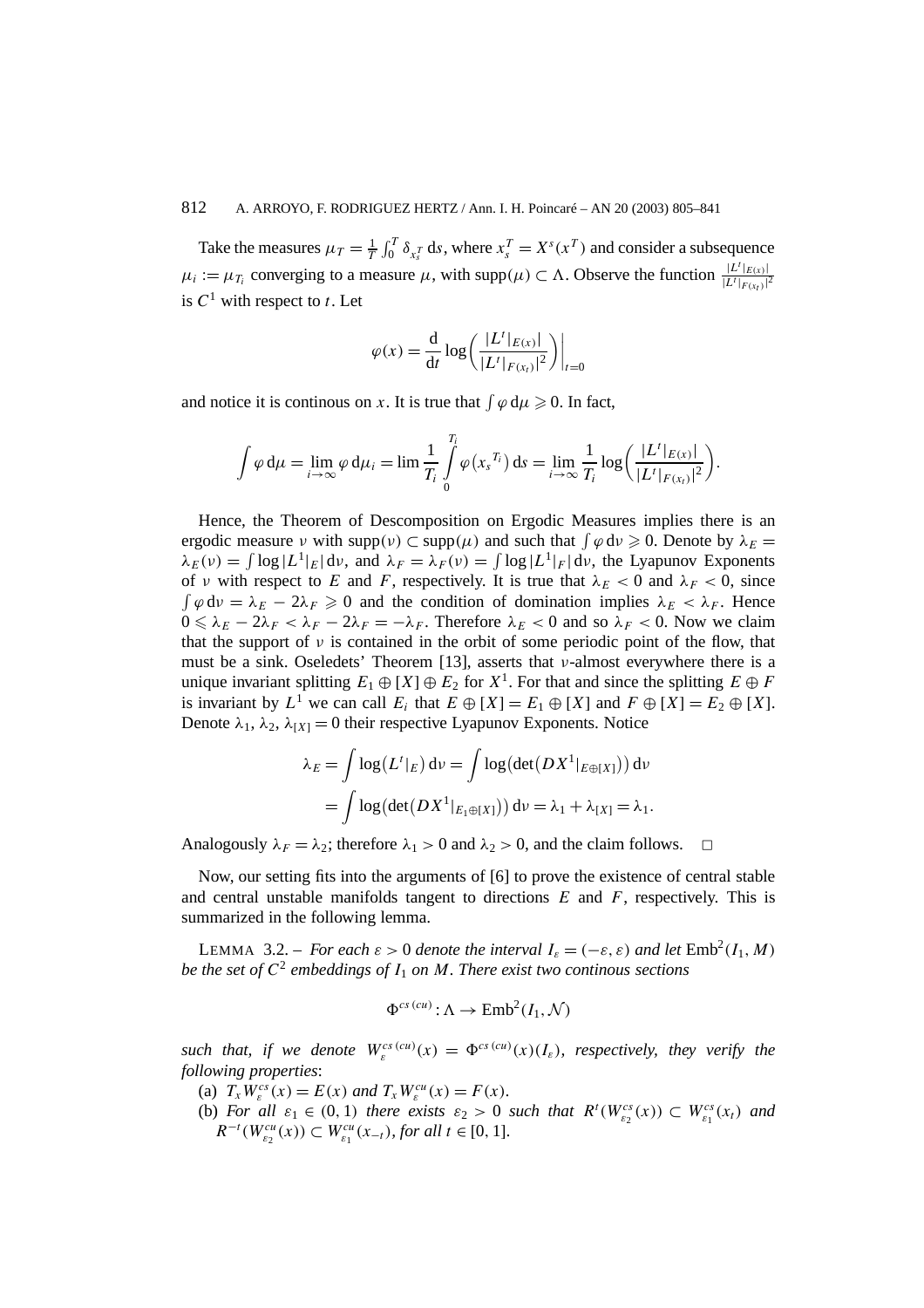Notice that  $\Phi^{cs}(x)(I_1) \subset \mathcal{N}_x$  since  $\Phi^{cs}$  is a section on N and the same for  $\Phi^{cu}$ . We shall call the manifold  $W_{(\varepsilon)}^{cs}$  the (local) central stable manifold and  $W_{(\varepsilon)}^{cu}$  the (local) central unstable manifold. Observe that the second part of the lemma implies the next corollary:

COROLLARY 3.3. – *Given*  $\epsilon > 0$  *there is*  $\delta > 0$  *such that*:

- (a) If  $y \in W_{\varepsilon}^{cs}(x)$  and  $dist(x_t, y_t) \leq \delta$  for all  $t \in (0, t_0)$ , then  $R^t(y) \in W_{\varepsilon}^{cs}(x_t)$  for  $t \in (0, t_0)$ *.*
- (b) If  $y \in W^{cu}_{\varepsilon}(x)$  and  $dist(x_{-t}, y_{-t}) \leq \delta$  for all  $t \in (0, t_0)$ , then  $R^{-t}(y) \in W^{cs}_{\varepsilon}(x_{-t})$ *for*  $t \in (0, t_0)$ *.*

It is not difficult to see that in our context it is true the following

COROLLARY 3.4. – Let  $x \in \Lambda$  such that for some  $\gamma \in (0, 1)$  we have

$$
\left|L^t|_{E(x)}\right| \leqslant \gamma^t, \quad \text{for all } t \geqslant 0.
$$

*Then there exists*  $\varepsilon > 0$  *such that*  $|R^t(W^{cs}_{\varepsilon}(x))| \to 0$  *as*  $t \to \infty$ ; *that means the central stable manifold is in fact a stable one.*

#### **3.1. Hyperbolic times of a point**

It is possible to prove a version of Pliss' Lemma [18] for flows. In this case, the proof is easier than in the case of diffeomorphisms; see [8].

**THEOREM** 3.5. – *Given any*  $\varepsilon > 0$ ,  $A \in \mathbb{R}$  and  $c > 0$ , there exists  $K > 0$  such that if  $H:[0, T] \to \mathbb{R}$  *is diferentiable,*  $H(0) = 0$ ,  $H(T) < cT$  *and*  $\inf(H') > A$ *, then the set* 

$$
\mathcal{P}_{\varepsilon} = \{ \tau \in [0, T] \mid H(s) - H(\tau) \leqslant (c + \varepsilon)(s - \tau) \text{ for all } s \in [\tau, T] \}
$$

*has Lebesgue measure greater than T K.*

*Proof.* – Take  $\varepsilon > 0$  and A as in the hypothesis. Define  $G(s) = H(s) - (c + \varepsilon)s$ . We assume *G* is of class  $C^2$  and it does not have degenerate critical points; that is,  $G'(x) = 0$ if and only if  $G''(x) \neq 0$ . Actually we can assume all their critical values are different, otherwise, an approximation of *G* still works. Since  $G(0) = 0$  and  $G(T) < -\varepsilon T$ , it is possible to define two (perhaps finite) sequences, say  $\{a_i\}$  consisting of critical points of *G* such that  $G(x) < G(a_i)$  for every  $x > a_i$  (if finite, set the last point  $a_{n+1} = T$ , if it is not so, then  $a_i \rightarrow T$  and  $\{b_i\}$  as the first number  $b > a_i$  such that  $G(b_i) = G(a_{i+1})$ . Of course  $b_i \leq a_{i+1}$ . Let  $B = -\inf G'$ , then by the Mean Value Theorem

$$
\frac{G(a_i)-G(b_i)}{B}\leqslant b_i-a_i.
$$

On the other hand, the union  $\bigcup_i (a_i, b_i)$  is contained in  $B_{\varepsilon}$ . In fact,

$$
H(s) - H(\tau) = H(s) - (c + \varepsilon)s - (H(\tau) - (c + \varepsilon)\tau) + (c + \varepsilon)(s - \tau)
$$
  
=  $G(s) - G(\tau) + (c + \varepsilon)(s - \tau)$ .

Hence,  $G(s) - G(\tau) + (c + \varepsilon)(s - \tau) < (c + \varepsilon)(s - \tau)$  if and only if  $G(s) < G(\tau)$ . Let  $t \in (a_i, b_i)$ , for some *i*. If for a given  $s > \tau$  we have  $G(s) = G(\tau)$  then  $\tau = b_i$ , because  $b_i$  is the first number  $b > a_i$  such that  $G(b) = G(a_{i+1})$ ; a contradiction. Therefore,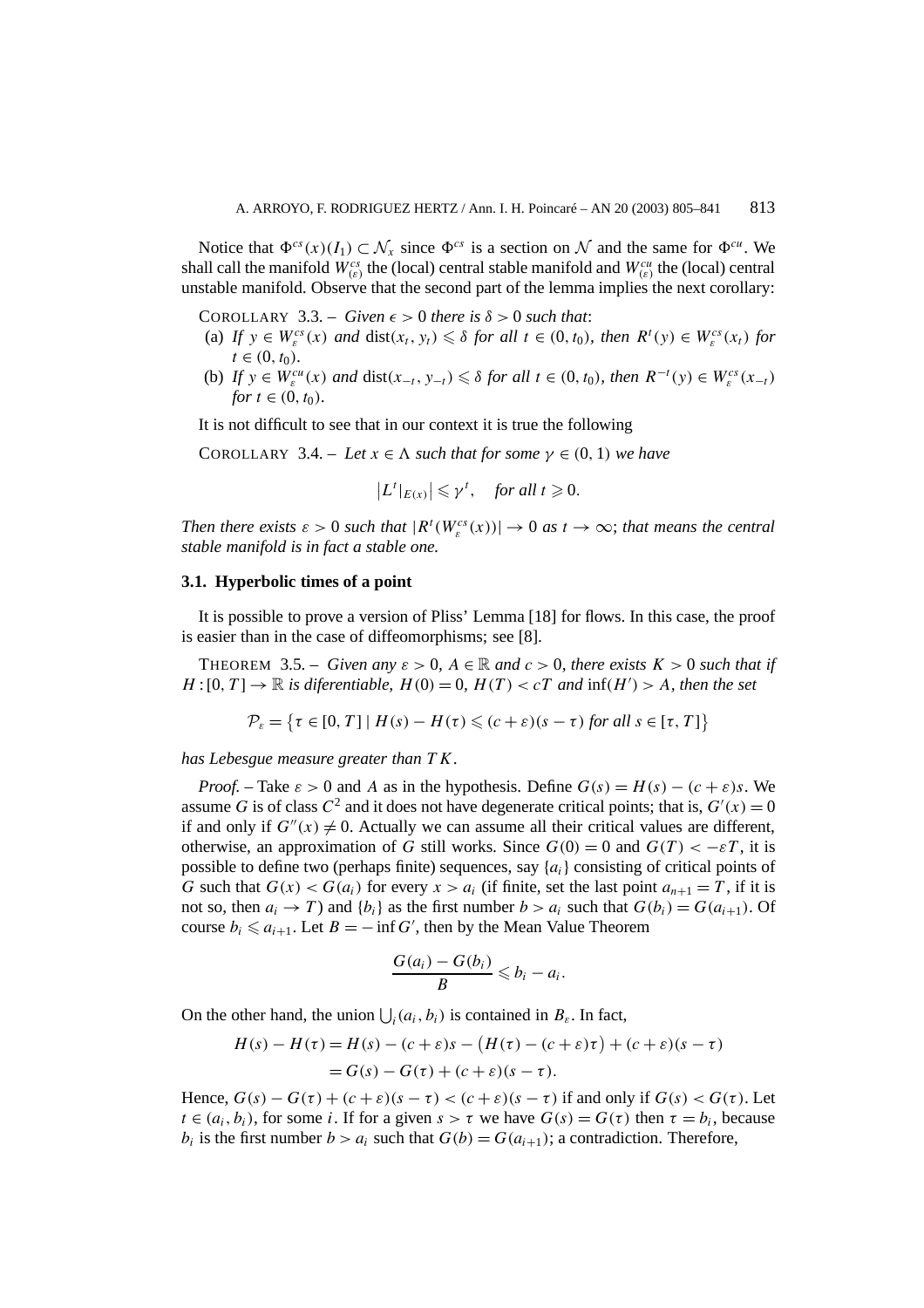814 A. ARROYO, F. RODRIGUEZ HERTZ / Ann. I. H. Poincaré – AN 20 (2003) 805–841

$$
\begin{aligned} \operatorname{leb}(\mathcal{P}_{\varepsilon}) &\geq \sum_{i=1}^{n} (b_i - a_i) \geq \frac{1}{B} \sum_{i=1}^{n} G\big[(a_i) - G(b_i)\big] \\ &= \frac{1}{B} \sum_{i=1}^{n} \big[G(a_i) - G(a_{i+1})\big] = \frac{1}{B} \big(G(a_1) - G(T)\big). \end{aligned}
$$

Notice  $G(a_1) \ge 0$  since it is a global maximum. Therefore  $\text{leb}(\mathcal{P}_{\varepsilon}) \ge \frac{-G(T)}{B} \ge \frac{\varepsilon T}{B}$ , and then  $\text{leb}(\mathcal{P}_{\varepsilon})T^{-1} \geq \varepsilon B^{-1}$ . Finally  $G'(t) = H'(t) - (c + \varepsilon)$  and  $B = \text{inf}(G') =$  $(c + \varepsilon) - A \geqslant c + \varepsilon - A$ , that is

$$
\frac{\text{leb}(\mathcal{P}_{\varepsilon})}{T} \geqslant \frac{\varepsilon}{c+\varepsilon-A}=:K.
$$

COROLLARY 3.6. – Let  $X \in \mathcal{X}^1(M)$  and let  $\Lambda$  be an invariant compact set with *dominated splitting. Given*  $\varepsilon > 0$ ,  $\gamma < 1$  *and*  $x \in \Lambda$ . If there is  $T > 0$  *such that*  $|L^T|_{E(x)}| < \gamma^T$ , then there is  $K > 0$  such that the set

$$
\mathcal{P}_{\varepsilon}(x) = \left\{ \tau \in [0, T] \mid |L^{s-\tau}|_{E(x)}| \leq (e^{\log(\gamma) + \varepsilon})^{s-\tau} \,\forall s \in [\tau, T] \right\} \tag{1}
$$

*is such that*  $\text{leb}(P_{\varepsilon}(x)) \geq KT$ , and hence non-empty.

*Proof.* – Recall the function  $H_E(t) = \log(|L^t|_{E(x)}|)$  is  $C^1$ . Moreover  $d/dt(H_E) =$  $\langle D_{x_t} X(E), E \rangle$ , and hence  $|H'(t)| \leq |X||_{C^1}$ . Also remember

$$
DR_x^t(v) = D_xX^t(v) - \frac{\langle D_xX^t(v), X(x) \rangle}{\|X(x)\|^2}X(x).
$$

COROLLARY 3.7. – *Given*  $\varepsilon > 0$ ,  $\gamma < 1$  *and*  $x_0 \in \Lambda$  *if there exists*  $t > 0$  *such that*  $|L^s|_{E(x_t)}| < \gamma^s$ , for all  $s \ge 0$ , then for  $\tilde{\lambda} = e^{\log(\gamma) + \varepsilon}$ , the set

$$
\mathcal{P}(x_0, \tilde{\lambda}) = \{ \tau \in \mathbb{R} \mid \left| L^s|_{E(x_\tau)} \right| \leqslant \tilde{\lambda}^s \, \forall s > 0 \}
$$
\n(2)

*is unbounded.*

We call the set on (2) the hyperbolic times of  $x_0$  related to  $\tilde{\lambda}$ .

## **3.2. Reducing Theorem B to a Main Lemma**

Now, it is not difficult to see that Theorem B follows from the Theorem 3.8 below, once we guarantee there can only be finitely many irrational tori on  $\Lambda$ .

THEOREM 3.8. – Let  $X \in \mathcal{X}^2(M)$  and let  $\Lambda$  be a compact invariant for X set with *dominated splitting*; *also assume all periodic points in*  $\Lambda$  *are hyperbolic of saddle type and*  $\text{Sing}(X) \cap \Lambda = ∅$ *. Then one of the following happens:* 

(1)  $\Lambda$  *is an hyperbolic set.* 

(2) *There exist an irrational torus*  $\mathcal{T} \subset \Lambda$ .

PROPOSITION 3.9. – *There are only finitely many irrational tori on*  $\Lambda$ .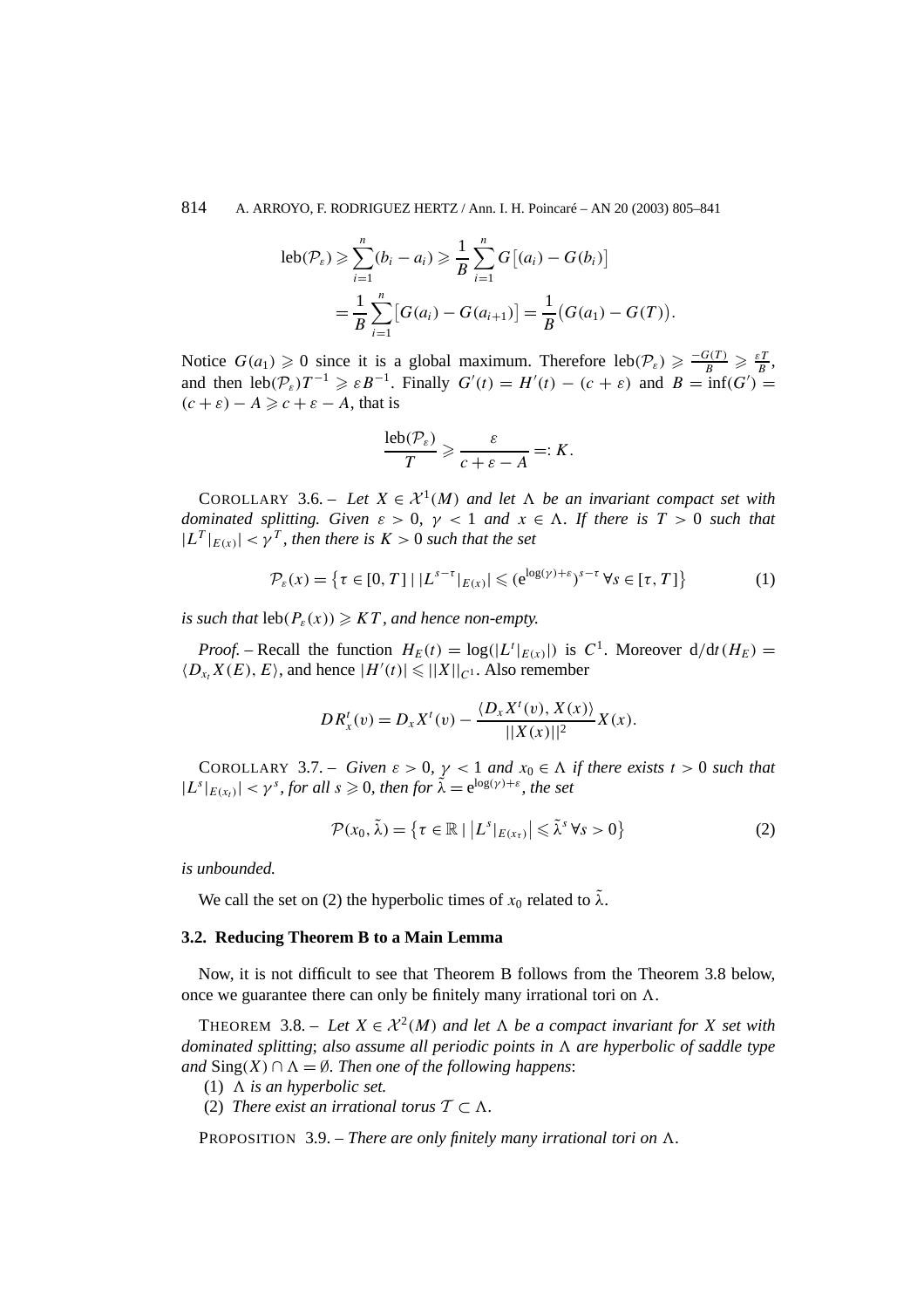*Proof. –* Assume by contradiction there are infinitely many irrational tori, named  $\{T_k\}_{k \in \mathbb{N}}$ . Take numbers  $\lambda < \gamma_1 < \gamma_2 < 1$  and  $c > 0$  such that  $(1 + c)\lambda < 1$ . On each  $\mathcal{T}_k$  there exist a point  $x^k$ , and some  $t_k > 0$  such that

$$
\left| L_{F(x^k)}^t \right| \leqslant (1+c)^t, \quad \forall t \geqslant t_k
$$

and then, by the domination condition we have

$$
\left|L_{E(x^k)}^t\right| \leq \lambda^t (1+c)^t < \gamma_1^t, \quad \forall t \geq t_k.
$$

An application of Theorem 3.5 imply there exist  $T_k > 0$  such that for  $y^k = X^{T_k}(x^k)$ ,  $|L^t|_{E(y^k)}| \leq \gamma_2^t$ , for all  $t > 0$ . Hence, Corollary 3.4 let us conclude that each  $y^k$  has a stable manifold of size *ε >* 0.

Let *y*  $\in \Lambda$  be an accumulation point of the {*y<sup>k</sup>*} and denote by  $\Sigma_{\nu} \subset N_{\nu} \subset M$  an open ball around *y* of radius smaller than  $\varepsilon/3$ . Still denote  $y^k$  the points on  $\Sigma_y$  which are immediate iterates of the true  $y<sup>k</sup>$ . Actually, they also have stable manifolds of uniform size  $\varepsilon$ . Notice that it is not possible  $\mathcal{T}_k \cap \Sigma_{\nu}$  be a circle for infinitely many *k*, because the splitting on  $\Lambda$  is continuous. Moreover,  $\mathcal{T}_k \cap \Sigma_{\nu}$  is an arc that meets the boundary of the ball in two different connected components. So, it is not difficult to see there are  $\mathcal{T}_i$  and  $y^k \in \mathcal{T}_k \cap \Sigma_y$ ,  $j \neq k$ , that  $\mathcal{T}_j \cap \Sigma_y \neq \emptyset$  and  $W^s_{\varepsilon}(y^k) \cap \mathcal{T}_j \neq \emptyset$ . This contradiction proves the proposition.  $\square$ 

In [21], they prove Theorem 3.8 is reduced to the next Main Lemma, and their arguments work for both, diffeomorphisms and vector fields. We only notice that in spite of Lemma 2.2, it is elementary to verify that if  $\Lambda$  is a compact invariant set with dominated splitting such that for every  $x \in \Lambda$  we have  $|L^t|_{E(x)}| \to 0$  and  $|L^{-t}|_{F(x)}| \to 0$ as  $t \to \infty$ , then  $\Lambda$  is a hyperbolic set.

MAIN LEMMA 1. – Let  $\Lambda_0 \subset M$  be a compact transitive invariant set for  $X^t$  with a *dominated splitting such that*  $\Lambda_0 \cap \text{Sing}(X) = \emptyset$  *and it is not an irrational torus neither a periodic orbit. If every properly contained invariant subset of*  $\Lambda_0$  *is hyperbolic, then*  $\Lambda_0$  *is hyperbolic itself.* 

#### **4. Asymptotical behavior of dynamical intervals**

In order to obtain hyperbolicity over an invariant set with dominated splitting, one must show that the central manifolds on each point are actual stable and unstable manifolds. This is the aim of this section. For that, we shall prove a Denjoy's like property which roughly speaking states that smoothness on the vector field *X* do not allow the existence of some kind of wandering intervals. (The precise statement is Proposition 4.2.) Let  $X \in \mathcal{X}^2(M)$  and let  $\Lambda$  be compact invariant set with dominated splitting such that  $\text{Sing}(X) \cap \Lambda = \emptyset$  and all periodic points in  $\Lambda$  are hyperbolic saddles. Consider the set

$$
\Lambda^+ := \bigcap_{t \geq 0} X^{-t} (\mathrm{cl}(V));
$$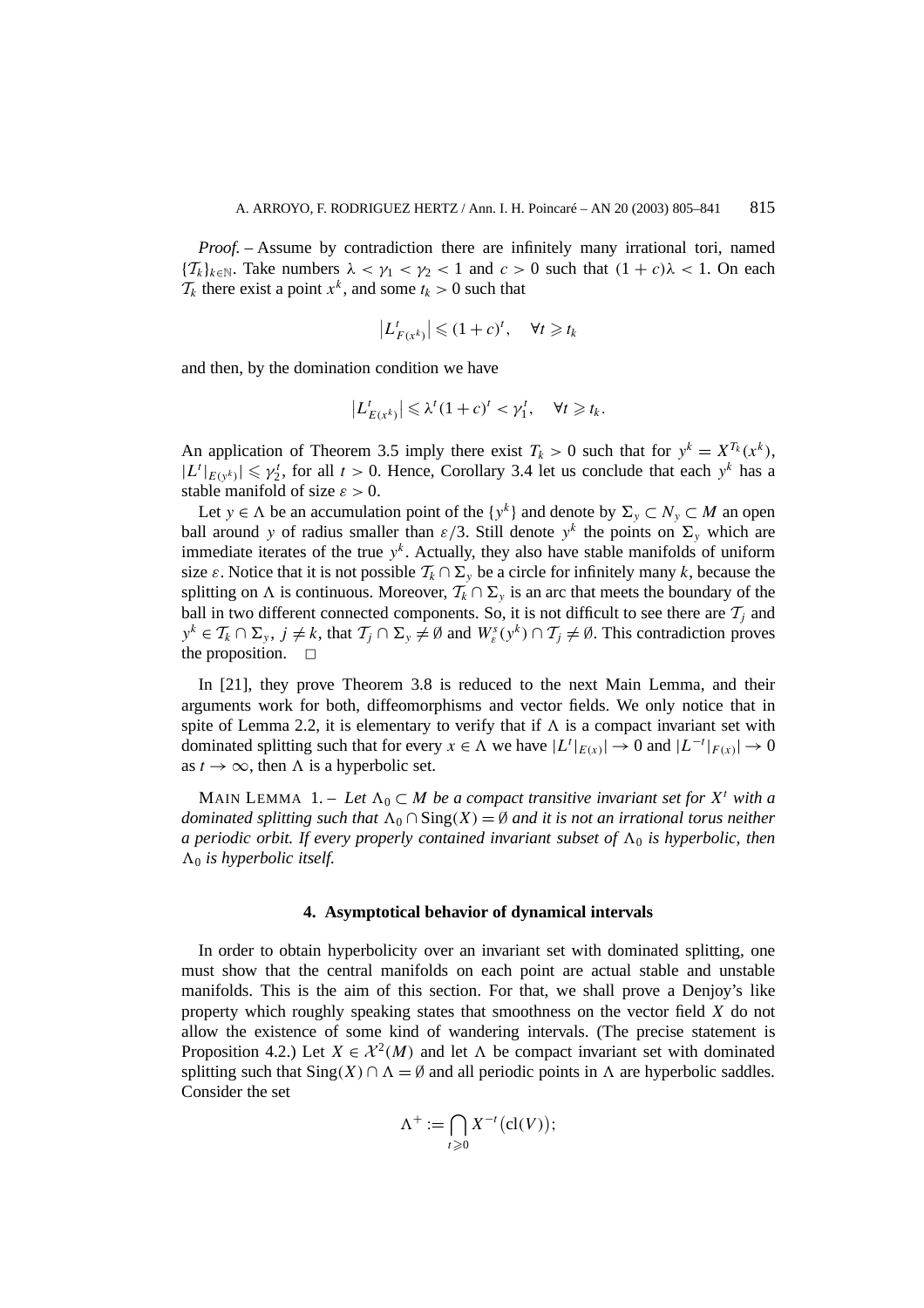for some neighborhood *V* such that  $\overline{V} \subset U_1$ . Recall  $U_1$  is a neighborhood of  $\Lambda$  where it is possible to define an extension of the invariant 1-cone field on  $\Lambda$  (see Section 2.1). Notice that this induces an extension of the dominated splitting of  $\Lambda$  over  $\Lambda^+$ .

We say  $I \subset \mathcal{N}_{x}$  or  $I \subset N_{x}$  are intervals if they are the image of a smooth function  $\varphi$ : [0, 1]  $\rightarrow$   $\mathcal{N}_x$  or  $\mathcal{N}_x$ , respectively. Denote by |*I*| the length of the interval *I*.

The following definitions collect the insight of central unstable manifolds and the property that will make them actual unstable manifolds.

DEFINITION 2. – Let *I* be an interval contained in  $\mathcal{N}_{x_0}$  for some  $x_0 \in I$  and let  $\delta > 0$ .

- (1) *We say I is a-transversal to the E direction for some*  $a \in (0, 1]$  *<i>if*  $T_y I \subset C_a^F(y) \subset$  $\mathcal{N}_{x_0}$  *for any*  $y \in I$ . It is *E*-transversal if it is a-transversal to the direction *E for*  $some\ 0 < a \leqslant 1.$
- (2) We say *I* is a  $(\delta, E)$ -interval if it is E-transversal,  $I \subset \bigcap_{t \geq 0} V_t$  and  $|R^t(I)| \leq \delta$ *for all*  $t \ge 0$ *.*

Although these definitions are stated for intervals contained in the normal bundle, we say an interval  $I \subset N_x$  on *M* is *E*-transversal or  $(\delta, E)$ -transversal if the interval defined by  $\hat{I} := \exp_{x}^{-1}(I)$  is. Notice if  $\hat{I} \subset \mathcal{N}$  is a  $(\delta, E)$ -interval, then  $\exp_{x}(\hat{I}) \subset \Lambda^{+}$ .

*Remark* 1. – For any  $c > 0$  there is  $\delta_c > 0$  such that if *I* is a  $(\delta, E)$ -interval associated to  $x \in I$  with  $\delta \leq \delta_c$  then, for any  $y \in I$ :

$$
(1-c)^{t} \leq \frac{|D_{y}R_{x}^{t}|_{E(y)}|}{|L^{t}|_{E(x)}|} \leq (1+c)^{t}.
$$

Also is true a similar statement with respect to the *F*-direction.

For  $(\delta, E)$ -intervals contained in sets with dominated splitting we have stable manifolds, as we shall see on the next lemma. An *E*-transversal interval which do not grow its length on future iterations, it must contract exponentially along the *E*-direction.

LEMMA 4.1. − *For any*  $γ ∈ (λ, 1)$  *there is*  $δ₁ > 0$  *such that if I is a*  $(δ, E)$ *-interval,*  $I \subset \mathcal{N}_x$ ,  $x \in I$ , with  $\delta \leq \delta_1$ , then there is  $t_0 > 0$  such that

$$
\left|L^{s}|_{E(x_{t_0})}\right| < \gamma^s, \quad \forall s \geq 0.
$$

*Moreover, for any*  $y \in \hat{I}_{t_0} = \exp_{x_{t_0}}(R^{t_0}(I))$  we have

$$
\left|D_{y}R^{s}|_{E(x_{t_0})}\right| < \gamma^{s}, \quad \forall s \geqslant 0
$$

*and hence, on any point of*  $\hat{I}_{t_0}$  *we have a stable manifold of uniform size.* 

*Proof.* – Fix  $\gamma \in (\lambda, 1)$  and  $\lambda_2 < 1$  such that  $\lambda \lambda_2^{-1} < \gamma$ . Let  $c > 0$  and  $\lambda_3 < 1$  such that  $(1 - c)\lambda_2 < \lambda_3$ . Take  $\delta_1 \leq \delta_c$  of Remark 1, and let *I* be a  $(\delta, E)$ -interval with  $\delta \leq \delta_1$ , associated to  $x_0 \in I$ .

We claim there is  $t_0 > 0$  such that  $|L^s|_{F(x_{t_0})}| < \lambda_2^{-s}$ , for all  $s > 0$ . To prove the claim suppose there exist a sequence  $s_t \to \infty$  as  $t \to \infty$  such that for all  $t \ge 0$ 

$$
\left|L^{s_t}|_{F(x_t)}\right| \geqslant \lambda_2^{-s_t}.
$$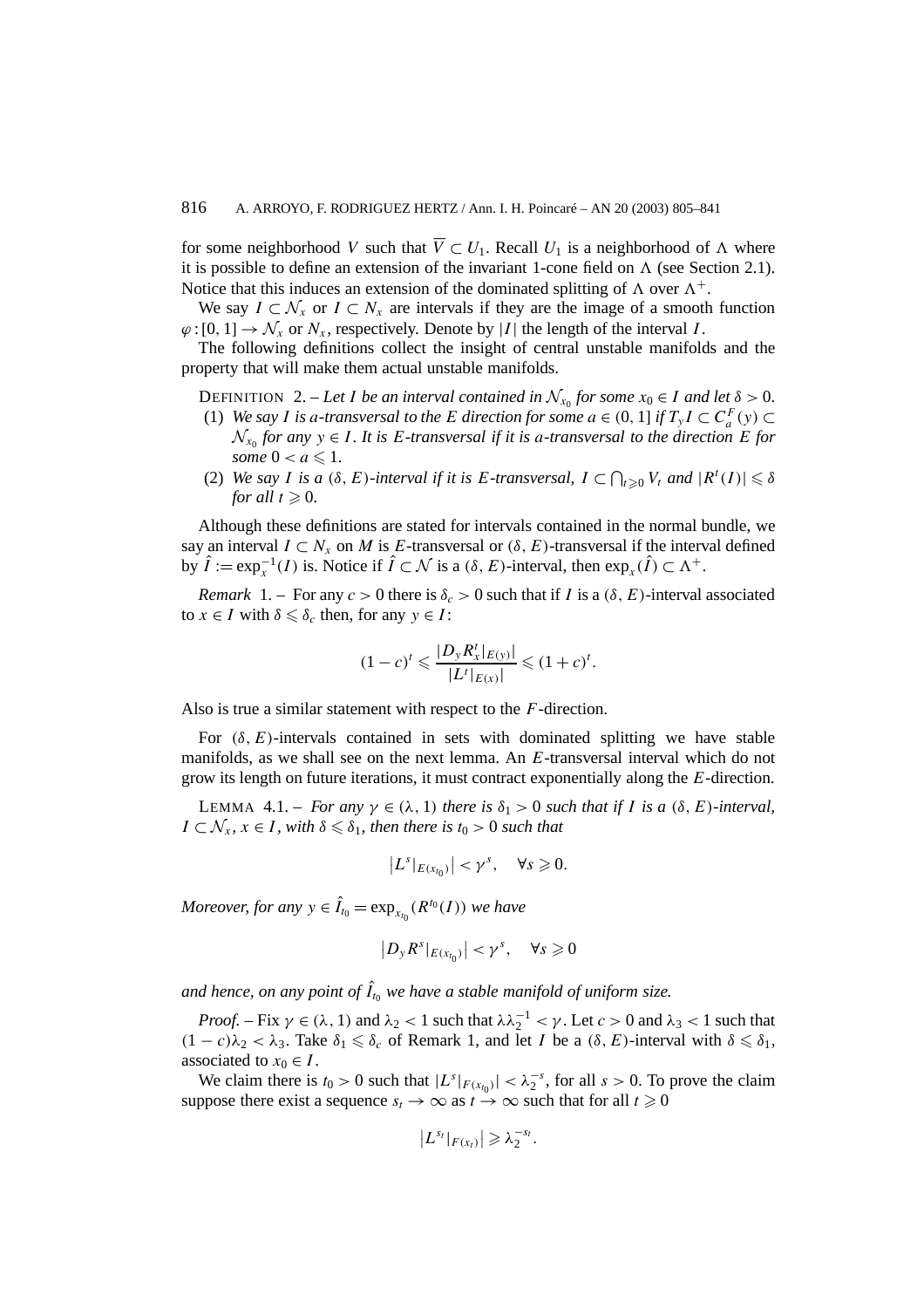Since  $|\hat{I}_t| \leq \delta_c$ , we have:

$$
(1-c)^{-s} \leqslant \frac{|D_{y}R_{x_{t}}^{s}|_{\tilde{F}(y)}|}{|L^{s}|_{F(x_{t})}|} \leqslant (1+c)^{s}.
$$

Then

$$
\left|D_{y} R_{x_{t}}^{s_{t}}|_{\tilde{F}(y)}\right| \geqslant (1-c)^{-s_{t}}\left|L^{s_{t}}|_{F(x_{t})}\right| \geqslant \left((1-c)\lambda_{2}\right)^{-s_{t}} \geqslant \lambda_{3}^{-s_{t}}.
$$

It is a straight forward computation that then,  $|I_{t+s_t}| \geq \lambda_3^{-s_t} |I_t|$ . If *t* is big enough, we achieve a contradiction to  $|I_{t+s_t}| \leq \delta_c$ . Hence, the claim follows.

Actually, we have proved that  $|L^s|_{E(x_{t_0})}| \le (\lambda \lambda_2^{-1})^s$ , for all  $s \ge 0$ . Notice that if  $c > 0$ is such that  $(1 + c)\lambda \lambda_2^{-1} < \gamma$  and  $\delta > 0$  is small enough that for any  $y \in \hat{I}_{t_0}$  and  $s \ge 0$  we have

$$
(1-c)^{-s} \leq \frac{|D_{y}R_{x_t}^{s}|_{E(y)}|}{|L^{s}|_{E(x_t)}|} \leq (1+c)^{s},
$$

then  $|D_y R_{x_t}^s|_{E(y)}| < \gamma^s$ , for all  $y \in \hat{I}_{t_0}$  and for all  $s \ge 0$ , as we required. Corollary 3.4 guarantees then stable manifolds on points of  $\hat{I}_{t_0}$  of uniform size.  $\Box$ 

**Maximal**  $(\delta, E)$ **-intervals.** Let  $I \subset \mathcal{N}_{x_0}$  be a  $(\delta, E)$ -interval associated to some  $x_0 \in I$ . Denote by  $I_t := R^t(I)$  for  $t \in \mathbb{R}^+$ . We seek for a family of  $(\delta, E)$ -intervals  $J_t$ such that  $I_t \subset J_t$  and also  $R^{t-s}(J_s) \subset J_t$  for all  $0 < s < t$ , and any  $t \in \mathbb{R}^+$ ; being maximal for these properties. In order to find it we appeal to Zorn's Lemma in the following way: Consider the set of functions from  $\mathbb R$  into the compact connected subsets of the normal bundle N, denoted by  $P(N)$ :

$$
\mathcal{F} = \{ J : \mathbb{R} \to P(\mathcal{N}) \mid J(s) \subset \mathcal{N}_{x_s}, I_s \subset J(s), J(s) \text{ is a } (\delta, E)\text{-interval}
$$
  
and  $R^t(J(s)) \subset J(s+t), \forall s, t \in \mathbb{R}^+\}$ 

with the order relation:  $J \leq K$  if and only if  $J(s) \subset K(s)$ ,  $\forall s \in \mathbb{R}^+$ . Observe that the function  $I(\cdot) = R^{(\cdot)}(I)$  belongs to F. Moreover, any totally ordered chain has a supremum in F, say,  $\{J^i \in \mathcal{F} : i \in \Gamma\}$ , then  $J^\infty(s) = \bigcup_{i \in \Gamma} J^i(s)$ , defined for each  $s \in \mathbb{R}$ belongs to F. Therefore, there is a maximal element on F denoted by  $J_s := J(s)$ . If there is an interval  $\tilde{K} \subset N_{x_s}$  such that  $J_s \subset \tilde{K}$  for some  $s \in \mathbb{R}^+$  and  $|R^t(\tilde{K})| \leq \delta$  for all  $t \geq 0$ , then the family  $K(t) := J_t$  for  $t < s$  and  $K(t) := R^t(\tilde{K})$  for  $t \geq s$  belongs to  $\mathcal{F}$ ; contradicting the fact  $J(\cdot)$  is a maximal element of  $\mathcal{F}$ .

Notice that Lemma 4.1 implies the existence of  $\delta_0 > 0$  such that if  $\{J_s\}$  is a maximal family of  $(\delta, E)$ -intervals related to a  $(\delta, E)$ -interval, say *I*, with  $\delta \leq \delta_0$ . Then, there exist numbers  $s > 0$  and  $\varepsilon_0 > 0$  such that for every  $y \in J_s$ , the center-stable manifold  $W_{\varepsilon_0}^{cs}(y)$  is in fact a true stable manifold for *R<sup>t</sup>*, that is,  $|R^t(W_{\varepsilon_0}^{cs}(y))| \to 0$  as  $t \to \infty$ . Moreover there exist  $C > 0$  and  $\gamma \in (0, 1)$  such that

$$
\left|R_{x_s}^t(\exp_{x_s}\left(W_{\varepsilon_0}^s(y)\right)\right)| < C\gamma^t \quad \text{for any } t \in \mathbb{R},
$$

that is,  $\exp_{x_s}(W_{\varepsilon_0}^s(y))$  is a local stable manifold for  $R_{x_s}^t$ . We will denote also  $W_{\varepsilon_0}^s(y) :=$  $\exp_{x_s}(\hat{W}_{\varepsilon_0}^s(y))$ , except when it is relevant to remark the difference. For any  $s \in \mathcal{P}$  denote  $\bigcup_{y \in J_s} W^s_{\varepsilon}(y) \subset M$ .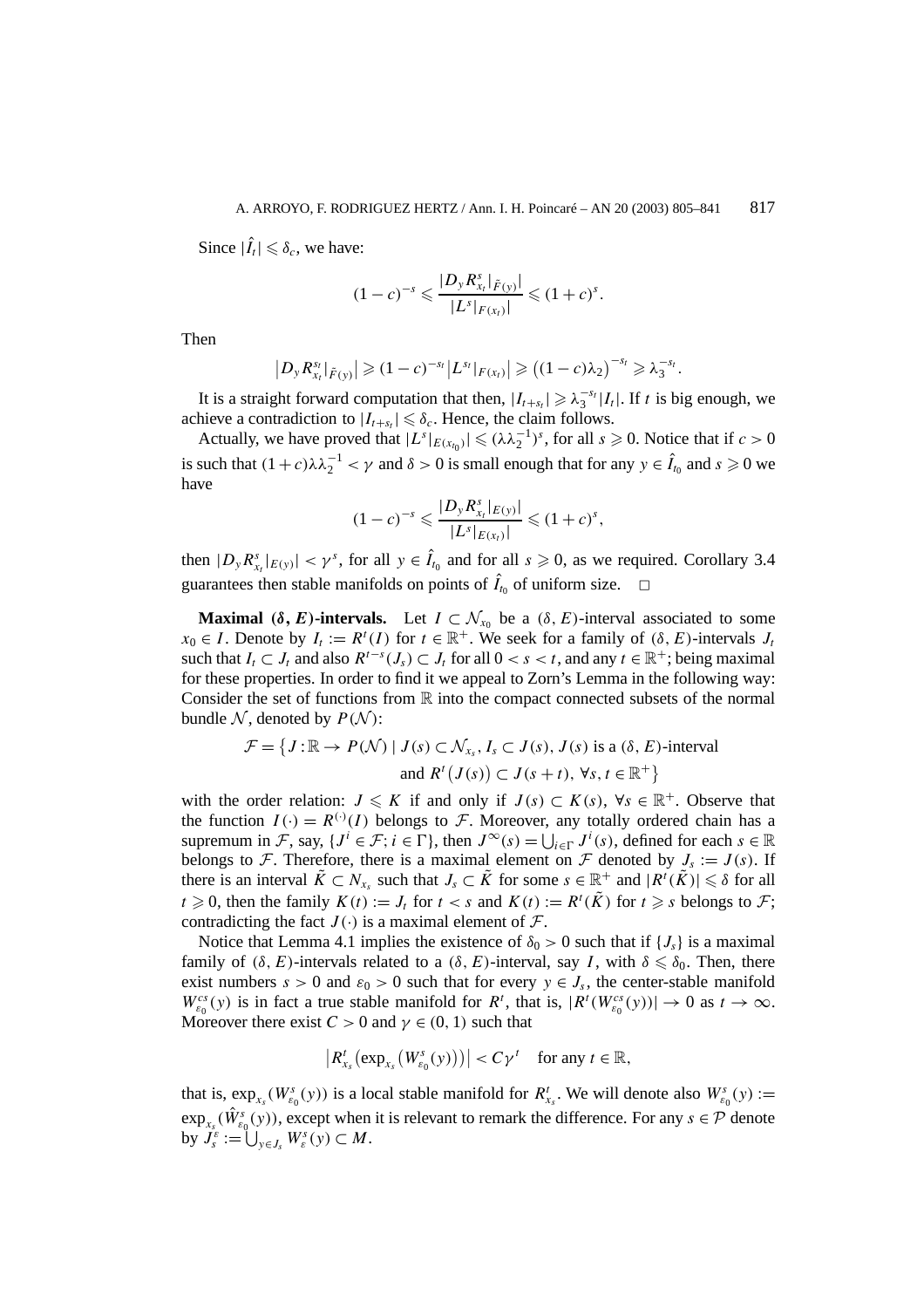# **4.1. Denjoy's like property**

Let  $\hat{I} \subset \mathcal{N}_{x_0}$  for some  $x_0 \in \hat{I}$  be a  $(\delta, E)$ -interval. Denote by  $I_t = \exp_{x_0}(\hat{I}_t) \subset M$ , where  $\hat{I}_t = R^t(\hat{I})$  and  $x_t := X^t(x)$ . Define the *ω*-limit set of  $I_0$  as  $\omega(I_0) = \bigcup_{y \in I_0} \omega(y)$ ; where  $\omega(y)$  is the usual  $\omega$ -limit set of y according to the flow  $X^t$ .

**PROPOSITION** 4.2. – *There is*  $\delta_0 > 0$  *such that if I is a*  $(\delta, E)$ *-interval associated to some*  $x \in I$  *for some*  $\delta < \delta_0$ *, then there are two possibilities:*  $\omega(I) \subset Per(X^t)$  *or*  $\omega(I) = T$ , where T is an irrational torus.

*Proof.* – Let  $\lambda$  < 1 be the number in the dominated splitting condition. Fix  $\gamma \in (\lambda, 1)$ and take  $\delta_1 > 0$  from Lemma 4.1. Let  $I_0 \subset M$  be a  $(\delta, E)$ -interval associated to  $x_0$  with  $\delta \leq \delta_1$ . Denote by  $I_t = R^t_x(I_0)$ . Let  $\{\hat{J}_s \mid s \in \mathbb{R}^+\}$  be a maximal family of  $(\delta, E)$ -intervals for  $\hat{I}_s = \exp_{x_s}^{-1}(I_s)$  constructed above and denote  $J_s = \exp_{x_s}(\hat{J}_s) \subset M$ . Lemma 4.1 implies that there exist  $t_0 > 0$  for which we have defined a stable manifold of size  $\varepsilon_0$ on any point of  $J<sub>to</sub>$ . This fact together with Corollary 3.7 imply that the set of hyperbolic times of  $x_0$  related to  $\gamma$ ,  $\mathcal{P}(x_{t_0})$ , is unbounded. Corollary 3.4 assert that for any  $s \in \mathcal{P}(x_{t_0})$ and on any point of  $J_s$ , we also have stable manifolds of size  $\varepsilon_0$ . Since we are interested on asymptotical properties of *I* we shall assume  $t_0 = 0$ ; in fact,  $w(I) \subset w(J_{t_0})$ . We shall denote, by simplicity  $\mathcal{P} = \mathcal{P}(x_0)$ . The following situations requires two different arguments:

- (I) There exist some  $t, s \in \mathcal{P}, t < s$ , for which  $J_s^{\varepsilon} \cap [R^{t-s}(J_s)]^{\varepsilon} \neq \emptyset$ .
- (II) For any  $t, s \in \mathcal{P}$ , we have  $J_s^{\varepsilon} \cap [R^{t-s}(J_s)]^{\varepsilon} = \emptyset$ .

Let us first deal with case I. For that, we shall assume first that  $\lim_{s \in \mathcal{P}} |\hat{J}_s| = 0$ . If we can guarantee the hypothesis of the following lemma we shall conclude the thesis of Proposition 4.2 in this case.

LEMMA 4.3. – If there exist  $s \in \mathcal{P}$  and  $t > 0$  such that  $R^t_{x_s}(J_s) \subset J^{\varepsilon}_s$ , then there is a *periodic orbit*  $p \in \Lambda$  *such that*  $\omega(I) \subset \omega(J_0) = \mathcal{O}(p)$ *.* 

*Proof.* – Define  $\pi : J_s^{\varepsilon} \to J_s$ , a projection along stable manifolds. Then  $\pi \circ R_{x_s}^t : J_s \to$ *J<sub>s</sub>* is a continuous map of the interval. Since  $R^t_{x_s}(J_s) \subset J^{\varepsilon}_s$ , we see  $\pi(R^t_{x_s}(J_s)) \subset J_s$ . Therefore, there is  $z \in J_s$  such that  $R^t_{x_s}(z) \in W^s_{\varepsilon}(z)$ ; and this can only happen if both  $z, R^t_{x_s}(z) \in W^s(p)$  of some periodic point  $p \in \Lambda$ . Moreover, *p* must be a sink and  $\omega(I) \subset \omega(J_0) = \mathcal{O}(p)$ .  $\Box$ 

The following two claims let us fit into the hypothesis of the previous lemma.

CLAIM 1. – *There is*  $\delta' > 0$ ,  $s_0 > 0$  *and*  $c > 0$  *such that, if*  $\tilde{J}$  *is a*  $(\delta', E)$ *-interval satisfying*  $J_s^{cs} \cap \tilde{J} \neq \emptyset$ , with  $s_0 < s \in \mathcal{P}$ , then  $\tilde{J} \subset J_s^{\varepsilon}$ .

CLAIM 2. – *There is*  $s \in \mathcal{P}$ ,  $s > s_0$  *and*  $t > 0$  *in such a way*  $W_{cs}(J_s) \cap R_{x_s}^t(J_s) \neq \emptyset$ , *and*  $R_{x_s}^t(J_s)$  *is a* ( $\delta$ ', E)*-interval.* 

*Proof of Claim* 1. – Let  $\eta_1 > 0$  such that  $(1 + \eta_1)\lambda < 1$ . As we see in Remark 1, there is  $\delta_{\eta_1} > 0$  such that if *K* is a  $(\delta_{\eta_1}, E)$ -interval we have  $\forall z, z_0 \in K$ 

$$
\frac{|D_z R^t|_{E(z)}|}{|D_{z_0} R^t|_{E(z_0)}|} < (1 + \eta_1)^t, \quad \forall t \geq 0. \tag{3}
$$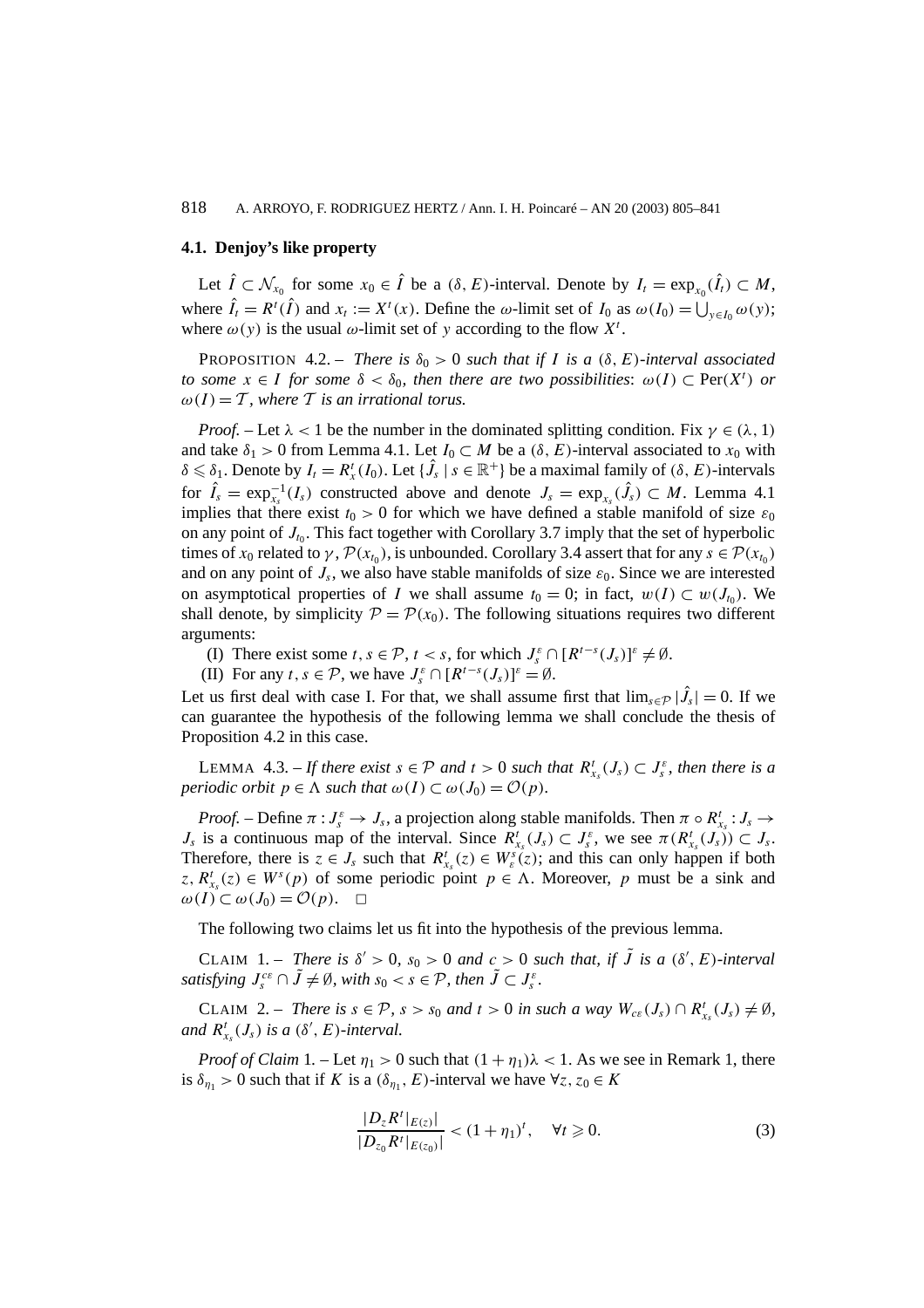Let us suppose there is  $\tilde{J}$  a  $(\delta_{\eta_1}, E)$ -interval such that  $J_s^{ce} \cap \tilde{J} \neq \emptyset$  for some  $c > 0$ . Observe  $\tilde{J} \subset D_{x_s}^t$ , for all  $t \ge 0$ . Then there are points  $z_0 \in \tilde{J}$  and  $y_0 \in J_s$  such that  $z_0 \in W_{cs}^s(y_0)$ . Moreover, for any  $c > 0$  there is a positive  $\eta_c > 0$  such that

$$
\frac{|D_{z_0}R_{x_s}^t|_{E(z_0)}|}{|D_yR_{x_s}^t|_{E(y)}|} < (1+\eta_c)^t, \quad \forall t \geq 0 \tag{4}
$$

since both points lay on the same stable manifold  $W_{cs}^s(y)$ .

Notice that if  $\tilde{\lambda}_c = (1 + \eta_1)(1 + \eta_c)\lambda < 1$ , inequalities (3) and (4) imply that on any point of  $\tilde{J}$  there are stable manifolds of size  $\varepsilon'(\tilde{\lambda}_c) > 0$ . Actually,  $\eta_c \to 0$  as  $c \to 0$  and  $\epsilon'(\tilde{\lambda}_c)$  do not decreases. So,  $|D_z(R_{x_s}^t)|_{E(z)}| < \tilde{\lambda}_c^t$  for  $t \ge 0$  and all  $z \in \tilde{J}$ .

Fix  $c \in (0, \frac{1}{2})$  such that  $\tilde{\lambda}_c < 1$  and take  $\tilde{\varepsilon} > 0$  such that  $c\varepsilon < \tilde{\varepsilon} < (1 - c)\varepsilon$  and  $\tilde{\varepsilon} \leq \varepsilon'(\tilde{\lambda}_c)$ . Take  $s_0 \in \mathcal{P}$  in such a way that for any  $s > s_0$  we have  $2|J_s| < \delta$ . Then for all  $z \in \tilde{J} \cap J_s^{cs}$  we have  $W_{\tilde{\varepsilon}}^s(z) \subset J_s^{\varepsilon}$  and  $W_{\tilde{\varepsilon}}^s(z) \cap J_s \neq \emptyset$ .

On the other hand, there is some constant  $C > 0$  such that for any *E*-transversal interval  $A \subset \tilde{J}^{\tilde{\varepsilon}}$  we have  $|R^{t}(A)| \leq C |R^{t}(\tilde{J})|$  for any  $t \geq 0$ . Take  $\delta'$  such that  $\delta/2 +$  $C\delta' < \delta$ . If  $\tilde{J}$  is not properly contained in  $J_s^{\varepsilon}$ , there is a  $C^2$  extension of the interval  $J_s$ , named  $J_s \cup A$  with  $A \subset \tilde{J}^{\tilde{\epsilon}}$ , which is *E*-transversal. Moreover,

$$
R^t(J_s\cup A)\leqslant \left|R^t_{x_s}(J_s)\right|+\left|R^t_{x_s}(A)\right|\leqslant \delta/2+C\delta'<\delta.
$$

The last inequality contradicts the fact of  $J_s$  being maximal  $(\delta, E)$ -interval, and give us the claim.  $\square$ 

*Proof of Claim* 2. – Actually, in the previous argument we could take  $s_0$  big enough in such a way that  $|J_s| < \delta'$  and  $\lambda^{s_0} < c$  also. The intersection property (hypothesis of case I) implies

$$
J_s^{c\varepsilon} \cap R_{x_s}^t(J_s) \neq \emptyset
$$

for some positive *t*. Since  $R_{x_s}^t(J_s)$  is a  $(\delta', E)$ -interval we are done.  $\Box$ 

Now we assume  $\limsup_{\varepsilon \in \mathcal{D}} |J_{s}| > 0$ . Considering any convergent subsequence we obtain a limit interval  $J_s \to J$  provided of a stable manifolds, say,  $J^{\varepsilon} := \bigcup_{z \in J} W^s_{\varepsilon}(z)$  for any  $\varepsilon < \varepsilon_0$ . There is no harm if we assume that  $J^{\varepsilon_0}$  lies in some  $N_x$  for some  $x \in J \cap \Lambda$ .

LEMMA 4.4. – *If*  $p \in J^{\varepsilon} \cap \text{Per}(X^t)$  *then p is hyperbolic and*  $\omega(J) \subset \text{Per}(X^t)$ *.* 

*Proof.* – Notice that  $p \in \Lambda^+$ . Let us suppose it is a hyperbolic saddle. Observe that *J* ∩ *W<sub><sup><i>u*</sup></sub>(*p*) is non-empty and transversal. Then, the Inclination Lemma (λ-Lemma in [15]) implies that  $|W_e^u(p)| \le \delta$ , since  $|R_x^t(J)| \le \delta$  for all  $t \ge 0$ . Hence, there must be two periodical sinks  $p_1$ ,  $p_2$  bounding a cylinder that contains the orbit of  $p$ . Therefore, if  $y \in J$  the *ω*-limit of *y* is either  $p_1$ ,  $p_2$  or *p*. A similar argument implies the thesis in the case of  $p$  being a sink or a saddle node, and these are the only possibilities; since  $p \in J^{\varepsilon}$  has a stable manifold.

Hence, we assume there are no periodic orbits passing through  $J^{\varepsilon}$ . Notice that the set  $\partial J^{\varepsilon}$  consists of boundary of two kinds:  $\partial^{s}(J^{\varepsilon}) := \bigcup_{z \in \partial J} W_{\varepsilon}^{s}(z)$  and  $\partial^{u}(J^{\varepsilon}) :=$  $\partial (J^{\varepsilon}) \setminus \partial^s (J^{\varepsilon})$ . This distinction allows us to make the next definition.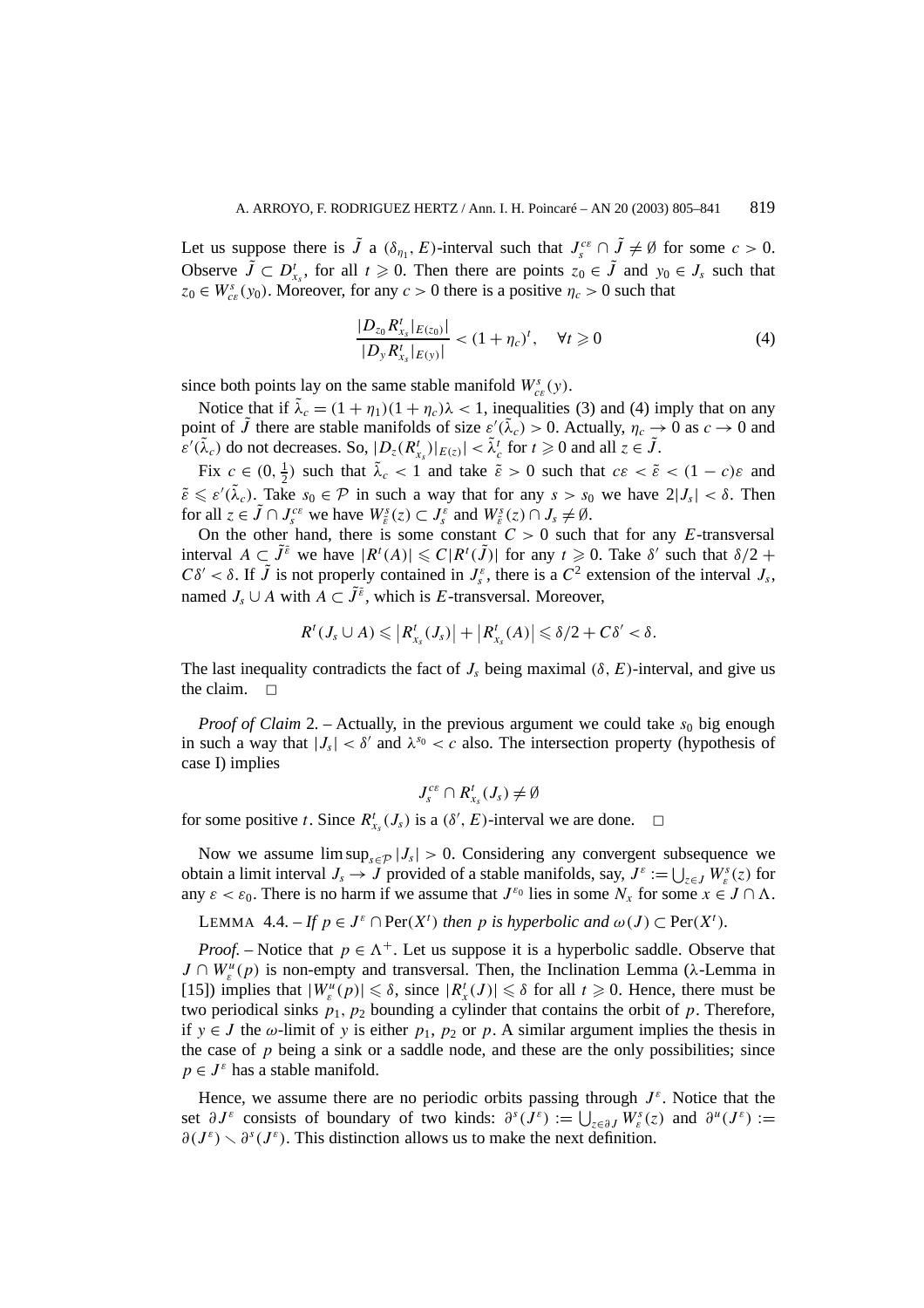DEFINITION 3. – If a set A is such that  $A \cap J^{\varepsilon} \neq \emptyset$  we say A is stably contained on  $J^{\varepsilon}$  *if*  $A \cap \partial^{\mu}(J^{\varepsilon}) = \emptyset$ *, and we denote it by*  $A \subset^{s} J^{\varepsilon}$ *. We also define, for positive*  $\varepsilon$  *and*  $\tilde{\varepsilon}$ *, the number*  $\rho(J^{\varepsilon}, J^{\tilde{\varepsilon}}) = \rho \in \mathbb{R}^+$  *as the first time such that*  $R^{\rho}_x(J^{\varepsilon}) \cap J^{\tilde{\varepsilon}} \neq \emptyset$ *.* 

**PROPOSITION** 4.5. – *There exists two subintervals*  $\tilde{L} \subset L \subset J$  *such that*  $w(J) =$  $w(L)$ *, numbers*  $0 < t_0 < t_1$  *and*  $\eta > 0$  *such that*:

- (1)  $R_x^{t_0}(L^\eta) \subset^s L^\eta$  for  $t_0 = \rho(L^\eta, L^\eta)$ *, and*  $R_x^{t_0}(L^\eta) \cap \tilde{L}^\eta = \emptyset$ *.*
- (2)  $R_x^{t_1}(\tilde{L}^\eta) \subset^s \tilde{L}^\eta \text{ for } t_1 = \rho(\tilde{L}^\eta, \tilde{L}^\eta).$

Before we prove this proposition we need a lemma.

LEMMA 4.6. – Let  $L \subset J$  be an interval, not containing a periodic orbit:

- (1) If there exists  $M > 0$  such that  $R_x^s(L) \cap L = \emptyset$  for all  $s < M$  then there is  $\varepsilon' > 0$ *such that*  $s_0 = \rho(L^{\varepsilon'}, L^{\varepsilon'}) > M$ .
- (2) *Given any*  $c \in (0, 1)$ *. If M as above is such that*  $2\lambda^M < c(1 \lambda^{\eta_*})$ *, then there is*  $c' \in (0, c)$  *such that*  $t_0 = \rho(L^{\varepsilon'}, L^{\varepsilon' \varepsilon'})$  *and*  $R_x^{t_0}(L_{\varepsilon'}) \subset^s L_{\varepsilon' \varepsilon'}.$

*Proof.* – Item (1). Fix some  $M > 0$  such that  $R_x^s(L) \cap L = \emptyset$  for all  $s \le M$ . Take  $\varepsilon \in$  $(0, \varepsilon_0)$ , set  $s_0 = \rho(L^{\varepsilon}, L^{\varepsilon}) > 0$  and assume  $s_0 < M$ . By hypothesis,  $R_x^{s_0}(L) \cap L = \emptyset$ ; then there is  $\varepsilon_1 > 0$  such that  $R_x^{s_0}(L^{\varepsilon_1}) \cap L^{\varepsilon_1} = \emptyset$ . Notice that  $s_1 = \rho(L^{\varepsilon_1}, L^{\varepsilon_1}) > s_0 + \eta_* > s_0$ . Repeating this argument a finite number of times we obtain some  $\varepsilon' := \varepsilon_k > 0$  and  $\rho(L^{\varepsilon}, L^{\varepsilon'}) > M$  which is what we wanted to prove.

Item (2). Take any  $c \in (0, 1)$ . Since  $2\lambda^M < c(1 - \lambda^{\eta_*})$  there is  $c_1 > 0$  such that  $c_1 + \frac{2\lambda^M}{1-\lambda^{\eta*}} < c$ . As in the previous item, let  $s_0 = \rho(L^{\varepsilon'}, L^{\varepsilon'}) > M$ . We shall construct two sequences of numbers inductively, say  $\{c_i, s_i\}_{i \in \mathbb{N}}$ .  $c_1$  is already given. Define for  $i \geq 1$ :  $s_i = \rho(L^{\varepsilon'}, L^{c_i \varepsilon'})$  and for  $i \geq 2$ :  $c_i = \inf\{b > 0 \mid R^{s_{i-1}}_x(L^{\varepsilon}) \subset^s L^{b\varepsilon}\}.$ 

Let  $I = \min\{i \in \mathbb{N} \mid s_i = s_{i+1}\}$  (or equivalently  $c_{i+1} \leq c_i$ ), with the convention  $I = \infty$ if the set is empty. Observe that for  $i < I$  we have  $c_{i+1} > c_i$  and also  $s_{i+1} < s_i$ ; since at the time we consider a wider box around *L* it is possible we catch some previous returns to it. Notice  $s_1 \geq s_0$  since  $c_1 < c < 1$ . On the other hand, for  $i < I$ , we have  $c_i \leq 2\lambda^{s_{i-1}} + c_{i-1}$ , that is the maximal stable width of the return plus the width of the *ε ci*−1-box around *L*. Hence

$$
c_i \leqslant 2\varepsilon \sum_{j=1}^{i-1} \lambda^{s_j} + c_1.
$$

Inductively, for all  $i \in \{j, ..., I\}$  we have that  $s_j \geq s_0$  and  $c_j < c$ . We claim that  $c_i < c$ and hence,  $s_i \geq s_0$  since  $L^{c_i e'} \subset L^{e'}$ . Since we have  $s_j - s_{j+1} > 0$ , then  $s_j - s_{j+1} > \eta_*$ , and therefore,  $s_{i-r} \geq s_0 + (r-1)\eta_*$  for  $r \in \{1, ..., i-1\}$ . Hence,

$$
c_i \leqslant 2\varepsilon \sum_{r=0}^{i-2} \lambda^{s_0+r\eta_*} + c_1 < \frac{2\varepsilon \lambda^M}{1-\lambda^{\eta_*}} + c_1 < c,
$$

that is what we claimed.

Since  $s_0 \le s_1$  and  $s_i < s_1 - i\eta_*$ , there must be some *i* such that  $s_i = s_{i+1}$ . Therefore *I* <  $\infty$ . Take  $c' = c_I$ , and  $t_0 := s_I = \rho(L^{\varepsilon'}, L^{\varepsilon' \varepsilon'})$ .  $\Box$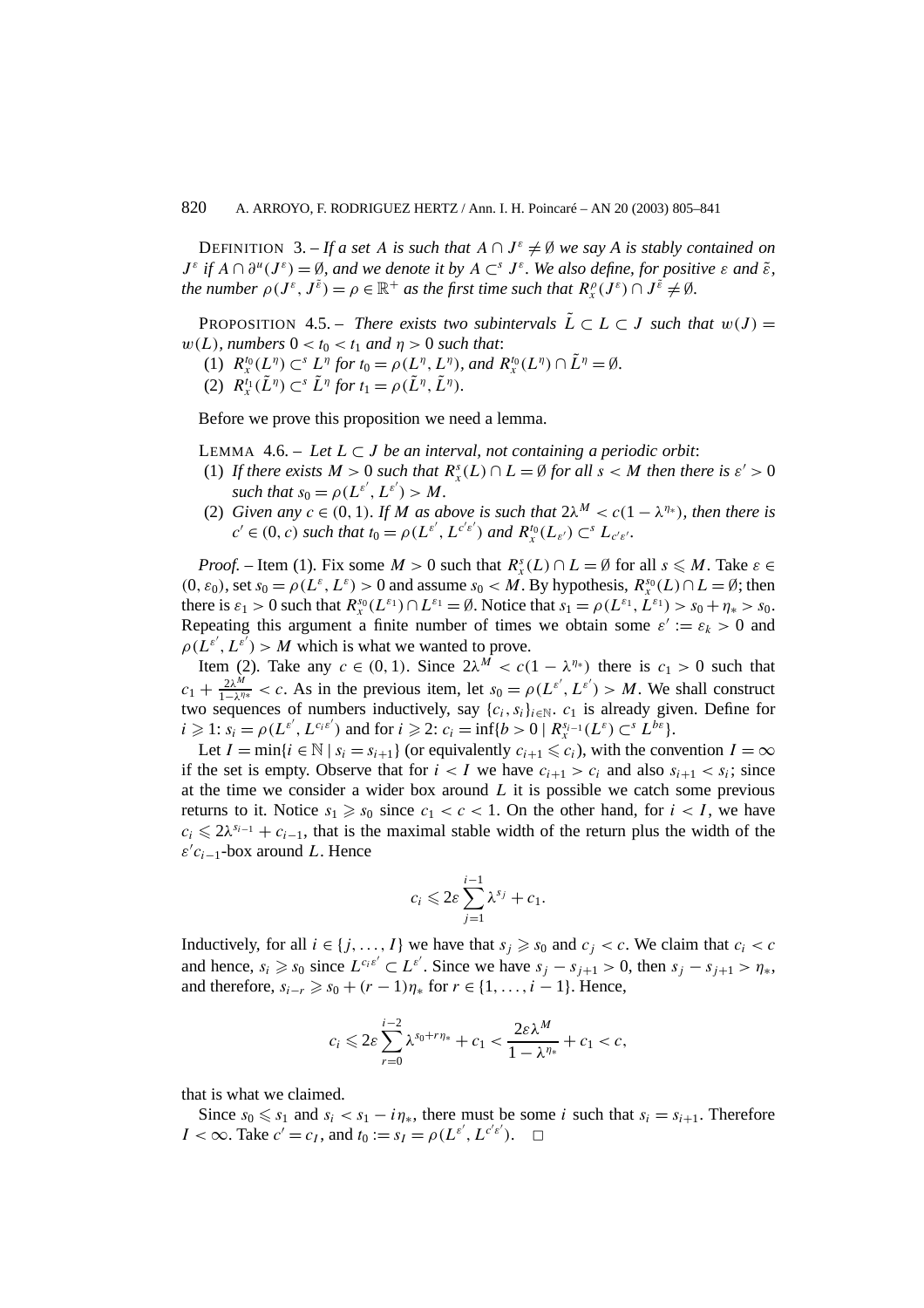$\text{COROLLARY 4.7.} - \text{Denote by } \hat{L} = \{z \in L \mid L^{\varepsilon'} \cap R_x^{t_0}(L^{\varepsilon'}) \neq \emptyset\}$ , and set  $\tilde{L} = L \setminus \hat{L}$ . Then  $\tilde{L}$  is an interval and there is  $c'' > 0$  such that  $c'' \in (c', c)$  and  $R_x^{t_1}(\tilde{L}^{\varepsilon'}) \subset^s \tilde{L}^{c'' \varepsilon_0}$ .

*Proof.* –  $\hat{L}$  is an interval since there are no periodic orbits passing through  $J^{\varepsilon}$ . To obtain the second part of the corollary denote by  $d_1 = c'$  (from the previous lemma) and observe  $r_1 = \rho(\tilde{L}^{\tilde{\varepsilon}'}, \tilde{L}_{d_1\varepsilon'}) > t_0 > M$ . Then, we can apply the same arguments with the interval  $\tilde{L}$  instead of  $L$ .  $\Box$ 

**LEMMA** 4.8. – If there is no periodic orbit on *J* then for any  $M > 0$  there is a *subinterval*  $L \subset J$  *such that*  $R_x^s(L) \cap L = \emptyset$  *for*  $s \leq M$ *.* 

*Proof.* – Let us suppose that for  $0 < s_0 < M$ , the first return of  $J^{\varepsilon}$  into itself, happens that  $R_{x}^{s_0}(J) \cap J \neq \emptyset$ . Since there is no periodic orbit in *J* we know one of the borders of *J*, say  $J^+$ , must return inside the box. We call  $z \in R_x^{s_0}(J) \cap J$  the farthest point to  $J^+$ . Let  $w \in J$  such that  $R_x^{s_0}(w) = z \in J$ .

It is important we verify  $R_x^{s_0}([w, J^+]^s) \subset J^{\varepsilon}$ . This will guarantee we do not lose any point of the box and so, no point of  $\omega(I)$ . Let  $L = J \setminus [w, J^+]$  and we seek for the first return of the box on *L*, that is  $s_1 > 0$  such that:

$$
R_x^{s_1}(L^{\varepsilon})\cap L^{\varepsilon}\neq\emptyset.
$$

Observe now that  $R_x^s(L) \cap L = \emptyset$  for  $s \le s_0 + \eta_*$ .

If now we can say  $R_x^s(L) \cap L = \emptyset$  for  $s < M$ , we are done. However, if it does not happen we repeat the above construction on *L*, obtaining another subinterval  $L' \subset L \subset J$ for which

$$
R_x^s(L') \cap L' = \emptyset; \quad \forall s \leqslant s_2 + \eta_*
$$

Since  $s_2 \ge s_1 + \eta_* \ge s_0 + 2\eta_*$  we are sure to reach *M* in finite steps. Observe the way we cut the interval *J* to obtain *L* guarantee that any orbit of *J* is traced by one of *L*.  $\Box$ 

Now, we can give a proof for Proposition 4.5.

*Proof of Proposition 4.5.* – Fix some  $c < 1$  and take  $M > 0$  big enough such that  $2\lambda^M < (1 - \lambda^{\eta_*})$ . Using Lemma 4.8 set  $L \subset J$  such that  $R_x^s(L) \cap L = \emptyset$  for all  $s \leq M$ and  $\omega(L) = \omega(J)$ . Now, Lemma 4.6 says there exists  $\varepsilon_0 > 0$  such that  $\rho(L^{\varepsilon_0}, L^{\varepsilon_0}) > M$ and there exists  $0 < c' < c$  such that  $R_x^{t_0}(L^{\varepsilon_0}) \subset^s L^{c' \varepsilon_0}$  where  $t_0 = \rho(L^{\varepsilon_0}, L^{c' \varepsilon_0})$ .

Moreover, on Corollary 4.7 we defined the set

$$
\hat{L} = \{ z \in L \mid L^{\varepsilon} \cap R_x^{t_0}(L^{\varepsilon}) \neq \emptyset \}.
$$

Denote by  $\tilde{L} = L \setminus \hat{L}$ ; and so, there is  $c'' > 0$  such that  $c' < c'' < c$  and  $R_x^{t_1}(\tilde{L}^{s_0}) \subset^s \tilde{L}^{c''s_0}$ , where  $t_1 = \rho(\tilde{L}^{\varepsilon_0}, \tilde{L}^{c''\varepsilon_0}).$ 

Take  $\eta = c''\epsilon_0$ . Since  $c' < c'' < c$  we know that  $L^{c'\epsilon_0} \subset L^{c''\epsilon_0} \subset L^{\epsilon_0}$  and then  $\rho(L^{\varepsilon_0}, L^{\varepsilon' \varepsilon_0}) = \rho(L^{\varepsilon_0}, L^{\varepsilon'' \varepsilon_0}) = \rho(L^{\eta}, L^{\eta})$ . Hence we have found that

- (1)  $R_x^{t_0}(L^\eta) \subset^s L^\eta$  and  $R_x^{t_0}(L^\eta) \cap \tilde{L}^\eta = \emptyset$ , for  $t_0 = \rho(L^\eta, L^\eta)$ .
- (2)  $R_X^{t_1}(\tilde{L}^\eta) \subset^s \tilde{L}^\eta$ , where  $t_1 = \rho(\tilde{L}^\eta, \tilde{L}^\eta)$ .

This is what we wanted to prove to conclude Proposition 4.5.  $\Box$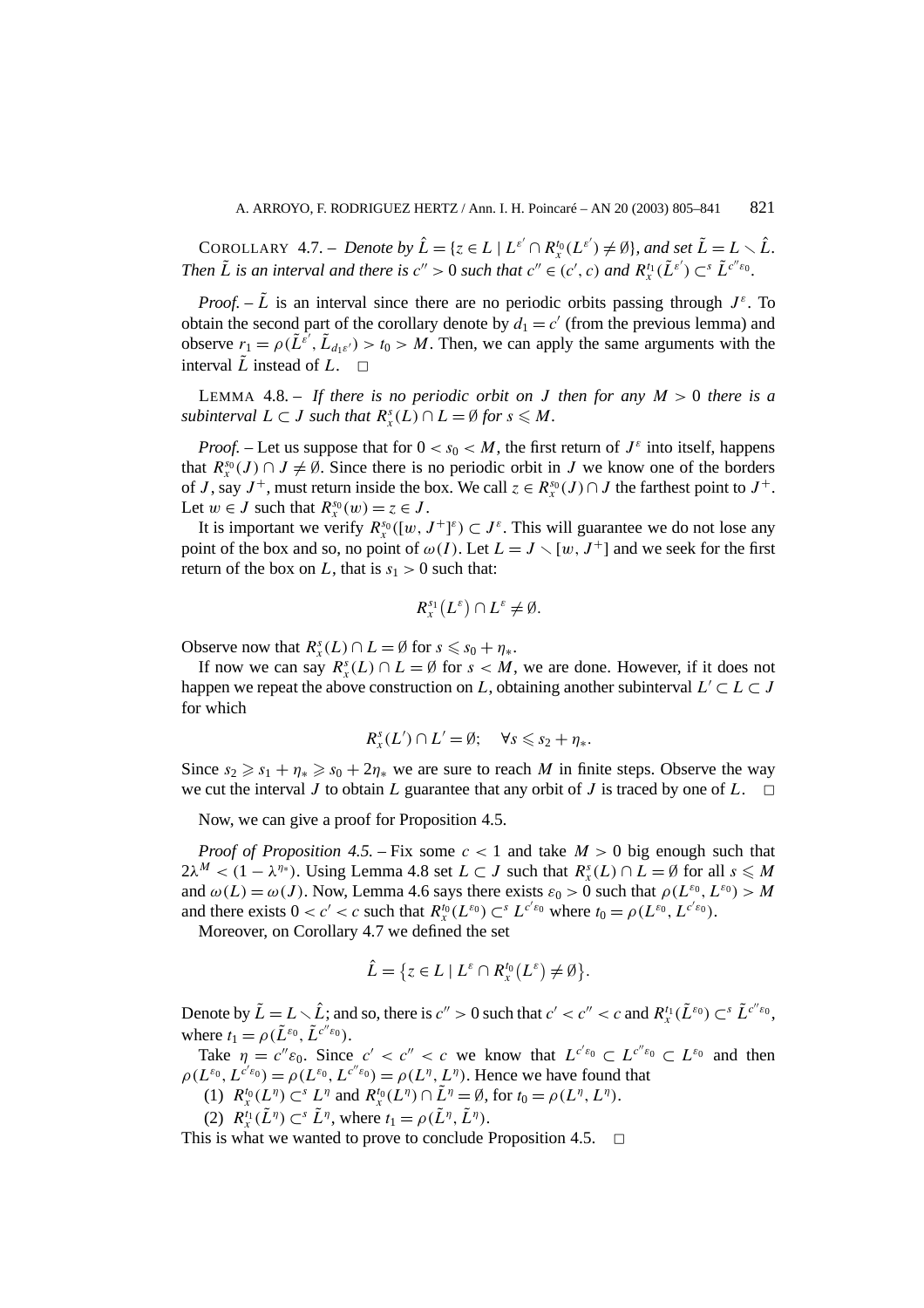## 822 A. ARROYO, F. RODRIGUEZ HERTZ / Ann. I. H. Poincaré – AN 20 (2003) 805–841

Now, we are ready to construct an irrational torus and then finish the proof in case I. Let  $D_0 := L^{\eta}$  and  $t_0 = \rho(D_0, D_0)$ , given on Proposition 4.5. Recall  $D_0 \subset N_x \subset M$ for some  $x \in \Lambda^+$ . Moreover, we can think there is  $\Sigma$ , an extension of  $N_x$  where  $R_x^{t_0}(D_0) \subset \Sigma$ . Define  $P_0: D_0 \to \Sigma$  as  $P_0(\cdot) = R_x^{t_0}(\cdot)$ . Recall that the orbit of no point of *D*<sub>0</sub> falls into a singularity. Since  $R_x^{t_0}(D_0) \cap D_0 \neq \emptyset$ , there is a point  $z \in D_0$  such that *P*<sub>0</sub>(*z*)  $\in$  *D*<sub>0</sub>. Therefore, we can extend the function  $\tau_x^{t_0}(\cdot)$  to  $D_1 := D_0 \cup P_0(D_0)$ . In this way we obtain an extension of  $P_0$  called  $P_1: D_1 \to \Sigma$ .

By induction, we can repeat this procedure until we find some  $\tilde{n} \in \mathbb{N}$  such that

$$
D_i \cap \bigcup_{j \leq \tilde{n}} S_j \neq \emptyset \tag{5}
$$

where  $S_1 = \{X^s(y) \mid y \in D_0 \text{ and } s \in [0, \tau_x^s(y))\}$ , and  $S_j$  is defined inductively. If *D<sub>i</sub>* ∩ *S<sub>j</sub>*  $\neq$  Ø for 1 < *j* <  $\tilde{n}$  then *D*<sub> $\tilde{n}-j$  ∩ *S*<sub>1</sub>  $\neq$  Ø. Take  $n = \tilde{n} - j$ . We can think *D<sub>n</sub>* is</sub> glued smoothly to  $D_0$ . In fact, this is possible since there is a function  $\tau^*$ :  $D_n \cap S_1 \to$ R<sup>−</sup> ∪ {0}, the time a point on the intersection spent to flow back to *D*0, that is: for  $y \in D_n \cap S_1$ ,  $X^{\tau^*(y)}(y) \in D_0$ . Moreover, we can extend the domain of  $\tau^*$  to some of the last  $D_n \cup D_{n-1} \cup \cdots$ , and glueing this function with the zero function defined on the first boxes of the sequence  $D_0 \cup D_1 \cup \cdots$ . Observe that  $\bigcup_{i \leq n} \tau^*(D_i)$  is a connected smooth surface embedded in *M*. Observe the intersection of  $D_n$  and  $D_0$  corresponds to the first return of  $\tilde{L}_n$  into itself, called  $t_1$  in Proposition 4.5. Hence  $D_n \subset^{s} D_0$ , and more important, there is such  $\tilde{n}$  in (5) and this process of extension stops.

By now, we restrict our attention to  $D_0$ :  $D_0$  splits into three rectangles,  $A \cup C \cup B$ defined as  $A = (R_x^{t_0})^{-1} (D_0 \cap D_1)$ ,  $B = (R_x^{t_1})^{-1} (D_0 \cap D_n)$  and *C* the region in  $D_0$  in between *A* and *B*. Denote by  $G: D_0 \to D_0$  the first return map of the flow to  $D_0$ and notice that  $G(A) = D_0 \cap D_1$  and  $G(B) = D_0 \cap D_n$ . Moreover, we notice also that  $R_{x}^{t_0}(C) \subset D_1$  and  $R_{x}^{t_1}(C) \subset D_n$ . Denote by  $\tilde{D}_0 := D_0 \cup R_{x}^{t_0}(C) \cup R_{x}^{t_1}(C)$ , and consider  $\tilde{G}$  :  $\tilde{D}_0 \rightarrow \tilde{D}_0$ , the corresponding first return map. Observe that still  $\tilde{G}(A) = D_0 \cap D_1$  and  $\tilde{G}(B) = D_0 \cap D_n$ . Also  $\tilde{G}(C) = R^{t_0}_x(C)$  and  $\tilde{G}(R^{t_0}_x(C)) = R^{t_1}_x(C)$ ; the only missing part is the image of  $R_X^{t_1}(C)$ . It is not difficult to see that the orbit of points in *C* pass through  $D_0$  near the inner border points of  $\tilde{G}(A)$  and  $\tilde{G}(B)$  (see Fig. 1)

LEMMA 4.9. – *If there there is no periodic orbit passing through*  $D_0$  *then*  $\tilde{G}|_{R_x^{t_1}(C)}$  *is continuous.*

*Proof. –* If it is not the case, the rectangle *C* splits into at least two sub-rectangles, call  $C_A$  and  $C_B$  those sharing part of its boundary with *A* and *B*, respectively. Observe

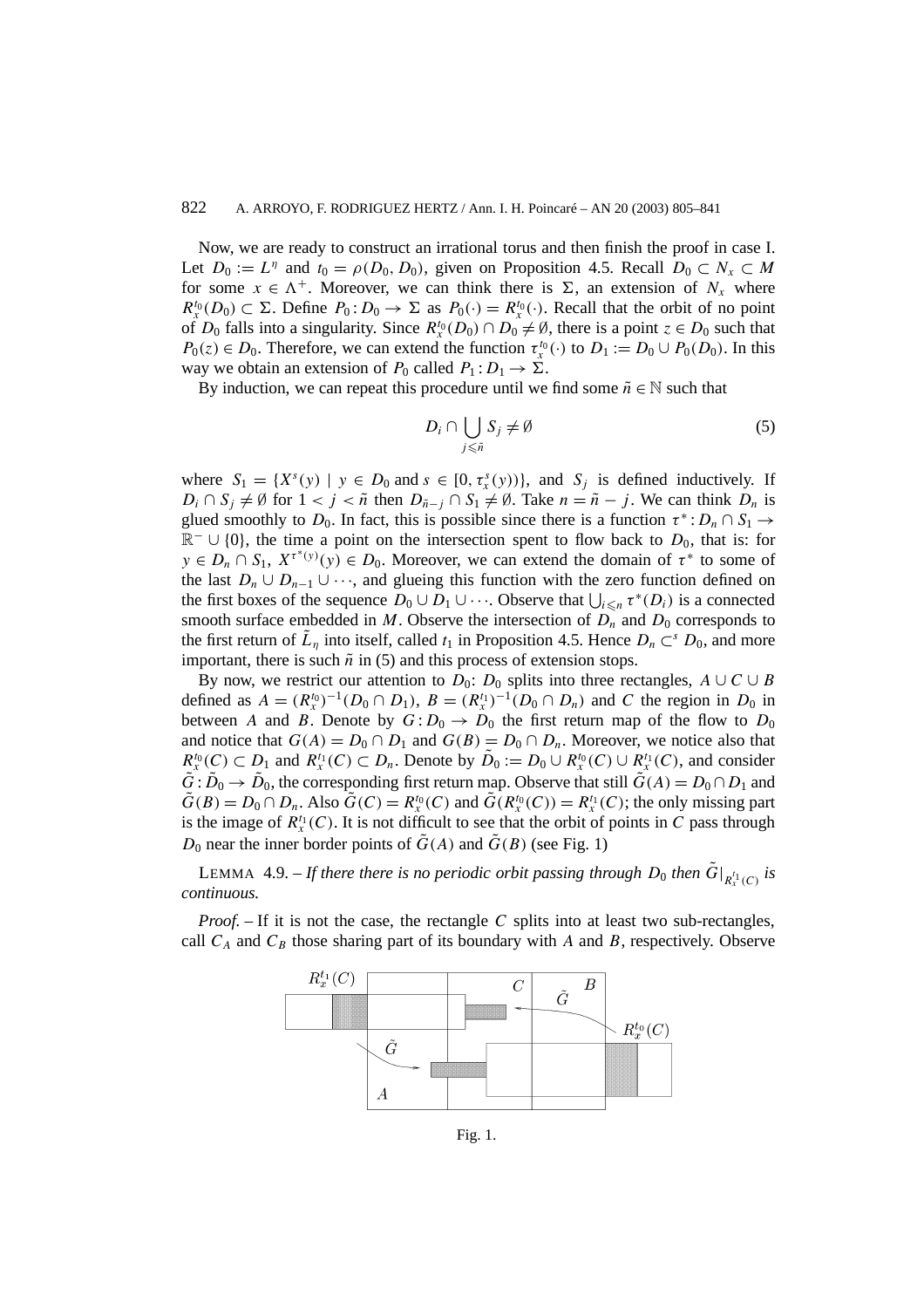$\tilde{G}(R_x^{t_1}(C_A)) = G(C_A)$  and is connected to  $\tilde{G}(B)$ , and  $\tilde{G}(R_x^{t_1}(C_B)) = G(C_B)$  and is connected to  $\tilde{G}(A)$ . Note that in both cases the other stable boundary must reach the stable boundary of  $D_0$ . In fact, if not, we are missing some points of  $D_0$  that actually passes in the formed gap, and this is not possible since  $\tilde{G}$  is a true first return map to  $\tilde{D}_0$ .

It is not difficult to see that in this setting either  $\pi \circ G|_{A\cup B}: A \cup B \to J$  or  $\pi \circ G|_{C_A \cup C_B}: C_A \cup C_B \to J$  is onto. Therefore there exists  $z \in J$  that  $G(z) \in W^s_{\eta}(z)$ , and hence we obtain a periodic orbit in  $D_0$  which is a contradiction. Hence  $\tilde{G}|_{R_x^{t_1}(C)}$  is continuous and so,  $G|_C$  is too.  $\Box$ 

Therefore, the domain of  $P_n$ , the set  $D_0 \cup \cdots \cup D_n$ , is an embedded ring. It is not difficult to verify that  $P_n^m(D_0 \cup \cdots \cup D_n) \to \tilde{S}$  as  $m \to \infty$  where  $\tilde{S}$  is an invariant circle. Finally note that the saturated of  $\tilde{S}$  by the flow,  $\mathcal{T} = \{X^t(y) \mid y \in \tilde{S} \text{ and } t \in \mathbb{R}\}\$ is an embedded torus on *M*; hence  $w(I) \subset w(J) = T$ . Moreover,  $P_n|_{\tilde{S}}$  corresponds to the Poincaré first return map of  $X^t$  to  $\tilde{S}$ . Since  $P_n$  is a diffeomorphism of the circle without periodic points, it is conjugated to an irrational rotation (see [5]). Therefore, the restriction of  $X^t$  to  $\mathcal T$  is conjugated to a linear irrational flow on the torus. Here we conclude the proof of Proposition 4.2 in the case I.

Now we deal with the case II, that is:  $J_s^{\varepsilon} \cap [R_x^{t-s}(J_s)]^{\varepsilon} = \emptyset$ , for all  $t, s \in \mathcal{P}$ ; but first, we shall exploit this disjointness property to measure the area of the strip defined by the family  $\{J_s\}$ .

*Remark* 2. – For any set  $A \subset N_x \subset M$ , define

$$
S(A) = \left\{ X^s(z) \mid z \in A, \ s \in \left[ -\frac{\eta_*}{2}, \frac{\eta_*}{2} \right] \right\}.
$$

There is a constant  $K > 0$  only depending on  $||X||_{C^1}$  such that if  $A = J^{\varepsilon}$ , for some interval *J* and  $\varepsilon > 0$  then  $S(J) := S(J^{\varepsilon})$  is such that *K* Vol $(S(J)) \ge |J|$ .

LEMMA 4.10. – *For any*  $s \in \mathcal{P}$  *we have that*:

$$
\int\limits_{0}^{\infty}\left|R_{x_{s}}^{t}(J_{s})\right|dt<+\infty,
$$

*and hence,*  $|R_{x_s}^t(J_s)| \to 0$  *as*  $t \to \infty$ *.* 

*Proof.* – Fix some  $s \in \mathcal{P}$  and denote by  $J = J_s$  and  $x = x_s$ . Notice that for all  $l, t \in \mathcal{P}$ such that  $|l - t| \geq \eta_*$  we have:

$$
S(R_x^l(J)) \cap S(R_x^t(J)) = \emptyset.
$$
\n<sup>(6)</sup>

Let us calculate the integral  $\int_0^\infty |R_x^t(J)| dt$ . For that, first observe  $\int_{\mathcal{P}} |R_x^t(J)| dt \le$ *K* Vol(*M*). In fact, let Q be a partition of P of elements of diameter less than  $\eta_*$ . Remark 2, together with the disjointness property on (6) imply:

$$
\int_{\mathcal{P}} \left| R'_x(J) \right| dt \leqslant \sum_{Q \in \mathcal{Q}} \int_{Q} \left| R'_x(J) \right| dt \leqslant K \sum_{Q \in \mathcal{Q}} \text{Vol}\big(S\big(R_x^{t_Q}(J)\big)\big) \leqslant K \text{ Vol}(M)
$$

where  $t_0 \in Q \in \mathcal{Q}$ .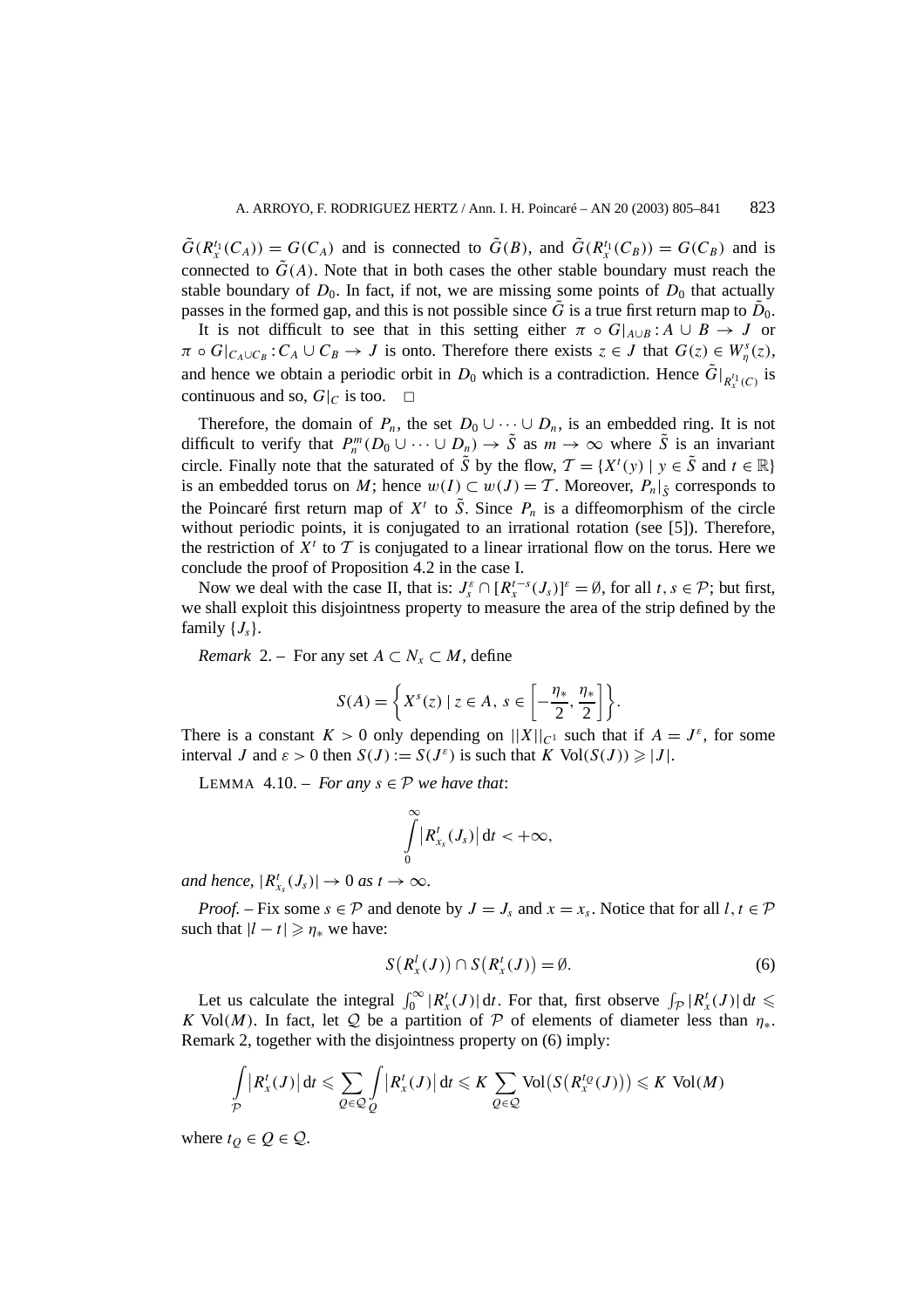Now arrange the elements of Q in an ascending way, say  $Q = \{[a_i, b_i]\}, i \in \mathbb{N}$ , such that *b*<sub>*i*−1</sub> < *a*<sub>1</sub> and  $(b_{i-1}, a_i)$  ∩  $Q = ∅$  for any  $Q ∈ Q$  and  $i ∈ ℕ$ . Notice that there exists  $\tilde{\gamma} > 0$  such that  $|L^{a_i-s}|_{E(x_s)} \geq \tilde{\gamma}^{a_i}$  for any  $s \in (b_{i-1}, a_i)$ ; otherwise, there must be a point of  $P$  between  $b_{i-1}$  and  $a_i$ , which is impossible. Using the fact that

$$
|L^{a_i-s}|_{E(x)}||L^{a_i-s}|_{F(x)}|^{-1} \leq \lambda^{a_i-s}
$$

we obtain that  $\forall t \in (0, a_i - b_{i-1})$ :

$$
|L^{-t}|_{F(x_{a_i})}| \geqslant (\tilde{\gamma}^{-1}\lambda)^t.
$$

By a similar argument to the one we use in the proof of Lemma 4.1 there is  $\mu \in (0, 1)$  such that  $|D_z R_{x_{a_i}}^{-t}|_{\tilde{F}(z)}| < \mu^t$ , for any  $t \in (0, a_i - b_{i-1}), z \in R_x^{a_i}(J)$ , where  $\tilde{F}(z) = T_z(R_{x_{a_i}}^{a_i}(J)).$ 

Hence,

$$
|R_{x_{a_i}}^{-t}(R_x^{a_i}(J))| = \int\limits_{R_x^{a_i}(J)} |D_z(R_{x_{a_i}}^{-t})|_{\tilde{F}}|dz \leq \mu^t |R_x^{a_i}(J)|.
$$

Therefore,

$$
\int_{0}^{a_{i}-b_{i-1}}\left|R_{x}^{a_{i}-t}(J)\right|dt \leqslant \left|R_{x}^{a_{i}}(J)\right| \int_{0}^{a_{i}-b_{i-1}}\mu^{t} dt \leqslant \frac{\left|R_{x}^{a_{i}}(J)\right|}{-\log \mu}.
$$

A similar argument of disjointness used to bound the integral over the hyperbolic times  $\lim \text{plies } \sum_i |R_x^{a_{i+1}}(J)| < K \text{ Vol}(M)$ . Therefore,

$$
\int_{\mathbb{R}^+} \left| R_x^t(J) \right| \leqslant K \operatorname{Vol}(M) \bigg( 1 - \frac{1}{\log \mu} \bigg).
$$

Finally, the function  $\log |R_x^t(J)|$  is uniformly continuous on *t*; hence  $|R_x^t(J)| \to 0$  as  $t \rightarrow \infty$ .  $\Box$ 

The following lemma measures how much the orbits of the flow  $X<sup>t</sup>$  differ from the orbits by *R<sup>t</sup>* .

LEMMA 4.11. – *There exists a constant*  $C > 0$  *such that if an interval*  $I \subset D_x^t$  *for all t* ≥ 0 *then, for any y,*  $w \in R_x^r(I)$ *, and*  $r, s ≥ 0$  *we have the following inequality:* 

$$
\left|\tau_{x_r}^s(y)-\tau_{x_r}^s(w)\right|\leqslant C\int\limits_r^\infty \left|R_x^t(I)\right|\mathrm{d}t.
$$

*Proof. –* Recall that:

$$
\tau_{x_r}^s(y) = \sum_{i=0}^{[s]-1} \tau_{x_{i+r}}^1(R_{x_r}^i(y)) + \tau_{x_{[s]+r}}^{s-[s]}(R_{x_r}^{[s]}(y)),
$$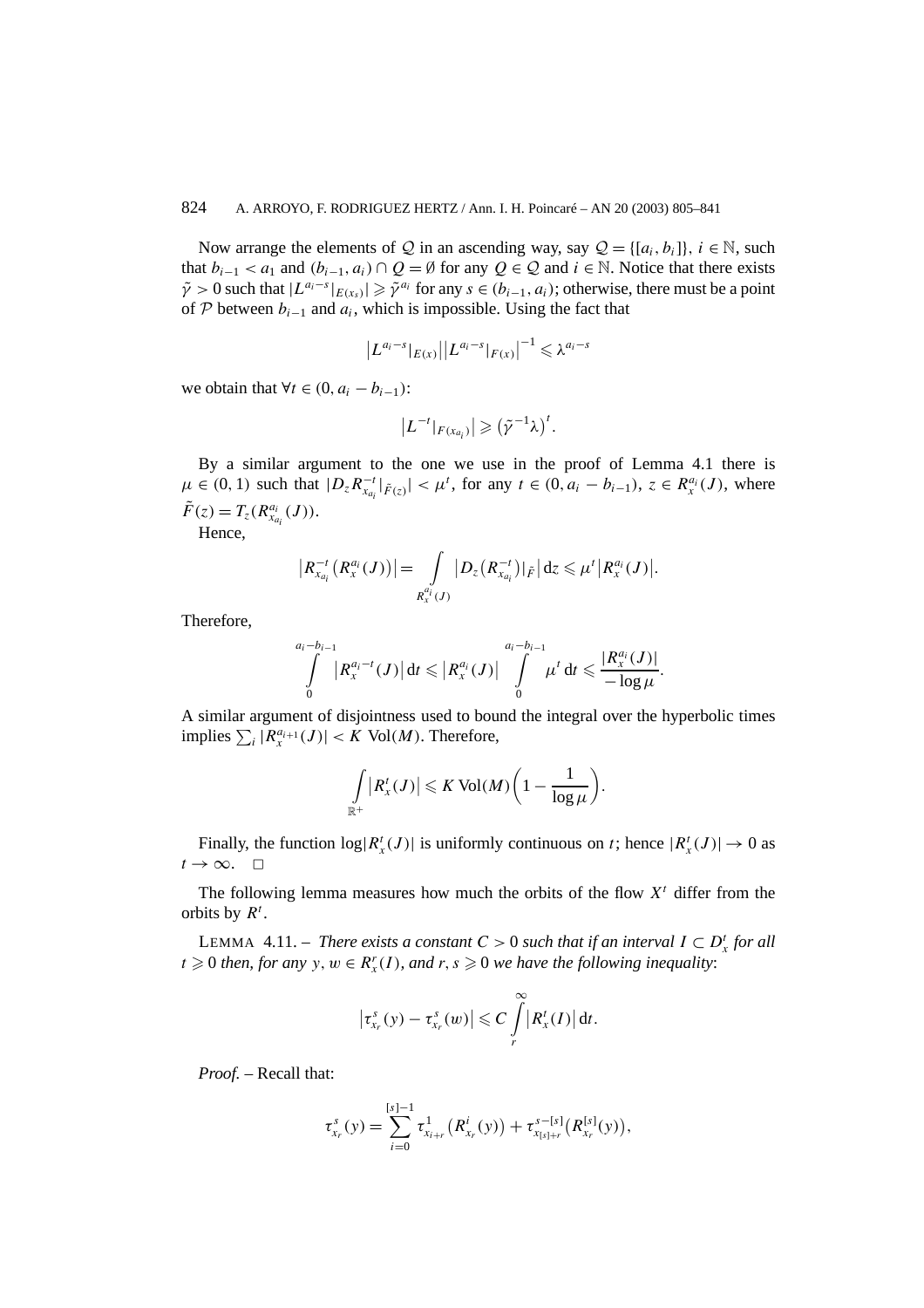then

$$
\left|\tau_{x_r}^s(y)-\tau_{x_r}^s(w)\right|\leqslant \sum_{i=0}^{[s]-1}\left|\tau_{x_{i+r}}^1\left(R_{x_r}^i(y)\right)-\tau_{x_{i+r}}^1\left(R_{x_r}^i(w)\right)\right|\\+\left|\tau_{x_{[s]+r}}^{s-[s]}(R_{x_r}^{[s]}(y))- \tau_{x_{[s]+r}}^{s-[s]}(R_{x_r}^{[s]}(w))\right|.
$$

Now, the function  $\tau^1$  is uniformly Lipschitz with some constant  $C > 0$ . Hence,

$$
\leqslant C \sum_{i=0}^{[s]-1} \left| R_{x_r}^i(I_r) \right| + \left| R_{x_r}^{[s]}(I_r) \right| \leqslant C \int\limits_r^{\infty} \left| R_{x_0}^t(I_0) \right| dt
$$

and then the lemma follows.  $\Box$ 

Let us assume there are  $t_0 < t_1$ , and  $t_0, t_1 \in \mathcal{P}$  such that  $J_{t_0}^{\varepsilon} \cap J_{t_1}^{\varepsilon} \neq \emptyset$ . In this case we shall obtain a sequence of times on which this intersection is at a small enough scale that allow us to control the limit. For that, call  $Z = J_{t_0}^{\varepsilon} \cap J_{t_1}^{\varepsilon}$ , and observe that  $R_{x_0}^{t_1-t_0}(Z) \subset J_{t_1}^{\varepsilon}$ , since  $R_{x_0}^{t_1-t_0}(J_{t_0}^{\varepsilon}) \subset J_{t_1}^{\varepsilon}$ . This implies the existence of certain  $t^* > 0$  such that  $R_{x_{t_1}}^{t^*}(J_{t_1}^{\varepsilon}) \cap J_{t_1}^{\varepsilon} \neq \emptyset$ . Remember it is necessary to fix a destination section any time we define some  $R^s$ . In this case we select the time  $t^*$  in such a way that  $x_{t^*}$  lie in some smooth extension of the section over  $x_{t_1}$ . Moreover, we can take this extension in such a way the tangent space on  $x_t^*$  is exactly  $\mathcal{N}_{x_t^*}$ .

Let  $t_2 = t_1 + t^*$  and set  $C(t_1) := J_{t_1}^{\varepsilon}$ . Notice that  $C(t_1) \subset D_{x_{t_1}}^{t^*}$ , then  $R_{x_{t_1}}^{t_2 - t_1}(C(t_1)) \cap$  $C(t_1) \neq \emptyset$ , by construction. Now set  $C(t_2) := R_{x_{t_1}}^{t_2-t_1}(C(t_1))$ . Inductively, take  $t_{i+1} =$ *t<sub>i</sub>* +  $\tilde{t}^*$ , such that  $R^{t_{i+1}-t_i}_{x_{t_i}}(C(t_i)) \cap C(t_i) \neq \emptyset$ , and denote  $C(t_{i+1}) := R^{t_{i+1}-t_i}_{x_{t_i}}(C(t_i))$  (see Fig. 2).

Notice that  $|t_{i+1} - t_i| > \eta_*$ , since any point must flow away certain amount of time before it returns into a neighborhood of it (Section 2.2). For any  $j, i \in \mathbb{N}$  such that  $j < i$ , Lemma 4.11 implies that for each  $s > 0$  and  $y \in R_{x_{t_j}}^{t_i-t_j}(J_{t_j})$  we have that





Fig. 2.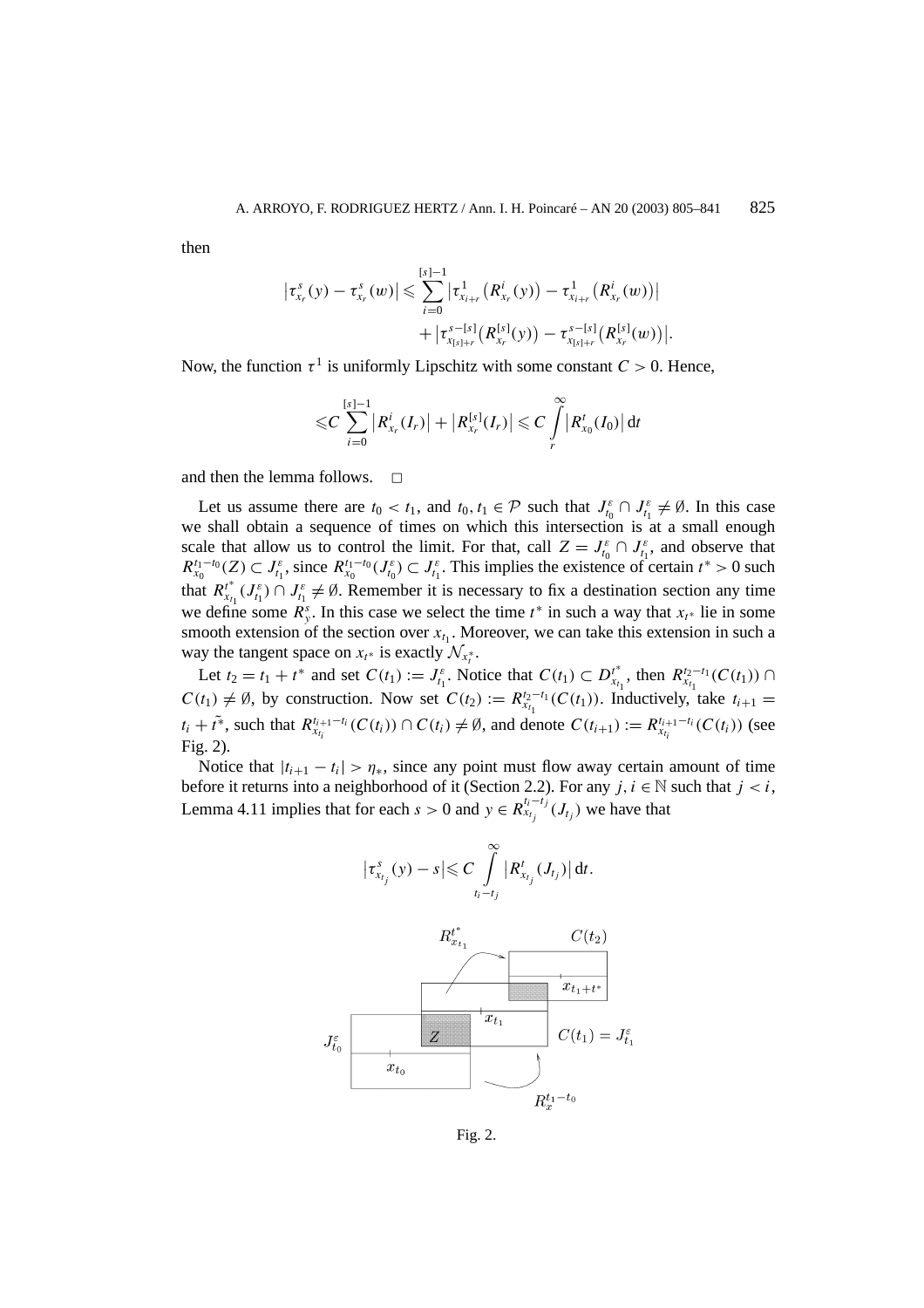# 826 A. ARROYO, F. RODRIGUEZ HERTZ / Ann. I. H. Poincaré – AN 20 (2003) 805–841

Hence, for *j* large enough we have that for all  $y \in R_{x_{t_j}}^{t_i-t_j}(J_{t_j})$ ,

$$
\left|\tau_{x_{t_j}}^s(y)-s\right|\leqslant \frac{\eta_*}{3}.\tag{7}
$$

Fix  $j \in \mathbb{N}$  such that also verifies that  $C\varepsilon_0\lambda^j/(-\log(\lambda)) < \eta_*/3$ . We may suppose *x*<sub>ti</sub> → *z* ∈ *M*, as *i* → ∞. Hence, Lemma 4.10 implies that  $R_{x_{t_j}}^{t_i-t_j}(J_{t_j}) = J_{t_i} \rightarrow z$ , as *i* → ∞. Moreover,  $R_{x_{t_j}}^{t_i-t_j}(C(t_j))$  → *z*, as *i* → ∞. However, the inequality on (7) only implies that

$$
\lim_{i \to \infty} X^{t_i - t_j}(y) \in \left\{ X^t(z) \mid t \in \left[ -\frac{\eta_*}{3}, \frac{\eta_*}{3} \right] \right\}
$$
 (8)

for any  $y \in J_{t_j}$ . Moreover (8) is also valid for any  $y \in R_{x_{t_j}}^{t_j-t_1}(J_{t_1}^{\varepsilon_0})$  since

$$
\left|\tau_{x_j}^s(y)-s\right|\leqslant \left|\tau_{x_j}^s(y)-\tau_{x_j}^s(w)\right|+\left|\tau_{x_j}^s(w)-s\right|
$$

for any  $y \in R_{x_{t_1}}^{t_j-t_1}(W_{\varepsilon_0}^s(\hat{w}))$ , where  $\hat{w} \in J_{t_1}$  and  $R_{x_{t_1}}^{t_j-t_1}(\hat{w}) = w$ . On the other hand, we know that  $C(t_i) \cap C(t_{i+1}) \neq \emptyset$ , that is

$$
R_{t_1}^{t_j-t_1}(J_{t_1}^{\varepsilon})\cap R_{t_1}^{t_{j+1}-t_1}(J_{t_1}^{\varepsilon})\neq\emptyset.
$$

This implies that there exists  $\hat{w}_1, \hat{w}_2 \in J_{t_1}$  such that

$$
R_{x_{t_1}}^{t^*}(W^s_{\varepsilon}(\hat{w}_2)) \subset W^s_{\varepsilon_0}(\hat{w}_1),
$$

since  $W_{\varepsilon_0}^{cs}(\hat{w}_k) = W_{\varepsilon_0}^{s}(\hat{w}_k)$ , for both,  $k = 1, 2$ ; and hence, they are coherent because the center stable manifolds are dynamically defined.

Let  $\hat{w}_3 = R_{x_{i_1}}^{t^*}(\hat{w}_2) \in W_{\varepsilon_0}^s(\hat{w}_1)$ . Denote by  $w_k = R_{x_{i_1}}^{t_j - t_1}(\hat{w}_k) \in C(t_j)$ , for  $k = 2, 3$ . Notice there is  $s > \eta_*$  such that  $X^s(w_2) = w_3$ . Hence,  $\lim_{i \to \infty} X^{t_i - t_j}(w_3) = X^l(z)$ , where  $|l| < \eta_*/3$ . On the other hand

$$
\lim_{i\to\infty}X^{t_i-t_j}\big(X^s(w_2)\big)=X^{l'}\big(X^s(z)\big)\in\bigg\{X^t(z)\mid t\in\left[-\frac{\eta_*}{3},\frac{\eta_*}{3}\right]\bigg\},\,
$$

since  $s > \eta_*/3$  it implies that *z* is periodic.

Finally, if for any  $t, s \in \mathcal{P}$  happens that  $J_s^{\varepsilon} \cap J_t^{\varepsilon} = \emptyset$ , by a similar calculation as in the proof the Lemma 4.10, we obtain

$$
\int_{\mathcal{P}} |J_s| \, ds < +\infty \quad \text{and hence,} \quad |J_s| \to 0 \quad \text{as } s \to \infty.
$$

Therefore, if we prove that there exists a sequence of times  $\{s_i\}_{i\in\mathbb{N}}$  such that  $|J_{s_i}| = \delta$ , we get a contradiction. Now, like in Schwartz' proof of Denjoy's Lemma we have that for all  $J_s$  maximal there exists  $t > 0$  such that  $|R_{x_s}^t(J_s)| = \delta$ . It is only left to verify that  $t + s$  is a hyperbolic time. However, if it is not the case, like in the proof of Lemma 4.10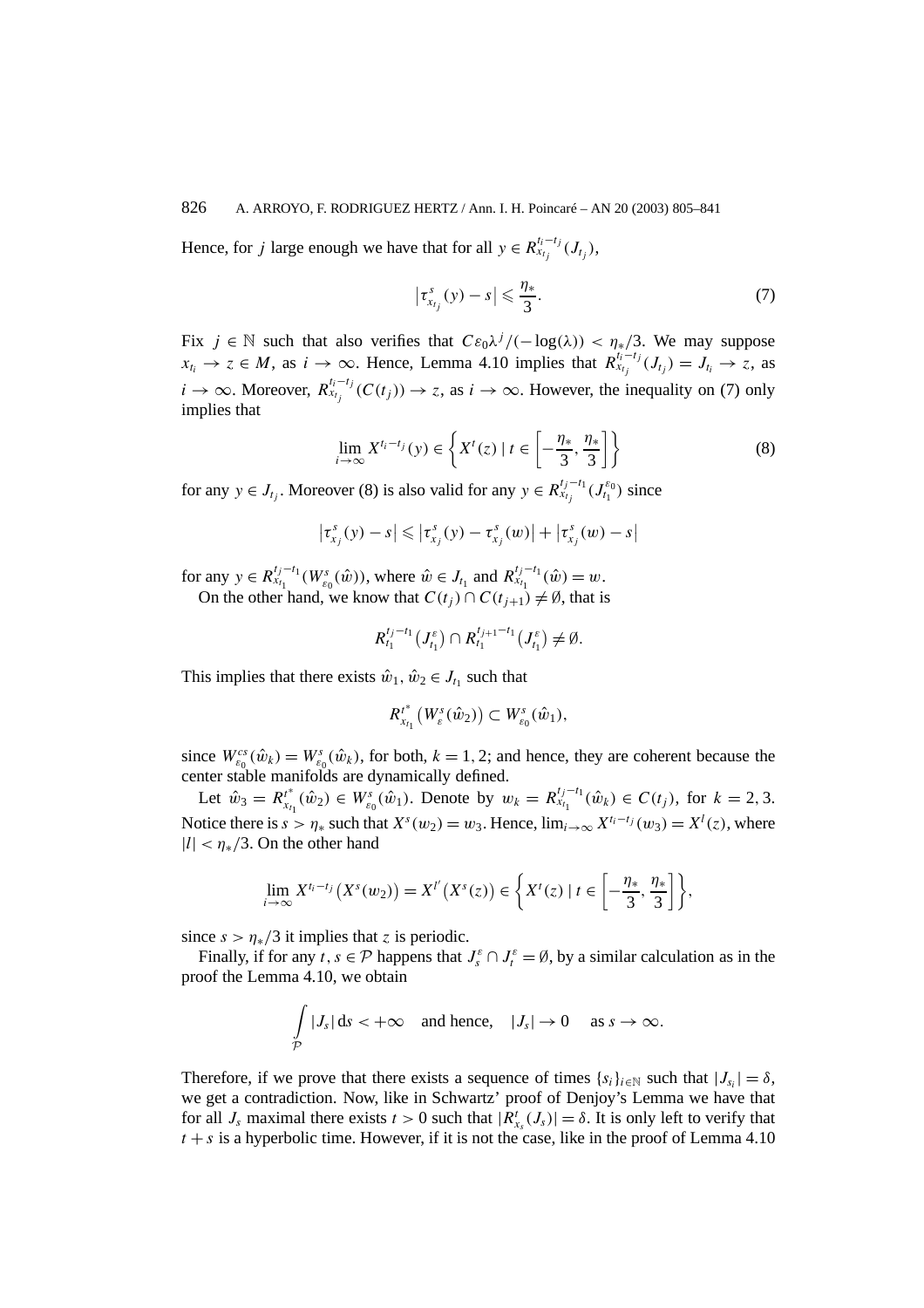the interval must increase its length contradicting the fact of the length being *δ*. Here we finish the proof of Proposition 4.2.

Once we have proved Proposition 4.2, it is not difficult to verify the following corollary, regarding that only a finite number of irrational tori can exist on an admissible neighborhood of  $\Lambda$  (see Section 3).

COROLLARY 4.12. – If we assume that  $\Lambda$  has a dominated splitting and it does not *contain an irrational torus, there is*  $\delta_0 > 0$  *and a neighborhood V of*  $\Lambda$  *where for any (δ, E)-interval,*  $I \subset V$  *with*  $\delta < \delta_0$ *, we have that*  $\omega(I) \subset Per(X^t|_V)$ *.* 

All these properties are still valid for  $(\delta, F)$ -intervals, considering the flow-time backwards.

#### **4.2. Dynamically defined local invariant manifolds**

Assume  $\Lambda$  is a compact invariant set of  $X<sup>t</sup>$  with a dominated splitting, not containing an irrational torus. As we see in Corollary 4.12, there is  $\delta_0 > 0$  such that any  $(\delta, E)$ interval,  $\delta < \delta_0$  has  $\omega(I) \subset \text{Per}(X^t|_V)$  for some appropriate admissible neighborhood *V* .

LEMMA 4.13. – *There exists*  $\delta_3 \in (0, \delta_0)$  *such that if any periodic point*  $p \in \Lambda$  *has one of its connected components of*  $W^u(p) - \{p\}$ *, say W, such that*  $|R_p^t(W)| \leq \delta_3$  *for all*  $t \geq 0$ , then the other endpoint which is not p is periodic and it is not hyperbolic of *saddle type. Moreover, it is a sink or a non-hyperbolic periodic point.*

*Proof.* – Let  $U_1 \supset \Lambda$  be a neighborhood where it is defined an extension of the invariant cone field of  $\Lambda$ . Let  $\delta_3 < \delta_0$  be a positive number such that any ball of radius  $\delta_3$  centered on a point of  $\Lambda$  is contained in *U*. Take a periodic point *p* and *W* as in the hypothesis of the lemma. There is a number  $t_p > 0$  such that  $R_p^{t_p}(W) = W$ . In fact,  $t_p$ is the period of *p* or twice. Notice that *W* is a  $(\delta_3, E)$ -interval. Since  $q \in V_1$  it is well defined the direction  $F(q) = T_q(W)$  and  $|L^{t_q}|_{F(q)} \leq 1$  and hence, by the domination condition we have that  $|L^{t_q}|_{E(q)} \leq \lambda < 1$ . Hence, if *p* is hyperbolic it must be a sink.

The following lemma is a fundamental application of Proposition 4.2.

LEMMA 4.14. – *For all*  $\varepsilon \in (0, \delta_0)$  *there is*  $\gamma = \gamma(\varepsilon) > 0$  *such that:* (1) *For all*  $t > 0$  *we have that*: (a)  $R_x^{-t}(W_y^{cu}(x)) \subset W_e^{cu}(x_{-t}).$ (b)  $R_x^t(W_\gamma^{cs}(x)) \subset W_\varepsilon^{cs}(x_t)$ *.* (2) *Given*  $\tilde{\gamma} \in (0, \gamma(\delta_0))$  *we have*: (a)  $|R_x^{-t}(W_{\tilde{y}}^{cu}(x))| \to 0$  *as*  $t \to \infty$ *, or*  $x \in W^u(p)$  *for some periodic point p and*  $p \in W_{\tilde{\gamma}}^{cu}(x)$ *.* (b)  $|R_x^t(W_{\tilde{y}}^{cs}(x))| \to 0$  *as*  $t \to \infty$ *, or*  $x \in W^s(p)$  *for some periodic point p and*  $p \in W_{\tilde{\gamma}}^{\text{cs}}(x)$ *.* 

*Proof. –* We shall only prove the statement for central unstable manifold since the same argument works for the central stable manifolds. For item 1 take  $\delta_0$  from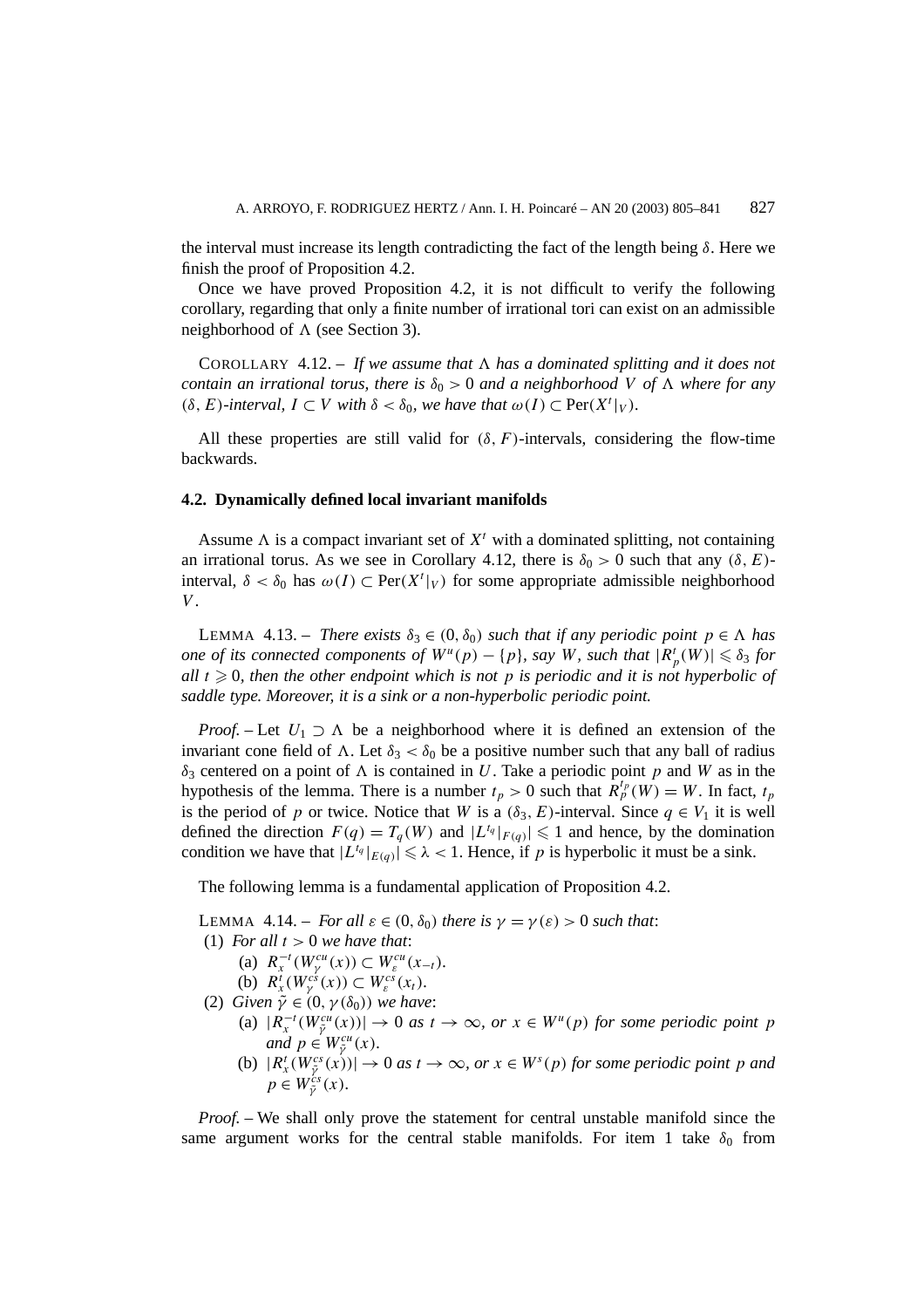Proposition 4.2 and let  $\varepsilon < \delta_0$ . Recall that Corollary 3.3 assert there is  $0 < \delta < \delta_0$ such that if:  $|R^{-s}(W_{\varepsilon}^{cu}(x))| < \delta$  for  $s \in [0, t]$ , then  $R^{-s}(W_{\varepsilon}^{cu}(x)) \subset W_{\varepsilon}^{cu}(x_{-s})$  for  $s \in [0, t]$ . Arguing by contradiction, assume the statement of item (1) does not hold. Then there exist a sequence of numbers  $\gamma_n \to 0$ , points  $x^n \in \Lambda$  and times  $m_n \to \infty$ such that  $|R^{-m_n}(W_{\gamma_n}^{cu}(x^n))| > \delta$ . We should be more precise on how this bound is exceeded; that is,  $|\mathbf{R}^{-s}(W_{\gamma_n}^{cu}(x^n))| \leq \delta$  for  $s \in (0, m_n)$ , and  $|\mathbf{R}^{-m_n}(W_{\gamma_n}^{cu}(x^n))| = \delta$ . Let us write  $I_n = R^{-m_n}(\dot{W}_{\gamma_n}^{cu}(x^n))$ . At least for a subsequence, we can assume that  $y^n := X^{-m_n}(x^n) \to z \in \Lambda$  and also *I<sub>n</sub>* converges to some interval *I* transversal to the *E* direction. Notice  $|I| \le \delta$  and  $z \in \text{cl}(I)$ . By construction:  $I \subset \text{Dom}(R^t) = V_t$  for all  $t \ge 0$ and  $|R^{t}(I)| \leq \delta_0$  for all  $t \geq 0$ . Hence is a  $(\delta, E)$ -interval. Now, since  $z \in \text{cl}(I)$  we know  $\omega(z) = p \in Per(X^t)$  as Proposition 4.2 says. On the other hand, *p* is hyperbolic since  $p \in \Lambda$ . Therefore  $z \in W^s(p)$ . Observe that one connected component of  $W^u(p) \setminus \{p\}$ has length less than  $\delta$ . In fact,  $W^u(p)$  is the limit of the intervals  $|I_n| \leq \delta$  and  $z \in \text{cl}(I)$ . Hence, the previous lemma implies the other end point must be a periodic point and not an hyperbolic saddle. It may happen that  $I_n \cap W^s(p) \neq \emptyset$  for  $n >> 1$ . In this case we get a contradiction with the Inclination Lemma, since this intersection is transversal and  $R^{m_n}(I_n) = R^{-m_n}(R^{m_n}(W_{\gamma_n}^{cu}(x^n))) \to 0$  as  $n \to \infty$ . Hence,  $I_n \cap W^s(p) = \emptyset$  for *n* arbitrarily large. In this case,  $\omega(y^n) \subset \Lambda$  is the other endpoint of the connected component of  $W^u(p) \setminus \{p\}$  of length less than  $\delta$ . Then  $\omega(y^n)$  is a periodic sink or a non-hyperbolic periodic point. This is a contradiction since all periodic points in  $\Lambda$  are hyperbolic of saddle type, concluding the proof of item (1).

To prove item (2): Take  $\delta < \delta(\gamma_0)$ , and let  $x \in \Lambda$  be a point such that there exists  $\eta > 0$ and a sequence of times  $t_k \to \infty$  in such a way  $|R^{-t_k}(W^{cu}_{\gamma}(x))| \geqslant \eta$ . Last item guarantees that  $\eta < \delta_0$ , since  $|R^{-t}(W^{cu}_{\gamma}(x))| \leq \delta_0$  for any  $t \geq 0$ . As in the previous case, we can obtain a sequence of intervals  $I_k := R^{-t_k}(W^{cu}_{\gamma}(x))$  converging to some  $(\eta, E)$ -interval called *I*, where  $z \in \text{cl}(I)$ , and  $z \in \Lambda$ . Hence  $z \in W^s(p)$  for some periodic point  $p \in \Lambda$  of saddle type. Observe *I* is transversal to  $W<sup>s</sup>(p)$ , even in the case  $z \notin Int(I)$ . Avoiding a contradiction with the Inclination Lemma we have that  $|W^u(p)| \leq \eta \leq \delta_0$ . If  $z \in Int(I)$ , as  $y_k := X^{t_k}(x) \to z$  we conclude  $y_k \in W^s(p)$ . Otherwise we get a contradiction since both connected components of  $W^u(p) \setminus \{p\}$  have length less than  $\delta_0$ , and hence  $\omega(x)$ must be a sink or a non-hyperbolic periodic point. Suppose  $z \neq p$ . Then for  $k >> 1$ all  $y_k = X^{-t_k}(x)$  are contained in some fundamental neighborhood of  $W^s(p)$ . This is a contradiction, since  $W^s(p)$  do not have self-intersections. Hence  $z = p$ . Therefore  $y_k \in W^s_{loc}(p)$ . Otherwise  $\omega(x)$  must be a sink or a non-hyperbolic periodic point. Hence,  $x = p$ , proving item (2) in case  $z \in \text{int}(I)$ .

It is left to verify the case when  $z \notin \text{int}(I)$ . Observe:  $R^{-t_k}(W_\gamma^{cu}(x)) \cap W^s(p) = I_k \cap I$  $W<sup>s</sup>(p)$  and this intersection is not empty; otherwise, we find a contradiction in a similar way as in the proof of item (1). Combining the following two facts:  $|R^{t}(R^{-t_{k}}(W^{cu}_{\gamma}(x)))| \leq \delta_0$  for  $t \in (0, t_k)$  and  $X^{-t_{k}}(x) \to z$  as  $k \to \infty$  we conclude  $x \in W^u(p)$ . Moreover  $x \in W^u_{\delta_0}(p)$ . If  $p \notin W^{cu}_{\gamma}(x)$ , as  $y_k \to p$  when  $k \to \infty$  and  $|R^{-t_k}(W_\gamma^{cu}(x))|$  do not converges to 0 we have that  $R^{-t_k}(W_\gamma^{cu}(x))$  ∩  $W^s(p) \neq \{p\}$  for  $k >> 0$ , and in particular  $I \subset W<sup>s</sup>(p)$ , a contradiction. Hence  $p \in W<sub>\gamma</sub><sup>cu</sup>(x)$ , and we are done.  $\Box$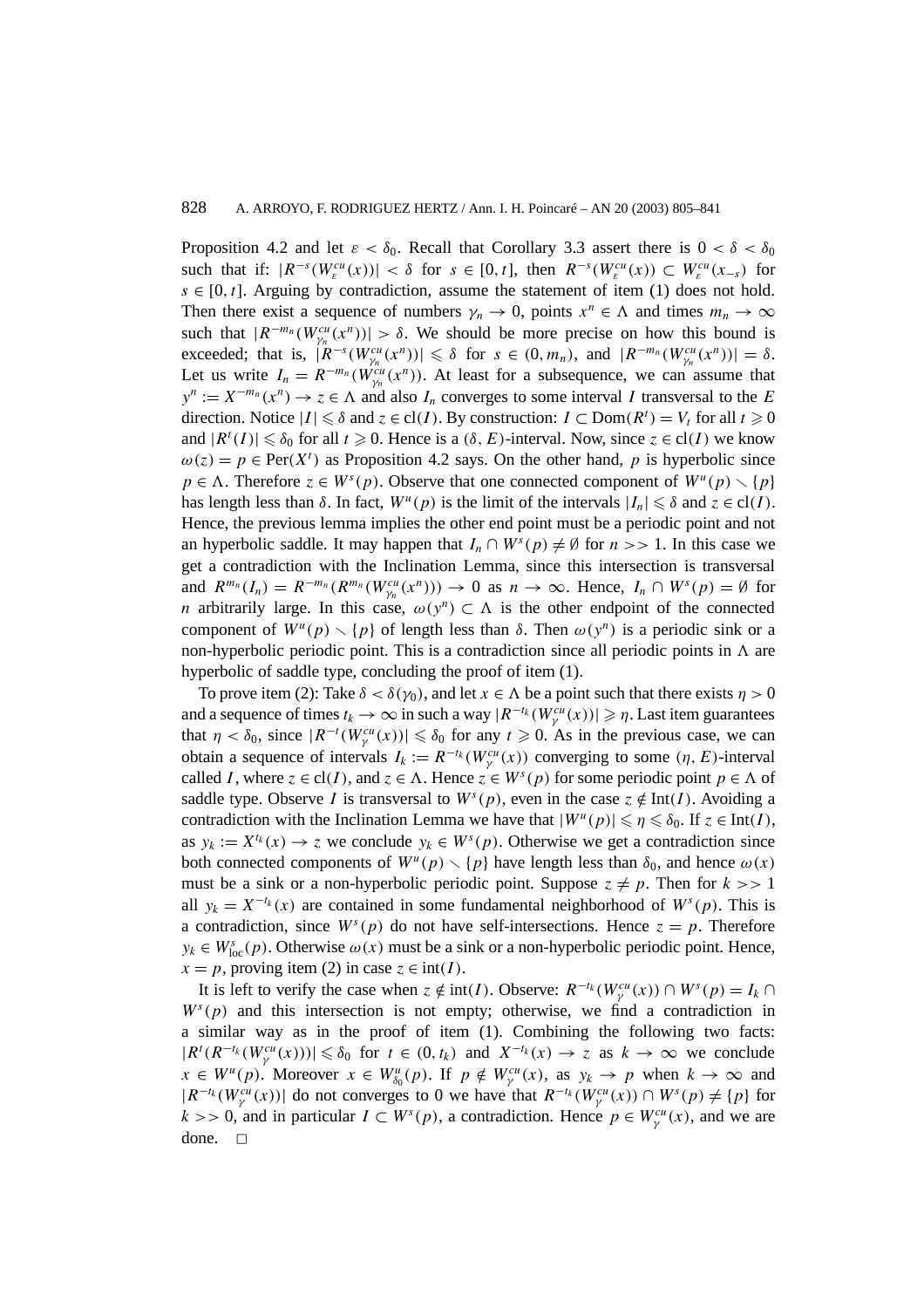#### **5. Proof of Main Lemma**

In this section we shall give a proof for the Main Lemma, stated on Section 3. Before we do that, some effort will be spent constructing two-dimensional boxes around certain points with nice properties of recurrence. These boxes shall allow us to treat the problem in a very similar way as in the case of diffeomorphisms on surfaces. On the other hand, under the hypothesis of the Main Lemma, we shall obtain more dynamical properties on the central stable and central unstable manifolds. Let us begin defining the standard box around a point in  $\Lambda$ ; when  $\Lambda$  has a dominated splitting, and the notion of distortion along the *cs*-direction on such boxes.

Let  $x \in \Lambda$  be given. For any two intervals  $J \subset W^{cu}_{\gamma}(x)$  and  $T \subset W^{cs}_{\gamma}(x)$ , both containing the point  $(x, 0) \in \mathcal{N}_x$ , we call the box, or  $(J, T)$ -box, around x the set  $B_T(J) = \exp_r(T \times J)$ , with boundaries:  $\partial^{cs}(B_T(J)) = \exp_r(\partial T \times J)$  and  $\partial^{cu}(B_T(J)) =$  $\exp_x(T \times \partial J)$ . Observe that if the size of the box, say  $|T| + |J|$  is small enough, then  $\partial^{cs}(B_T(J))$  is transversal to the *E*-direction and also  $\partial^{cu}(B_T(J))$  is transversal to the *F*-direction. Also we can assume that for any  $y \in \Lambda$ ,  $\partial^{\alpha}(B_T(J)) \cap W^{\alpha}_{\gamma}(y)$  are relative open sets for  $\alpha = cs$ , *cu*. If  $B_T(J)$  is a box and  $x \in T' \subset T$ , we say  $B_T(J)$  is a sub-box of  $B_T(J)$  if it is a box and  $\partial^{cs}B_{T}(J) \subset \partial^{cs}B_T(J)$ . For simplicity, we shall denote only *B*<sub>*ε*</sub>(*J*), when  $T \subset W_c^{cs}(x)$ .

DEFINITION  $4. - A$  *box*  $B_{\varepsilon}(J)$  *has distortion*  $C > 0$ *, or precisely distortion along the cs*-direction, if for any two intervals  $J_1, J_2 \subset B_{\varepsilon}(J)$ , both transversal to the *E* direction *and whose end points lie in*  $\partial^{cs}B_{\varepsilon}(J)$  *happens that*:

$$
\frac{1}{C} \leqslant \frac{l(J_1)}{l(J_2)} \leqslant C.
$$

An equivalent way to obtain such distortion is by means of a projection along some foliation close to the *E*-direction defined on the box. Precisely, let  $\mathcal{F}^{cs}$  be the foliation obtained by integrating some  $C^1$  vector field *Y* defined on  $B_{\varepsilon}(J)$  such that *Y*(*p*) ∈ *C*<sup>*E*</sup><sub>*a*</sub>(*p*), for all *p* ∈ int(*B<sub>ε</sub>*(*J*)) and for *p* ∈  $\partial^{cu}(B_{\varepsilon}(J))$ , *Y*(*p*) ∈ *T<sub>p</sub>* $\partial^{cu}(B_{\varepsilon}(J))$ . If we denote by  $\Pi = \Pi(J_1, J_2)$  the projection along the leaves of  $\mathcal{F}^{cs}$  between the two intervals  $J_1, J_2$ , then the box  $B_\varepsilon(J)$  has distortion *C* if there exists  $C > 0$  such that  $1/C \leq ||\Pi'|| \leq C$ .

In [21] they guarantee distortion on a dynamical box if it is provided of some bound on the sum of the length of the pre-images of the leaves of the foliation on the box. This is still valid in our context, since the generalized Poincaré transformation, behaves like a diffeomorphism (see Corollary 3.5 of [21]), and it can be stated as follows:

COROLLARY 5.1. – *There exists*  $\tau$ (<  $\delta_2$ ) *such that if for some*  $z \in B_{\varepsilon}(J) \cap \Lambda$  *and n >* 0 *we have*

 $||L_{E(z-t)}^{t}(z)|| < \lambda_{1}^{t}, \text{ for } 0 \leq t \leq n$ 

*and the box*  $B(n) := B(R_z^{-n}(J(z)))$  *satisfies that:* 

(1)  $R_{z-n}^n(B(n)) \subset B_{\varepsilon}(J)$  and  $R_z^n(\partial^{cs}B(n)) \subset \partial^{cs}B_{\varepsilon}(J)$ ,

(2)  $R_{z-n}^{i-n}(R_{z}^{-n}(J(z)))$  has diameter less than  $\tau$ , for  $0 \leq t \leq n$ , *then there exists*  $C_1$  *such that*  $B(R_z^{-n}(J(z)))$  *has distortion*  $C_1$ *.*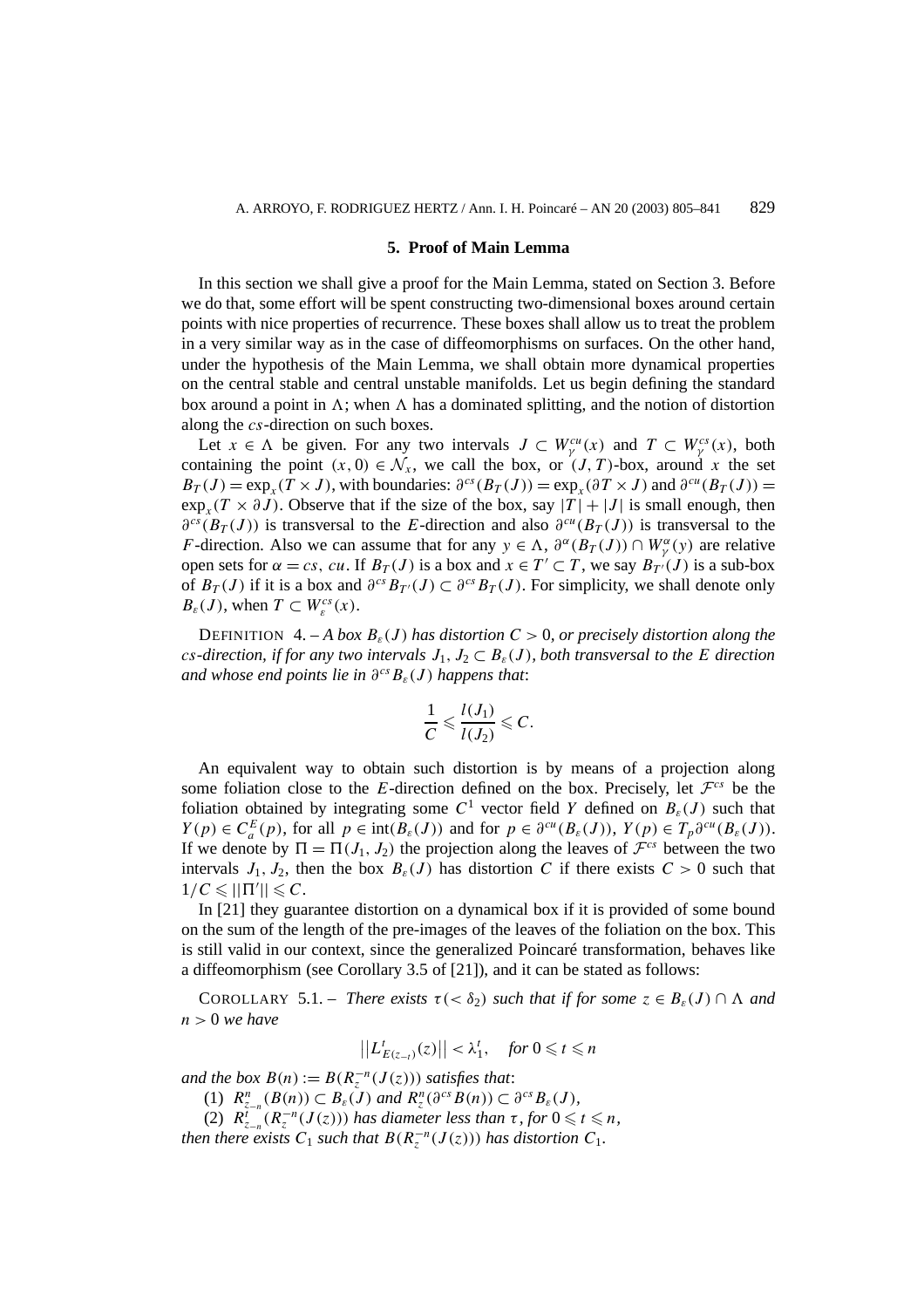Using this corollary, we can prove more dynamical properties for central manifolds.

LEMMA 5.2. – Assume  $\Lambda$  is transitive and every proper compact invariant subset *of*  $\Lambda$  *is hyperbolic, then either*  $|R_x^{-t}(W_\gamma^{cu}(x))| \to 0$  *as*  $t \to \infty$  *for any*  $x \in \Lambda$  *or the direction F is expanding* (*that is,*  $|\overline{L}^{-t}|\overline{F}(x)| \to 0$  *as*  $t \to \infty$ ).

*Proof.* – Observe  $\Lambda$  is not a periodic orbit of the flow. Suppose there is  $x \in \Lambda$  such that  $\limsup |R_{x}^{-t}(W_{\gamma}^{cu}(x))| > 0$ . Lemma 4.14 implies there is a periodic orbit  $p \in \Lambda$  such that one of the components of  $W^u(p) - \{p\}$  has length less than  $\delta_0$ . Also Lemma 4.13 implies the endpoint of this component  $q \neq p$ , is a sink or a non-hyperbolic periodic point, and so,  $q \notin \Lambda$ .

Since  $\Lambda$  is transitive and non-trivial, there is  $x_0 \in \Lambda \setminus \text{Per}(X^t)$  such that  $x_0 \in W^s(p)$ . Moreover, there is a small neighborhood of  $x_0$ , call it  $U \subset \mathcal{N}_p$  divided into two components by  $W^{cs}(x_0) \subset W^s(p)$ , where on one side, say the "upper" one, we have the same *ω*-limit as *q*.

Take  $\lambda < \lambda_1 < \lambda_2 < \lambda_3 < 1$ , and  $c > 0$  such that  $\lambda \lambda_1^{-1} < \lambda_2$  and  $(1 + c)\lambda_2 < \lambda_3$ . Take  $\tilde{\delta} > 0$  such that if *I* is a  $(\delta, E)$ -interval on *z* for  $\delta < \tilde{\delta}$ , then for all  $y \in I$  we have:

$$
(1-c)^{t} \leqslant \frac{|L^{t}|_{F(y)}|}{|DR_{y}^{t}|_{\tilde{F}(y)}|} \leqslant (1+c)^{t}
$$

where  $\tilde{F}(y) = T_y I$ .

Let  $B_{\varepsilon}(J)$  be a box for  $x_0$  contained in *U* and even so small such that

$$
R_{x_0}^t(B_{\varepsilon}(J^+)) \cap B_{\varepsilon}(J^+) = \emptyset, \quad \forall t \neq 0
$$

and  $|R_{x_0}^{-t}(J(y))| \le \delta$ , for any  $y \in B_{\varepsilon}(J) \cap \Lambda$  and  $t \ge 0$ ; where  $\delta + \varepsilon < \eta < \tau$  ( $\tau$  from Corollary 5.1 and  $\eta$  the size of the box).

For any given  $z \in B_{\varepsilon}(J) \cap \Lambda$  denote by  $J^+(z) = J(z) \cap B_{\varepsilon}(J^+)$  and for it we have:

$$
R_z^{-t}(J^+(z)) \cap B_\varepsilon(J^+) = \emptyset, \quad \forall t > 0.
$$

Let  $B_{\varepsilon_1}(J)$  be a sub-box for a positive  $\varepsilon_1 < \varepsilon/4$ . We claim there is  $K > 0$  such that for any  $z \in B_{\varepsilon_1}(J) \cap \Lambda$ :

$$
\int\limits_{t\geqslant 0}\left|R^{-t}\left(J^{+}(z)\right)\right|\mathrm{d} t\leqslant K
$$

for any  $z \in B_{\varepsilon_1}(J) \cap \Lambda$ .

Once established this claim, the argument on the proof of Lemma 3.5.2 of [21] concludes the thesis of the lemma.

Let us prove the claim. Fix an arbitrary point  $z \in B_{\varepsilon_1}(J) \cap \Lambda$ . And consider the set

$$
M_z = \{m \in \mathbb{R}^+ \mid \left|L^t|_{E(z_m)}\right| \leq \lambda_2^t, \forall t \in [0, m]\}.
$$

Corollary 5.1 implies that for any  $m \in M_z$  the box

$$
B(m) = B_{\varepsilon_1}\big(R_z^{-m}\big(J^+(z)\big)\big)
$$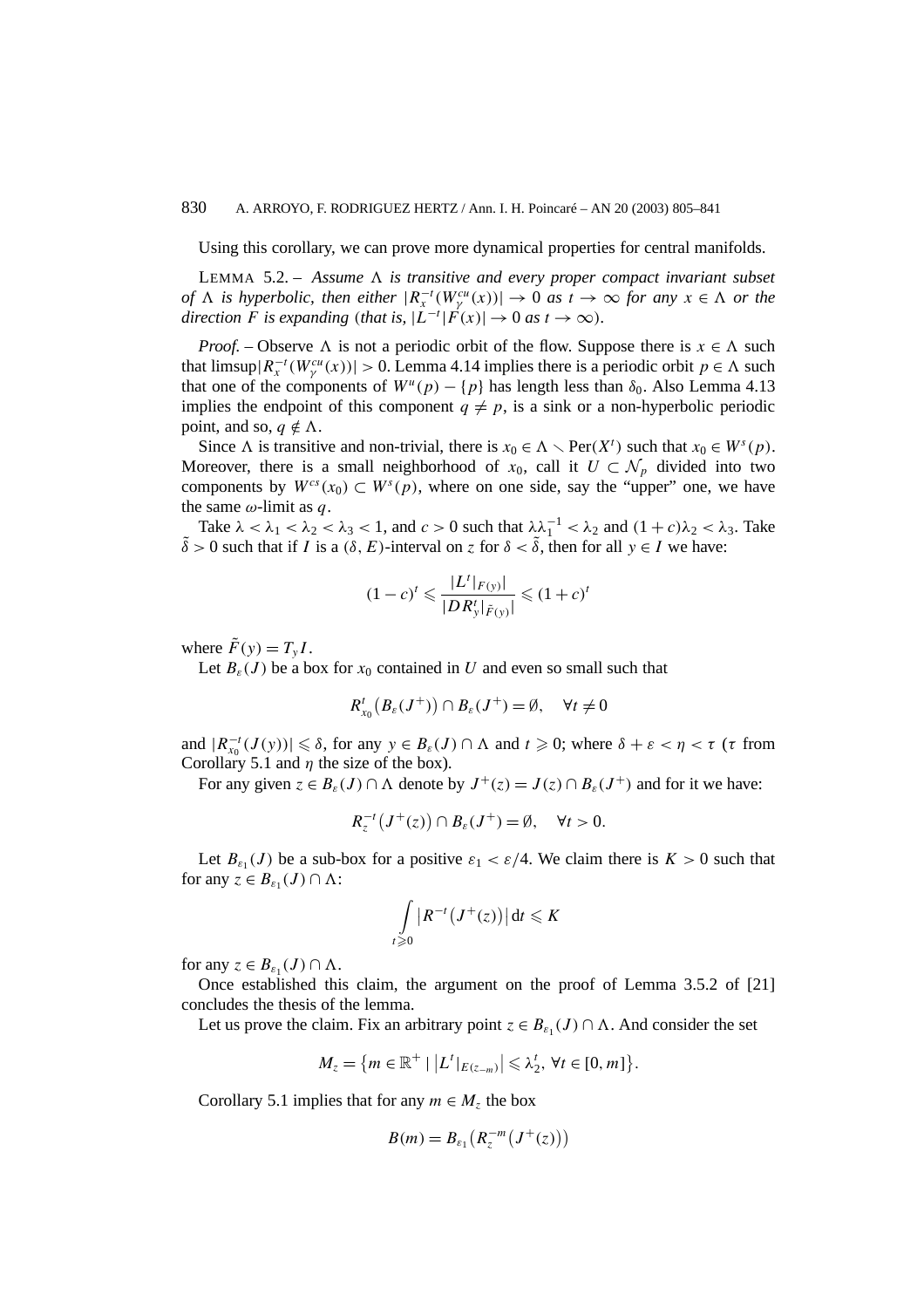has distortion *C*. In fact, it is true that  $R_{z-m}^{m_i}(B(m)) \subset B_{\varepsilon}(J)$  and  $R_{z-m}^{m_i}(\partial^{cu}B(m_i)) \subset$  $\partial^{cu}B_{\varepsilon}(J)$ . Notice also that for  $m, n \in M_z$ ,  $m \neq n$ , then  $B(m) \cap B(n) = \emptyset$ . Take  $\varepsilon_2 = \varepsilon_1/4$ . For each  $y \in \Lambda$  consider the three dimensional cube (defined on Section 2):

$$
S(y) := S\big(B_{\varepsilon_2}\big(W_{\gamma/2}^{cu}(y)\big)\big).
$$

Since  $\Lambda$  is compact, it can be covered by a finite number of these cubes:

$$
\Lambda \subset \bigcup_{k=0}^{k_0} S(y_k).
$$

For each  $m \in M_z$ , the point  $z_{-m}$  belongs to some  $S(y_k)$ . Denote by  $J(m) := B(m) \cap$  $S(y_k)$ . If the size of the box *η* is small enough,  $J(m)$  is a non-empty interval contained in *B*(*m*). Notice there are constants  $K_1, K_2 > 0$  only depending on  $\eta_*$  such that

$$
|J(m)| \leqslant K_1|W_{\gamma/2}^{cu}(y_k)| \leqslant K_2 \operatorname{Vol}(S(y_k)).
$$

Since we have distortion *C* on *B(m)*, we have

$$
\frac{1}{C} \leqslant \frac{|J(m)|}{|R_{z}^{-m}(J^{+}(z))|} \leqslant C
$$

and hence,

$$
\left|R_z^{-m}(J^+(z))\right|\leqslant C\left|J(m)\right|.
$$

Therefore,

$$
\int\limits_{M_z} \big| J(t) \big| \, {\rm d} t \leqslant K \sum_{k=0}^{k_0} \int\limits_{-\eta_{*}/2}^{\eta_{*}/2} \big| X^t \big( W^{cu}_{\gamma'/2} (y_k) \big) \big| \, {\rm d} t \leqslant K \, \text{Vol}(M).
$$

Now we have to bound the integral in the gaps of  $M_z$ . Let  $M, m \in M_z$  such that  $M > m$ and  $M_z \cap (m, M) = \emptyset$  (perhaps  $M = \infty$ ). For  $t \in (m, M)$ , we have that  $|L^t|_{E(z_{-m-t})}| \geq \lambda_1^t$ . Then, the dominated splitting condition implies:

$$
|L^{-t}|_{F(z_{-m})}| \leqslant (\lambda \lambda_1^{-1})^t \leqslant \lambda_2^t
$$

and hence,

$$
\left|DR_{y}^{-t}|_{\tilde{F}(y)}\right|\leq \lambda_{3}^{t},
$$

where  $\tilde{F}(y) = T_y R_z^{-m}(J^+(z))$ . Denote  $J_m = R_z^{-m}(J^+(z))$ , then

$$
\int\limits_m^M \left|R^t(J_m)\right| \mathrm{d} t \leqslant \frac{1}{1-\lambda_3}|J_m|.
$$

Hence,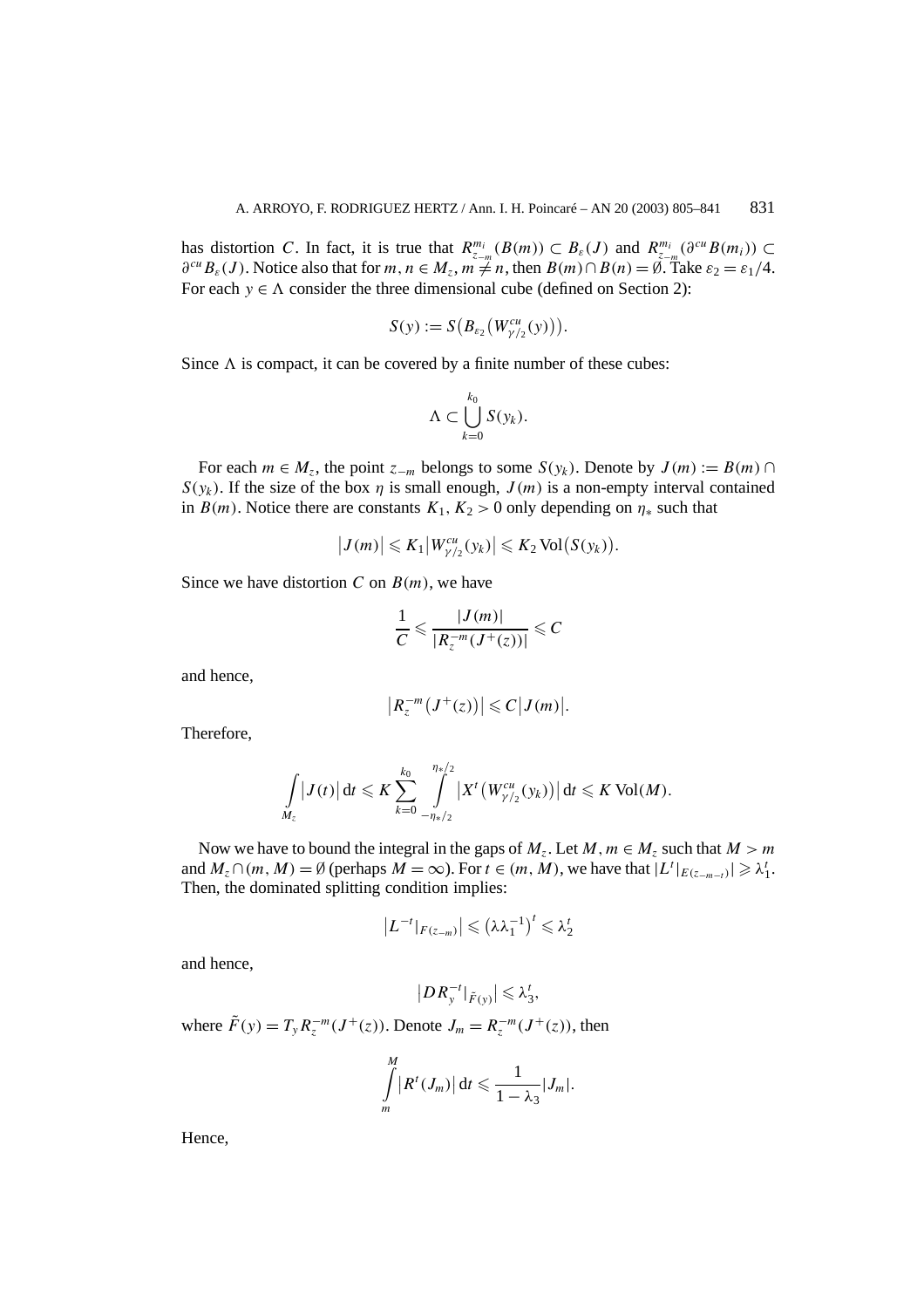$$
\int_{t \geqslant 0} \left| R^{t} \left( J^{+}(z) \right) \right| dt \leqslant \int_{M_{z}} \left| R^{t} \left( J^{+}(z) \right) \right| dt + \sum_{j} \int_{m_{j}}^{M_{j}} \left| R^{t} \left( J_{m_{j}} \right) \right| dt
$$
\n
$$
\leqslant K \operatorname{Vol}(M) + \frac{1}{1 - \lambda_{3}} \sum_{j} |J_{m_{j}}|.
$$

where  $\{(m_i, M_i)\}\)$  denotes all the gaps of  $M_z$ . However,  $m_i \in M_z$  and hence, the box  $B(m_j)$  has distortion *C*. Hence, we can bound the last sum above  $\sum_j |J_{m_j}| \leq C \text{Vol}(M)$ , proving the claim.

An analogous result holds also for center stable manifolds, allowing us to conclude that for all  $x \in \Lambda$  we have both, as  $t \to \infty$ :

$$
|R_x^{-t}(W_\gamma^{cu}(x))| \to 0
$$
 and  $|R_x^{t}(W_\gamma^{cs}(x))| \to 0$ .

In the sequel, we shall take  $\gamma \leq \gamma_1$ .

COROLLARY 5.3. – *Given*  $\varepsilon > 0$  *there exists some*  $t_0 \ge 0$  *such that for any*  $x \in \Lambda$  *and*  $t \geq t_0$  *we have*:

$$
\left|R_x^{-t}\left(W_\gamma^{cu}(x)\right)\right| \leqslant \varepsilon \quad \text{and} \quad \left|R_x^{t}\left(W_\gamma^{cs}(x)\right)\right| \leqslant \varepsilon.
$$

# **5.1. Returns**

Let  $B_{\varepsilon}(J)$  be a box and suppose  $x \in J \cap \Lambda$ . Recall that for any  $y \in B_{\varepsilon}(J) \cap \Lambda$  we have defined  $J(y) = W^{cu}_{\gamma}(y) \cap B_{\varepsilon}(J)$ . Given a neighborhood *V*, we consider the set of points whose entire orbit stays on *V* and they are asymptotic to  $\Lambda$ 

$$
\tilde{\Lambda} = \{ y \in V \mid \text{dist}(\Phi^t(x), \Lambda) \to 0 \text{ as } t \to \pm \infty \}.
$$

Notice that  $\tilde{\Lambda}$  also has dominated splitting since it is contained in *V*. Although it is not compact, the arguments in Lemmas 4.14 and 5.2 apply, and so, there are central stable and central unstable manifolds on points of  $\tilde{\Lambda}$  dynamically defined.

DEFINITION 5. – *For*  $\delta > 0$ *, we say the box B<sub>s</sub>(J) is*  $\delta$ *-adapted if for every*  $y \in$  $B_{\varepsilon}(J) \cap \Lambda$  *the following conditions are satisfied*:

 $(|1)$   $|R_{x}^{-t}(J(y))| \leq \delta$  *for all*  $t \geq 0$ ,

(2)  $R_{x}^{-t}(J(y)) \cap B_{\varepsilon}(J) = \emptyset$  or  $R_{x}^{-t}(J(y)) \subset B_{\varepsilon}(J)$ *, for all*  $t \geq 0$ *.* 

Before we prove the existence of adapted boxes for certain points on  $\Lambda$ , we need to recognize some configuration that implies the presence of periodic orbits in a box, as the following lemma states.

LEMMA 5.4. – Let  $J \subset W_\gamma^{cu}(x)$  be an interval, for some  $x \in \Lambda$  and assume  $W_\gamma^{cu}(x)$ *is dynamically defined . Suppose there is*  $t > 0$  *such that*  $R_{x}^{-t}(J) \cap J \neq \emptyset$ . Then, the *α-limit of x is a periodic orbit. Hence x is periodic.*

This lemma is also true replacing  $cu$  by  $cs$ ,  $\alpha$ -limit by  $\omega$ -limit and takeing positive iterations.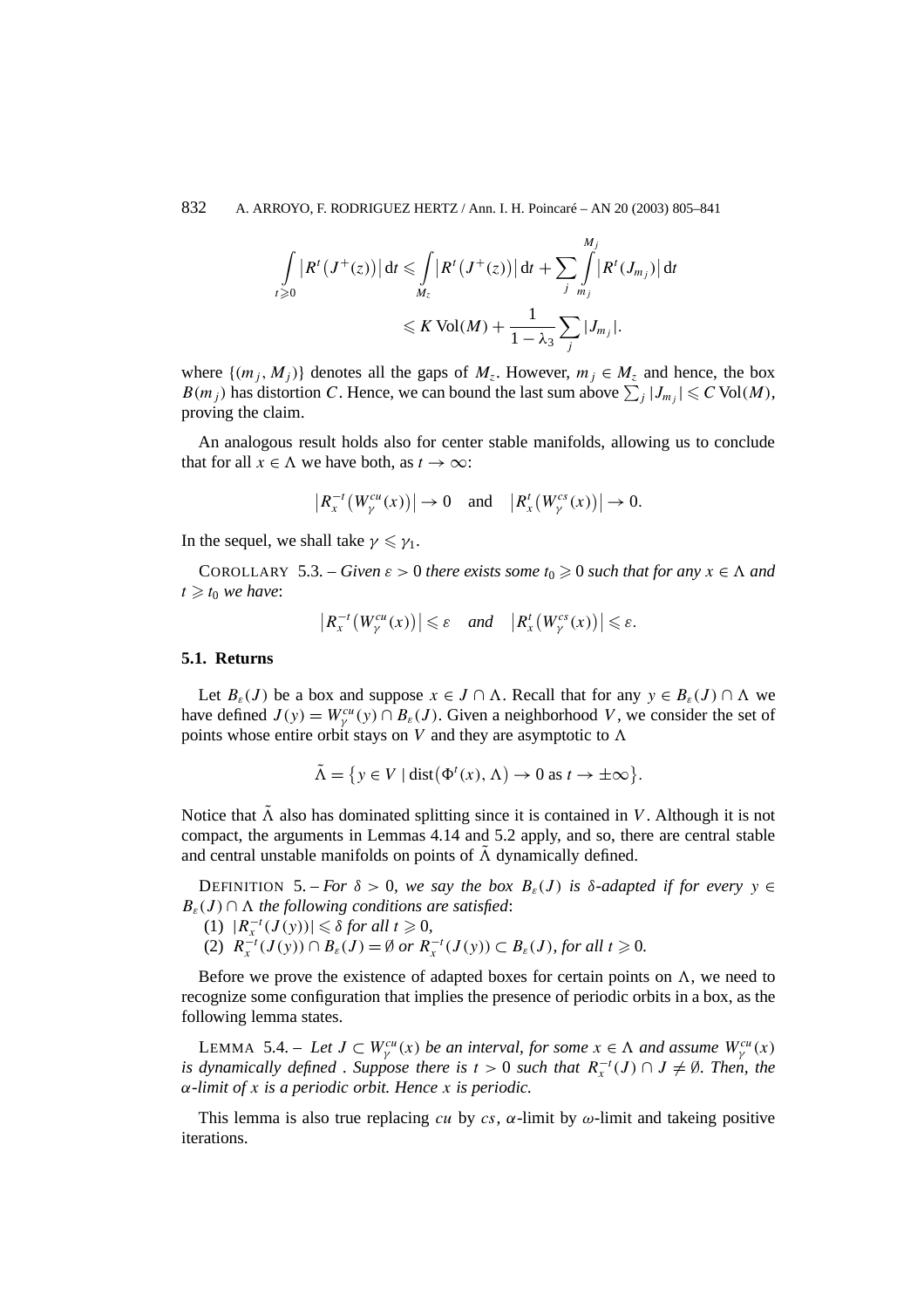*Proof.* – Suppose there is  $t > 0$  such that  $R_x^t(J) \cap J \neq \emptyset$ , then  $x_t \in W_\gamma^{cu}(x)$ . Therefore there is a sequence  $t_k \to \infty$  such that  $x_{t_k} \in W_\gamma^{cu}(x)$  and that  $x_{t_k} \to x$  as  $k \to \infty$ . Since *W*<sup>*cu*</sup></sup>(*x*) is dynamically defined, for *k* big enough:  $R_x^{-t_k}(W_\gamma^{cu}(x)) \subset W_\gamma^{cu}(x)$ , and hence  $\alpha(x)$  is a periodic orbit. Moreover *x* is periodic.

LEMMA 5.5. – *For any*  $\delta$  *small and any point*  $x \in \Lambda \setminus \text{Per}(X^t)$  *there exists*  $\delta$ -adapted *boxes associated to x.*

*Proof.* – Let  $x \in \Lambda$  be a non-periodic point. Notice that condition (1) of the definition is easily satisfied if the height of the box is small enough. So, we are only interested on condition (2). In spite of the previous lemma, there is an interval  $J \subset W^{cu}_{\gamma}(x)$  for which  $\Phi^{-t}(J)$  ∩ *J* = Ø, for any *t* > 0.

Given some order relation on *J* we can split *J* into two intervals according to *x*, say  $J^+ = \{y \in J \mid y > x\}$  and  $J^- = \{y \in J \mid y < x\}$ . Now we define

$$
A^+ = \{ y \in J^+ \mid \exists z \in \tilde{\Lambda}, W^{cs}_{\gamma}(z) \cap J^+ = \{ y \} \}
$$

and the corresponding set for  $J^-$ . Let  $\{\varepsilon_k > 0\}_{k \in \mathbb{N}}$  be a decreasing sequence of numbers converging to 0, and let  $B_{\varepsilon_k}$  be a sequence of boxes around *J* such that  $B_{\varepsilon_{k+1}} \subset B_{\varepsilon_k}$ and  $\bigcap_k B_{\varepsilon_k} = J$ . For any  $y \in A^+$  and any positive integer *k* we denote by  $U(y, \varepsilon_k)$  the connected component of  $W^{cu}_{2\gamma}(z) \cap B_{\varepsilon_k}(J)$  which contains *y*. Consider also

$$
I(y, \varepsilon_k) = \left\{ (z, n) \mid z \in B_{\varepsilon_k}(J) \cap \Lambda, n > 0 \text{ and such that } R_x^{-n}(J(z)) \cap U(y, \varepsilon_k) \neq \emptyset \right\}.
$$

If there exist points  $y^+ \in J^+$  and  $y^- \in J^-$ , and there is an integer *k* with  $#I(y^{\pm}, \varepsilon_k) =$ 0 then the box  $B_{\varepsilon_k}(J')$  around  $J' = (y^-, y^+)$  is δ-adapted. Notice  $\partial^{cs} B_{\varepsilon_k}(J') =$ *U*( $y^-$ ,  $\varepsilon_k$ ) ∪ *U*( $y^+$ ,  $\varepsilon_k$ ). Actually, we only need #*I*( $y, \varepsilon_k$ ) < ∞ for some  $y \in J$  since then, for some  $k' > k$  we obtain  $#I(y, \varepsilon'_k) = 0$ . So, we shall assume  $#I(y, \varepsilon_k) = \infty$  for any *k* and  $y \in A^+ \cup A^-$ , for instance take  $y \in A^+$  and we seek for a contradiction. If the set  $K := \{n \mid \exists (z, n) \in I(y, \varepsilon_k)\}\$ is bounded for some k then it is bounded for the same *y* and any  $k' > k$ . In fact  $I(y, \varepsilon_{k'}) \subset I(y, \varepsilon_k)$ . Hence, for some k' big enough one must have either  $I(y, \varepsilon_k) = \emptyset$  or  $R_x^{-t}(J) \cap J \neq \emptyset$  for some  $t > 0$ , which is a contradiction. Therefore, the set *K* is unbounded for any  $(y, \varepsilon_k)$ . As a consequence, for any  $y \in A^+$ there are sequences  $z_n \in B_{\varepsilon_n}(J)$  and  $m_n \to \infty$  such that

$$
R_{\scriptscriptstyle X}^{-m_n}\big(J(z_n)\big)\cap U(y,\varepsilon_n)\neq\emptyset.
$$

Observe  $|R_{x}^{-m_n}(J(z_n))| \to 0$  as  $n \to \infty$ ; otherwise there is a limit point *z* of the sequence  $\{z_n\}$  whose backward orbit shadows any  $z_n$  until time  $-m_n$  and shadows x for the entire past too. Therefore,  $\limsup_{t\to\infty} |R_\chi^{-t}(W_\chi^{cu}(z))| > 0$ , which is a contradiction. Hence, the sequence  $R_r^{-m_n}(z_n)$  converges to  $y \in \Lambda$ . Actually,  $A^+ \subset \Lambda$ . Notice that if there is some *y* ∈ *A*<sup>+</sup> ∩ *W*<sup>*s*</sup>(*p*) for some *p* ∈ Per(*X<sup>t</sup>*) we achieve a contradiction again. In fact, in such case, for k big enough, the set  $U(y, \varepsilon_k)$  must be contained in some fundamental domain of  $W^s(p)$ . On the other hand, we can take  $\varepsilon_{n_0}$  small enough that  $\mathcal{O}(p) \cap B_{\varepsilon_{n_0}}(J) = \emptyset$ . Nevertheless, for *n* big,  $y_n = R_x^{-m_n}(J(z_n)) \cap W^s(p)$  and then  $y_n \to \mathcal{O}(p)$  as  $n \to \infty$ .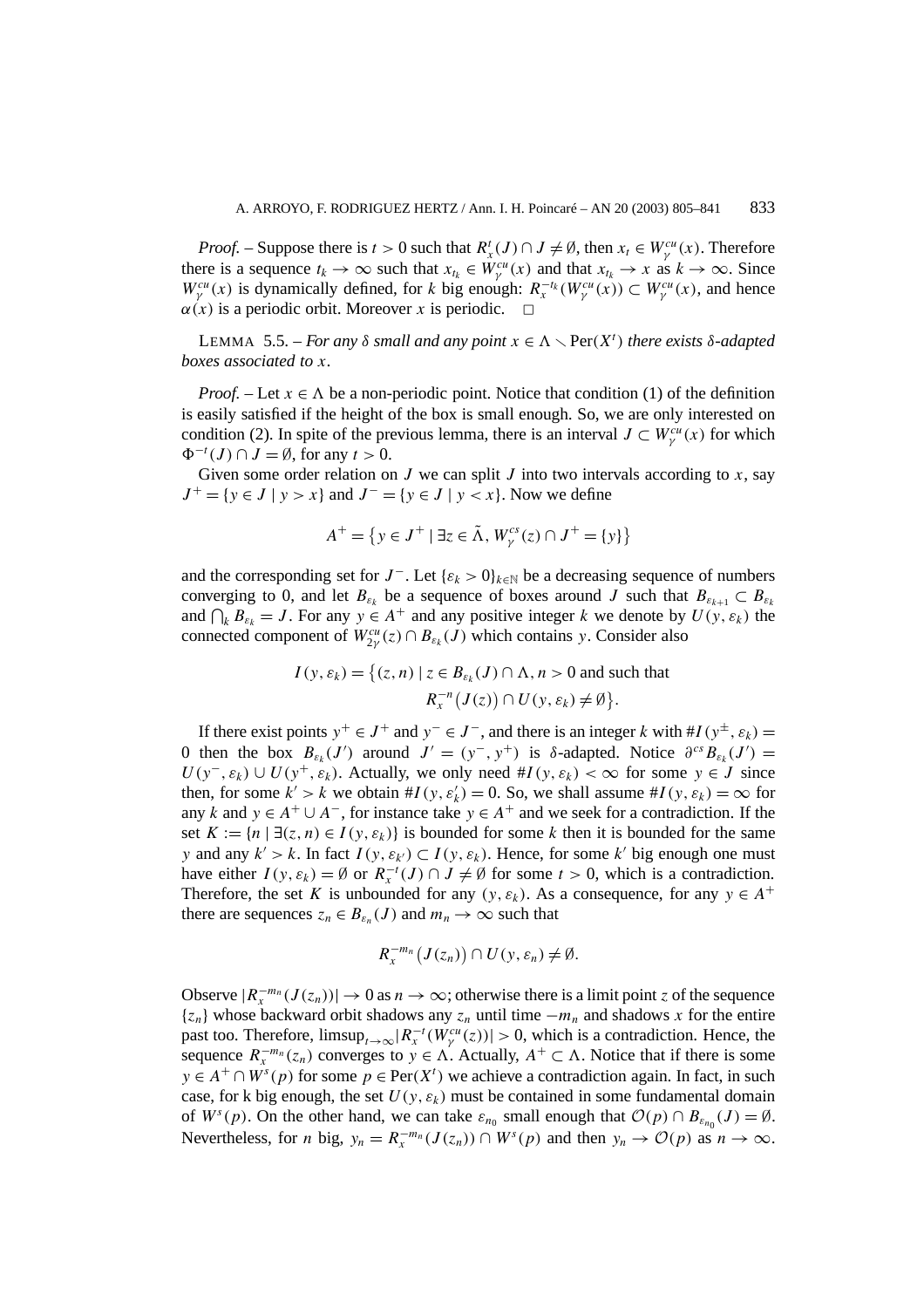However,

$$
R_{x_{m_n}}^{m_n}(y_n) \in R_{x_{-m_n}}^{m_n}\big(R_{x}^{-m_n}\big(J(z_n)\big)\big) = J(z_n) \subset B_{\varepsilon_n}(J) \subset B_{\varepsilon_{n_0}}(J)
$$

which is a contradiction. Therefore, no point on  $A^+$  belongs to the stable manifold of a periodic point in  $\Lambda$ .

Take some  $y \in A^+$ ,  $(z_n, n) \in I(y, \varepsilon_k)$  and  $m_n > 0$ , such that for any  $w \in J(z_n) \cap \tilde{\Lambda}$ we have

$$
W_{\gamma}^{cs}\big(R_{x}^{-m_{n}}(w)\big) \cap J \subset J^{+}.
$$

Consider a map  $\pi : A^+ \to A^+$  defined as follows: For each  $z \in A^+$ , let  $w = W_\gamma^{cs}(z) \cap A$  $J(z_n)$ . Then define  $\pi(z) := W_\gamma^{cs}(R_x^{-m_n})(w) \cap J$ . By construction, dist $(R_x^t(z), R_x^t(w)) \to$ 0 and dist $(R_x^{-t}(z_n), R_x^{-t}(w)) \to 0$  as  $t \to \infty$ . Then,  $w \in \tilde{\Lambda}$  and hence this map is well defined. Moreover, it is continuous and monotone. This implies that there exists  $w_0 \in A^+ \subset J$  such that  $\pi(w_0) = w_0$ , that is,  $R_x^{-m_n}(w_0)$  belongs to  $W_\gamma^{cs}(w_0)$ . As in the proof of Lemma 5.4 this situation implies that the  $\alpha$ -limit of  $w_0$  is a periodic orbit as well for the  $\alpha$ -limit of *y*. Hence *x* must be periodic. This contradiction implies that there is  $y^+ \in A^+$  such that  $I(y^+, \varepsilon_k) = \emptyset$ . Hence, if *x* is accumulated on both sides of  $W^{cs}_{\gamma}(x)$  we are done. If *x* is accumulated only on one side, the arguments of the proof of Lemma 3.6.1 in [21] apply directly.  $\Box$ 

We shall refer to those points accumulated only on one side of the box as boundary points of  $\Lambda$ . Notice that if  $B_{\varepsilon}(J)$  is an adapted box, then any sub-box is adapted too. As a consequence of the previous argument, for any non-periodic point  $x \in \Lambda$ , small adapted boxes can be taken in such a way  $\partial^{cu}(B_\varepsilon(J))$  is contained in some central stable manifolds, unless the point *x* is a boundary point of  $\Lambda$ .

Consider an adapted box  $B_{\varepsilon}(J)$  associated to some  $x \in \Lambda$ . If there is  $z \in B_{\varepsilon}(J) \cap \Lambda$ such that  $z_{-t} \in B_{\varepsilon}(J)$  ( $t > 0$ ) for the first time, we say  $(\psi_z, D_{\psi})$  is a *return* of  $B_{\varepsilon}(J)$  if *D<sub>* $\psi$ *</sub>* is the connected component which contain *z* of  $D_z^{-t} \cap B_{\varepsilon}(J)$  and  $\psi_z = R_z^{-t}|_{D_{\psi}}$ . Notice the holonomy map is defined on some normal section that contains the box. Denote by  $\mathcal{R} = \mathcal{R}(B_{\varepsilon}(J), \Lambda)$  the set of all returns associated to  $B_{\varepsilon}(J)$ . For  $\psi \in \mathcal{R}$ we say  $|\psi'| < \xi < 1$  if and only if for any  $y \in J(z)$ ,  $z \in D_{\psi} \cap \Lambda$  we have that  $|DR_z^{-t}|_{\tilde{F}(y)}| < \xi$ , where  $\tilde{F}(y) = T_y W_y^{cu}(z)$ .

Let  $\psi \in \mathcal{R}$ . If  $y \in D_{\psi} \cap \Lambda$  then  $J(y) \subset D_{\psi}$ ; so, it is saturated by central unstable manifolds and hence, is a vertical strip; since any point  $\tilde{y} \in J(y)$  shadows y until time  $\tau_z^{-t}(\tilde{y})$ . On the other hand, if  $D_{\psi} \subset^{s} B_{\varepsilon}(J)$ , then the image  $B_{\psi} := \text{img}(\psi)$  is an horizontal strip, i.e. intersects both components of *∂<sup>s</sup> Bε(J )*, by continuity.

Also we say  $\psi > \varphi$  for  $\psi, \varphi \in \mathcal{R}$  if  $\psi \circ \varphi^{-1}$  is obtained by flowing the orbits a negative amount of time. Remember we are considering first returns for the past.

LEMMA 5.6. – *For*  $\psi_1, \psi_2 \in \mathcal{R}$ , if  $\psi_1 \neq \psi_2$ , then  $D_{\psi_1} \cap D_{\psi_2}$  is not a domain of a *return if the intersection does not contains*  $\partial^u(B_\varepsilon(J))$ *.* 

*Proof.* – Take  $\varphi \in \mathcal{R}(B_{\varepsilon}(J), \Lambda)$  such that  $D_{\varphi} = D_{\psi_1} \cap D_{\psi_2}$ . Since  $D_{\varphi} \cap \partial^{\mu}B_{\varepsilon}(J) = \emptyset$ then  $B_{\varphi}$  is an horizontal strip. Now  $\psi_1(D_{\varphi}) \subset B_{\psi_1} \subset B_{\varepsilon}(J)$  since  $D_{\varphi} \subset D_{\psi_1}$ . Since  $\varphi$  is a return, there is  $z \in D_\varphi$  such that  $\varphi(z)$  is the first return of *z* to  $B_\varepsilon(J)$ . Hence  $\psi_1 > \varphi$ .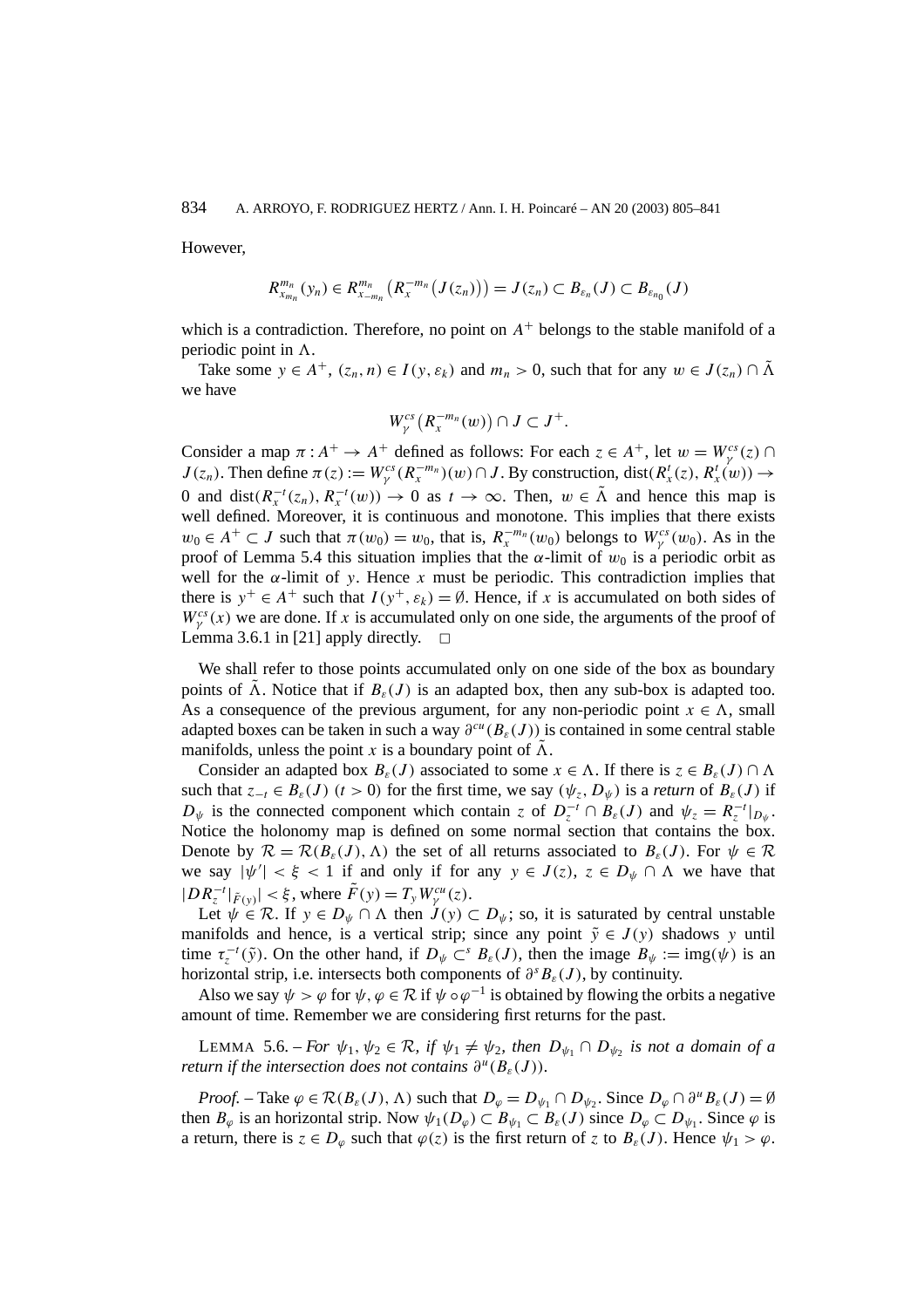Observe  $\psi_1 \circ \varphi^{-1}(B_{\varepsilon}(J)) \subset B_{\varepsilon}(J)$ , because it is an adapted box. This is a contradiction to the fact of  $\Lambda$  being transitive and not a single periodic orbit.  $\Box$ 

DEFINITION 6. – An adapted box  $B_{\varepsilon}(J)$  is well adapted if there is a sub-box  $B_{\varepsilon}(J)$ *and two disjoint vertical strips S*1*, S*<sup>2</sup> *such that*

$$
B_{\varepsilon}(J) \setminus B_{\varepsilon'}(J) = S_1 \cup S_2,
$$

*each one satisfies either:*  $S_i \cap \Lambda = \emptyset$  *or*  $S_i$  *is a domain of some*  $\psi_i \in \mathcal{R}(B_{\varepsilon}(J), \Lambda)$ *, for which*  $\psi_i(S_i)$  *is an horizontal strip.* 

LEMMA 5.7. – *Given any*  $x \in \Lambda \setminus \text{Per}(X^t)$ , there exists well adapted boxes *associated to x of arbitrarily small size.*

*Proof.* – Let  $B_{\varepsilon}(J)$  be a small adapted box associated to  $x \in \Lambda \setminus Per(X^t)$ , for some  $J \subset W^{cu}_{\gamma}(x)$ . We shall prove there is a sub-box  $B_{\varepsilon}(J)$  which is well adapted ( $\varepsilon' \leq \varepsilon$ ). It is important to remark that sub-boxes are not necessarily symmetric with respect to *J* , that is, we shall only need to find an interval  $T \subset W_c^{cs}(x)$ ,  $x \in T$ , such that  $B_T(J)$  have the desired properties. We split the proof in two parts:

First we shall assume that for all  $\varepsilon' \leq \varepsilon$ :

$$
B_{\varepsilon'}(J) \neq \{y \in J(z) \mid z \in \mathrm{cl}\big(B_{\varepsilon'}(J)\big) \cap \Lambda\}.
$$

For instance, this happens on the right side of the box  $B_{\varepsilon'}^+(J)$ . That is, for any  $\varepsilon' \leq \varepsilon$ :

$$
B_{\varepsilon'}^+(J) \neq \{ y \in J(z) \mid z \in \text{cl}(B_{\varepsilon'}^+(J)) \cap \Lambda \}.
$$
 (9)

So, there is some  $w \in W_c^{cs}(x)$  on the right hand of *x* such that  $w \notin J(z)$  for any  $z \in \text{cl}(B_{\varepsilon'}^+(J)) \cap \Lambda$ . According to this order we have  $x < w$  on  $W_{\varepsilon}^{cs}(x)$ . Define  $w_z =$  $J(z) \cap W_s^{cs}(x)$  for any such *z*.

If  $w > w_z$  for all *z* then  $S_2 = B_{\varepsilon'}^+(J) \setminus B_{(x,\tilde{w}_z)}(J)$  is a vertical strip contained  $B_{\varepsilon'}^+(J)$ , where  $\tilde{w}_z = \sup\{w_z; z\}$  and such that  $S_2 \cap \Lambda = \emptyset$  as the definition requires. Otherwise, there is  $z \in \text{cl}(B_{\varepsilon'}^+(J)) \cap \Lambda$  such that  $w_z > w$ . Let  $w_0 = \inf\{w_z \mid w_z > w\}$ . Hence, reducing the right side of the box  $B_{\varepsilon}(J)$  to  $B_{(x,w_0)}(J)$  we have that  $S_2 =$  $B_{\varepsilon'}^+(J) \setminus B_{(x,\tilde{w_z})}(J)$  and  $S_2 \cap \Lambda = \emptyset$ .

Now we shall see that the left side of the box also verify (9). In fact, assume by contradiction that for some  $\varepsilon' > 0$ 

$$
B_{\varepsilon'}^{-}(J) = \{ y \in J(z) \mid z \in \text{cl}(B_{\varepsilon'}^{-}(J)) \cap \Lambda \}.
$$
 (10)

We claim there is  $\psi \in \mathcal{R}$  such that

$$
D_{\psi} \cap B_{\varepsilon'}^-(J) \neq \emptyset
$$
 and  $D_{\psi} \cap (\partial^{\mu} B_{\varepsilon'}^-(J) \setminus J) = \emptyset$ .

If the claim holds, then  $B_{\psi}$  is an horizontal strip that crosses all  $B_{\varepsilon}(J)$  and in particular  $B_{\psi} \cap B_{\varepsilon}^{+}(J) \neq \emptyset$ . This is a contradiction to (9). Therefore, (9) holds also for the left side of the box. Repeating the argument we have done for the right side on the left side, we obtain the desired sub-box of  $B_{\varepsilon}(J)$  which is well adapted.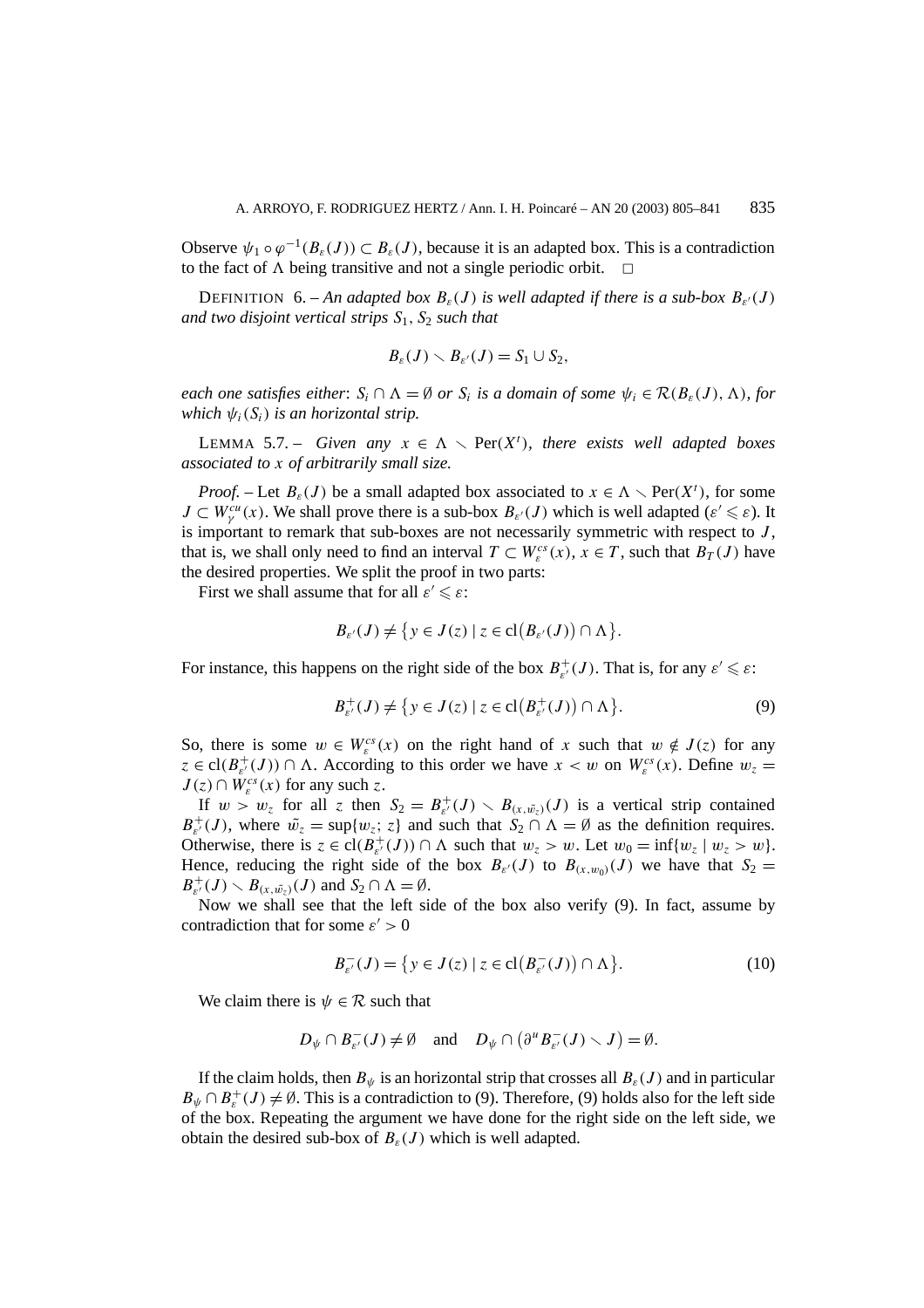### 836 A. ARROYO, F. RODRIGUEZ HERTZ / Ann. I. H. Poincaré – AN 20 (2003) 805–841

To prove the claim, first notice there are  $\psi \in \mathcal{R}$  such that  $D_{\psi} \cap B_{\varepsilon'}^-(J) \neq \emptyset$ , since there are points of  $\Lambda$  on the left side of the box and  $\Lambda$  is transitive. If there is only one return, then  $B_{\varepsilon}^{-}(J) \subset D_{\psi}$  and also  $B_{\psi} \subset (B_{\varepsilon}^{-}(J) \setminus J)$ , since  $X^{t}(J) \cap J = \emptyset$ ,  $\forall t \neq 0$  and also  $B_{\psi}$  satisfies (10). This is a contradiction to the transitivity of the set  $\Lambda$ . Hence, there are at least two returns on the left side of the box.

Suppose there are two different  $\psi_1, \psi_2 \in \mathcal{R}$  such that

$$
\big(\partial^u\big(B^-_{\varepsilon'}(J)\big)\big) \smallsetminus J\big) \subset D_{\psi_1} \cap D_{\psi_1},
$$

 $\psi_1 < \psi_2$  and there is no other return preceding  $\psi_2$  except  $\psi_1$ . Notice  $B_{\psi_1} \nsubseteq D_{\psi_1}$ . Moreover,  $B_{\psi_1} \subset (B_{\varepsilon'}^-(J) \setminus J)$ , since  $B_{\varepsilon}^+(J) \cap \Lambda$  have holes as we assumed in (9) and  $X^t(J) \cap J = \emptyset$  for any  $t \neq 0$ . Also  $D_{\psi_1} \subset B_{\varepsilon'}^-(J)$  since, in the other case  $B_{\varepsilon'}^-(J) \subset D_{\psi_1}$ contradicting again the transitivity of  $\Lambda$ . Notice  $D_{\psi_1} \subset D_{\psi_2}$  since  $\psi_1 < \psi_2$  and they are different returns. Therefore there exists  $z \in B_{\varepsilon'}^-(J) \setminus D_{\psi_1}$  that returns into  $B_{\varepsilon'}^-(J)$  before  $\psi_2$  by a continuous extension of  $\psi_1$ . However,  $z \in D_{\psi_2} \setminus D_{\psi_1}$ . This contradiction proves our claim.

Now is left to prove the lemma in case that

$$
B_{\varepsilon}(J) = \big\{ y \in J(z) \mid z \in \mathrm{cl}(B_{\varepsilon}(J)) \cap \Lambda \big\}.
$$

Take  $\psi_+$  and  $\psi_- \in \mathcal{R}$  such that  $D_+ \subset B_\varepsilon^+(J)$ ,  $D_- \subset B_\varepsilon^-(J)$  and that  $B_{\psi_+}, B_{\psi_-}$ are horizontal strips. It is not difficult to see that we can find two periodic intervals *J*( $w_+$ ) ⊂ *D*<sub>+</sub> and *J*( $w_-$ ) ⊂ *D*<sub>−</sub>, that is

$$
\psi_{\pm}(J(w_{\pm})) \subset J(w_{\pm}).
$$

Cutting the box along both intervals we obtain the desired well adapted box, proving the lemma.  $\Box$ 

#### **5.2. Proof of Main Lemma**

Let  $\Lambda_0 \subset M$  be a non-trivial compact invariant set provided with a dominated splitting which is not an irrational torus. Assume that any compact invariant subset of  $\Lambda_0$  is hyperbolic. We shall prove  $\Lambda_0$  is hyperbolic. In order to do that, we need to prove both:  $|L^{-t}|_{F(z_0)}|$  → 0 and  $|L^t|_{E(z_0)}|$  → 0 as  $t \to \infty$  for any  $z_0 \in \Lambda_0$ . We shall prove only the former limit. The latter is analogous.

First assume  $\Lambda_0$  is not a minimal set. Recall a compact invariant set is minimal if and only if any orbit is dense. Let us state the following two lemmas. For a proof see [21], Lemma 3.7.4 and Lemma 3.7.2 respectively.

LEMMA 5.8. – Let  $B_{\varepsilon}(J)$  be a well adapted box such that  $#R(B_{\varepsilon}(J), \Lambda)$  is not *bounded. Then, there exists a return*  $\psi_0 \in R(B_\varepsilon(J), \Lambda)$  *such that the adapted box*  $B_{\psi_0} = \text{Img}(\psi_0)$  *satisfies that for every*  $\psi \in R(B_{\psi_0}, \Lambda)$  *we have*  $|\psi'| < \frac{1}{2}$ *.*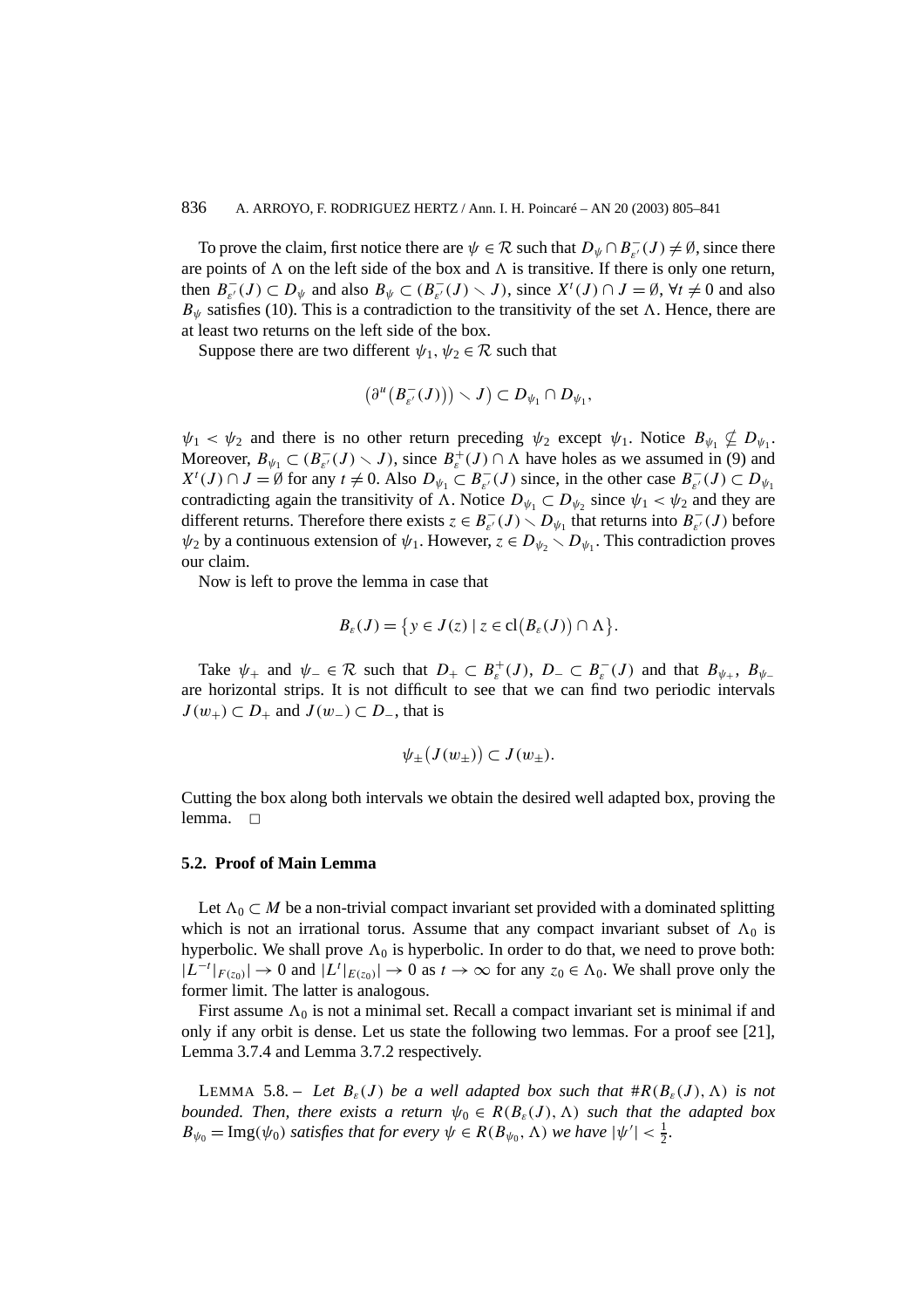LEMMA 5.9. – Let  $B_{\varepsilon}(J)$  be an adapted box such that for any  $\psi \in \mathcal{R}(B_{\varepsilon}(J), \Lambda)$  we *have*  $|\psi'| \leq \xi < 1$ *. Then, for every*  $y \in B_{\varepsilon}(J) \cap \Lambda_0$  *we have* 

$$
\int\limits_{0}^{\infty}\left|R^{-t}\big(J(y)\big)\right|\mathrm{d}t<\infty
$$

*and therefore*  $|D_y R^{-t}|_{F(y)} \to 0$  *as*  $t \to \infty$ *.* 

Notice that  $|D_y R^{-t}|_{F(y)} \to 0$  as  $t \to \infty$  implies  $|L^{-t}|_{F(y)} \to 0$  as  $t \to \infty$ .

By hypothesis there is  $x \in \Lambda_0$  such that  $x \notin \omega(x)$ . Lemma 5.7 implies the existence of a small well adapted box  $B_{\varepsilon}(J)$  associated to *x* such that  $B_{\varepsilon}(J) \cap \{X^{-t}(x) \mid t > 0\} = \emptyset$ . Notice  $#R(B_{\varepsilon}(J), \Lambda_0) = \infty$ , since  $\Lambda_0$  is transitive. Therefore combining Lemma 5.8 and Lemma 5.9 we conclude that there exists a sub-box  $B_0$  (= Img( $\psi_0$ ) of the Lemma 5.8) where, for all  $y \in B_0 \cap \Lambda_0$  we have  $|D_y R^{-t}|_{F(y)} \to 0$  as  $t \to \infty$ , and hence  $|L^{-t}|_{F(y)}| \to 0$  as  $t \to \infty$ , as we have remarked above.

Now take  $z_0 \in \Lambda_0$ , if  $\alpha(z_0) \neq \Lambda_0$ , then by hypothesis it is a hyperbolic set. Therefore  $|L^{-t}|_{F(z_0)} \to 0$  as  $t \to \infty$ . On the other hand, if  $\alpha(z_0) = \Lambda_0$ , then there is  $m > 0$  such that  $z_{-m} \in B_0$ . Then  $|L^{-t}|_{F(z_{-m})}| \to 0$  as  $t \to \infty$ , and this is what we wanted to prove.

For the case  $\Lambda_0$  is minimal, we have to use a different argument. Also we need two lemmas whose proof can be found in [21] (see Lemma 3.7.5 and Lemma 3.7.6).

LEMMA 5.10. – *There is*  $x_0 \in \Lambda_0$  *and an adapted box of arbitrarily small size associated to*  $x_0$  *such that*  $B_\varepsilon(J^+) \cap \Lambda_0 = \emptyset$  *or*  $B_\varepsilon(J^-) \cap \Lambda_0 = \emptyset$ .

**LEMMA** 5.11. – Let  $B_{\varepsilon}(J)$  be an adapted box such that  $B_{\varepsilon}(J^+) \cap \Lambda_0 = \emptyset$ . Then there *exists*  $K > 0$  *such that*  $\forall y \in B_{\varepsilon}(J) \cap \Lambda_0$ 

$$
\int\limits_{0}^{\infty} |R^{-t}(J^{+}(y))| dt < K
$$

*and moreover, there is*  $J_1(y)$ ,  $J^+(y) \subset J_1(y) \subset J(y)$  where both components of  $J_1(y)$  –  $J^+(y)$  *have length bounded away from zero independently of y and some*  $\tilde{K} > 0$  *where* 

$$
\int\limits_{0}^{\infty}\left|R^{-t}(J_1(y))\right|{\rm d}t\,<\tilde{K}.
$$

In spite of these, notice that  $B = \bigcup_{y \in B_{\varepsilon}(J) \cap \Lambda_0} J_1(y)$  is a two-dimensional open set contained in some transversal section to the flow where for any  $y \in B \cap \Lambda_0$  we have:

$$
\int\limits_{0}^{\infty} \left| R^{-t} \left( J_{1}(y) \right) \right| \mathrm{d}t < \tilde{K}
$$

and hence  $|L^{-t}|_{F(y)}| \to 0$  as  $t \to \infty$ .

Let  $z_0 \in \Lambda_0$ . There is some  $m > 0$  such that  $z_{-m} \in B$ . Then  $|L^{-t}|_{F(z_{-m})}| \to 0$  as  $t \to \infty$ . This finishes the proof of the Main Lemma.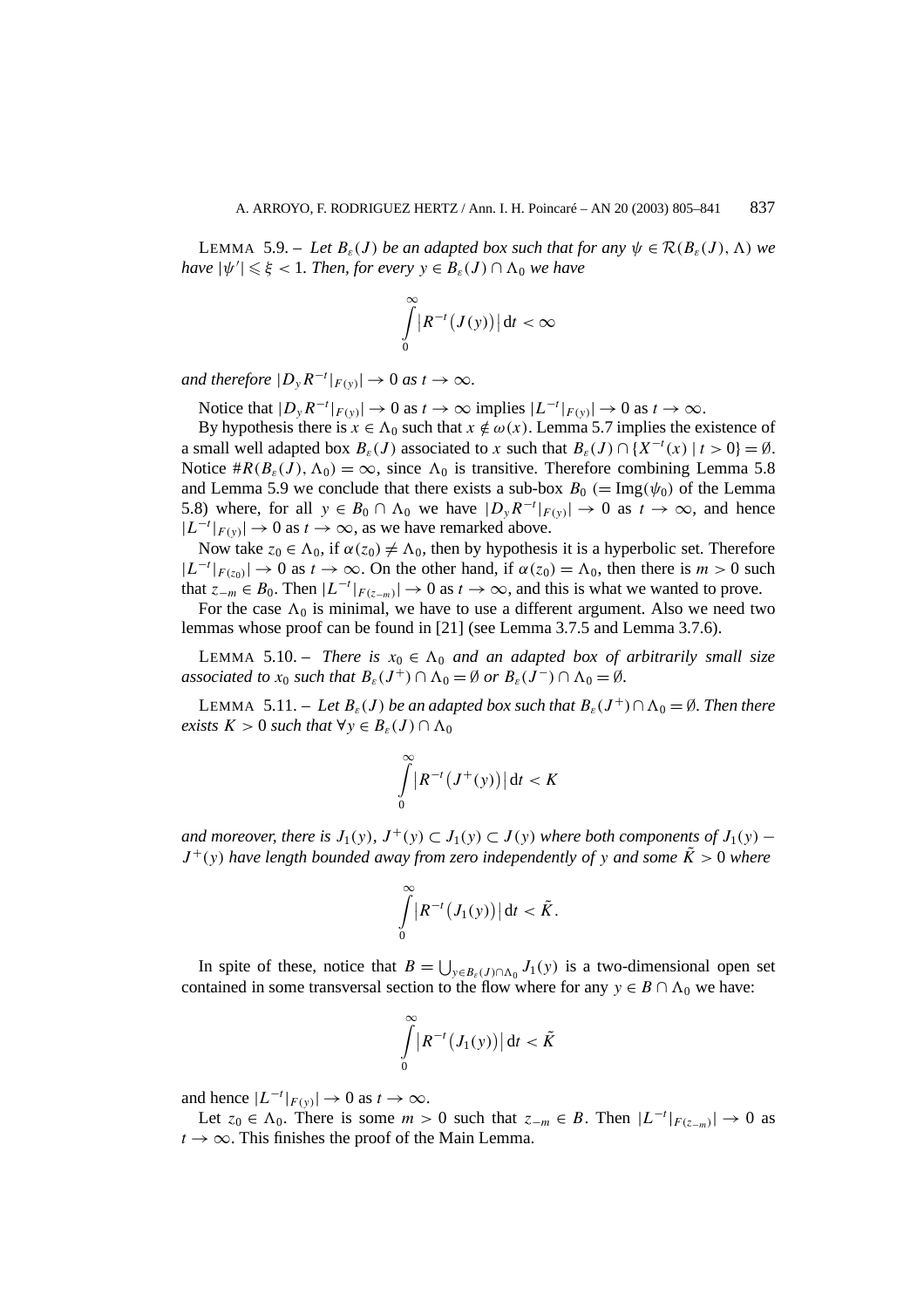#### **6. Proof of Theorem A**

Finally, on this section we shall give the proof of Theorem A. For that, consider this two subsets of the space of vector fields,  $\mathcal{X}^1(M)$ :

$$
H = \{ X \in \mathcal{X}^1(M) \mid \text{Sing}(X) \cap \text{cl}(\text{Per}(X)) \neq \emptyset \}
$$
  

$$
Tg = \{ X \in \mathcal{X}^1 \mid X \text{ has a homoclinic tangency} \}.
$$

Define  $U = \mathcal{X}^1(M) \setminus cl(H \cup Tg)$  (the closure is on the *C*<sup>1</sup>-topology). The set U consist of all vector fields which are not  $C<sup>1</sup>$ -approximated by a homoclinic bifurcation. Denote by Per<sub>h</sub> $(X)$  the set of hyperbolic periodic orbits of  $X<sup>t</sup>$  of saddle type; we shall prove that for elements in  $U$ , the closure of this set has a dominated splitting.

Given  $X \in \mathcal{X}^1(M)$  and any point  $p \in \text{Per}_h(X)$ , let  $\tilde{E}^s_p(X)$  and  $\tilde{E}^u_p(X)$  be the stable and unstable 2-dimensional subspaces of  $T_pM$ , invariant for the derivative of the flow, respectively. We can define  $E_p^s = \tilde{E}_p^s \cap \mathcal{N}_p$  and  $E_p^u = \tilde{E}_p^u \cap \mathcal{N}_p$ , since  $X(p) \neq 0$  for any  $p \in Per_h(X)$ .

*Remark* 3. – For  $p \in \text{Per}_h(X)$  we have  $L_p^{t_p} = D_p X^{t_p} |_{\mathcal{N}_p}$ , where  $t_p$  denotes the period of p. Moreover,  $E_p^s$  and  $E_p^u$  are invariant by  $L_p^{t_p}$  and also  $R_p^{t_p}$ :  $N_p \rightarrow N_p$  is a diffeomorphism. Actually, this is the usual Poincaré first return map on *p*.

The next lemma relates the angle  $1$  between the stable and unstable spaces on hyperbolic periodic points of saddle type and the existence of a dominated splitting.

LEMMA 6.1. – Let  $X \in \mathcal{X}^1(M)$ *. If there exists*  $\gamma > 0$  *and a neighborhood*  $V(X)$  *of* X *such that for any*  $Y \in V(X)$  *we have* 

$$
angle(E_p^s, E_p^u) > \gamma; \ \forall p \in Per_h(Y)
$$

*then,*  $\text{cl}(\text{Per}_h(X))$  *has a dominated splitting.* 

*Proof.* – To show the existence of a dominated splitting on  $cl(Per_h(X))$  one must proceed to verify that the splitting on  $\text{Per}_h(X)$  given by the stable and unstable spaces on periodic points is in fact dominated. Then, one can easily extend such splitting to the closure. To see that, we remark that the argument of the proof of Lemma 2.0.1 of [21] relies only on some estimates on the eigenvalues of the derivative on periodic points. In our case, all these estimates remain true for  $R_p^{t_p}$  for each  $p \in \text{Per}_h(X)$ , since each return map is a diffeomorphism (see Remark 3). Finally, in [4] we can see how to perturb the flow in order to obtain the desired Poincaré maps.  $\Box$ 

Now we can state the fundamental relation between homoclinic tangencies and the existence of a dominated splitting.

THEOREM 6.2. – If *X* is a Kupka–Smale vector field in U, then the  $\text{cl}(\text{Per}_h(X))$  has *a dominated splitting.*

It is not difficult to see that the proof of Theorem 6.2 reduces to prove the following lemma:

<sup>&</sup>lt;sup>1</sup> See [21] for definition.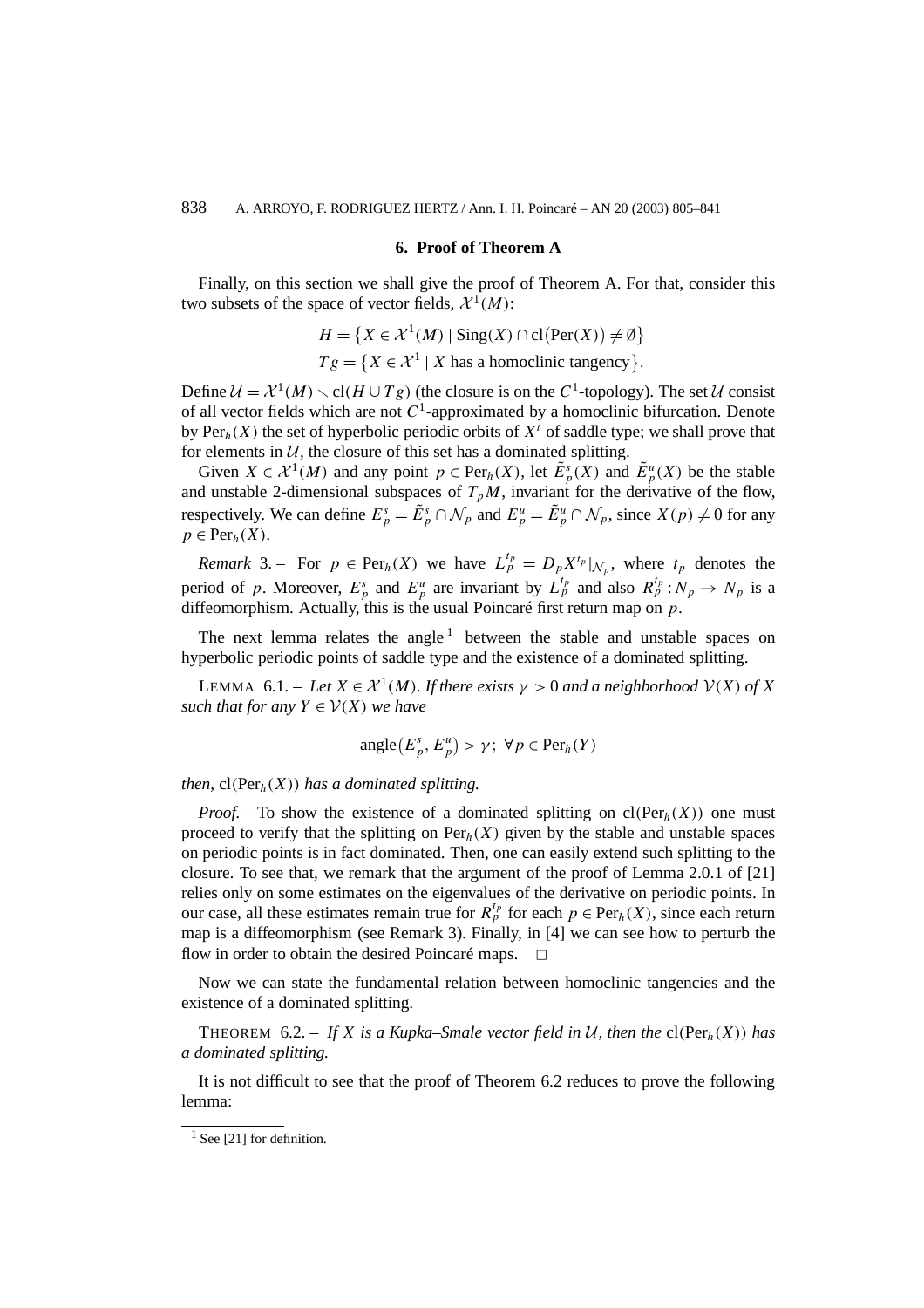LEMMA 6.3. – *Let X* ∈ U *be a Kupka–Smale vector field on M. Then there exists a neighborhood*  $V(X)$  *of X and a number*  $\gamma > 0$  *such that*  $\forall Y \in V(X)$  *and*  $\forall p \in \text{Per}_h(Y)$ *we have*

$$
angle(E_p^s(Y), E_p^u(Y)) > \gamma.
$$

*Proof.* – See the proof of Lemma 2.2.2 in [21], and consider Remark 3. □

Let  $\Omega(X)$  be the non-wandering set of *X* and denote by  $P_0(X)$  and  $F_0(X)$  the sets of attracting and repelling periodic orbits, respectively. Let  $\Omega_0(X) = \Omega(X) \setminus (P_0(X) \cup$  $F<sub>0</sub>(X) ∪$  Sing $(X)$ ).

**PROPOSITION** 6.4. – *There is*  $U_1 \subset U$  *an open and dense set such that for any*  $Y \in U_1$ ,  $\Omega_0(Y)$  *is closed and it has a dominated splitting.* 

*Proof.* – The function  $\Gamma$  that associates to each vector field *X* the set cl(Per<sub>h</sub>(X)) is lower semi-continuous, since hyperbolic periodic orbits cannot be destroyed by small perturbations.

Call  $G_1$  the resiudal set of continuity points of  $\Gamma$ . Denote by  $G_2$  the set of Kupka– Smale flows on *M* (i.e. periodic orbits and singularities are hyperbolic, and the stable and unstable manifolds are in general position) and set  $G_3 = \{X \mid \Omega(X) = \text{cl}(\text{Per}(X)) \cup \Omega(X)\}$ Sing $(X)$ }, which is also residual (see [19]). Hence,  $G = G_1 \cap G_2 \cap G_3$  is a residual set.

LEMMA 6.5. – *For any*  $X \in G \cap \mathcal{U}$ *, we have*  $\Omega_0(X) = \Gamma(X)$ *.* 

*Proof.* – In order to see that  $\Omega_0(X) \subset \Gamma(X)$ , suppose there is  $q \in \Omega_0(X) \setminus \Gamma(X)$ . Let *U* be an open set such that  $\Gamma(X) \subset U$  such that  $q \notin cl(U)$ . Let  $N \subset U$  be a neighborhood of *X* where  $\Gamma(Y) \subset U$  for any  $Y \in N$ . Since  $X \in G_3$ , there is a sequence  ${p_n}$  ⊂ Per(X) ∪ Sing(X) such that  $p_n \notin cl(U)$  and  $p_n \to q$ . Since #Sing(X) < ∞ and *q* ∉  $\Gamma(X)$  then *p<sub>n</sub>* ∈ *P*<sub>0</sub>(*X*) ∪ *F*<sub>0</sub>(*X*) for all *n*. Without lost of generality we may think  $p_n \in P_0(X)$  for all *n*. Let us recall the following theorem due to Pliss.

THEOREM 6.6 (Pliss, [18]). – Let  $X \in \mathcal{X}^1(M)$  and suppose there is an infinite *sequence*  $\{p^n\} \subset P_0(X)$ *, then for any*  $\varepsilon > 0$  *there is*  $Y \in \mathcal{X}^1(M)$ *,*  $\varepsilon$ *-C*<sup>1</sup>*-close to X and some*  $n \in \mathbb{N}$  *such that*  $p_n$  *is a non-hyperbolic periodic orbit of*  $Y$ *.* 

It is not difficult to see that if we take a very small perturbation of the map *Y* , we can assume  $p_n$  is an hyperbolic periodic orbit of saddle type. Hence we have found some  $Y \in N$  with a hyperbolic periodic orbit of saddle type  $p_n$  outside U; contradicting the fact of  $\Gamma(Y) \subset U$ . Therefore  $\Omega_0(X) \subset \Gamma(X)$ . On the other hand, to prove  $\Gamma(X) \subset \Omega_0(X)$  we claim that  $\Omega_0(X)$  is closed. If it is not the case, it happens that  $cl(\Omega_0(X))$  ∩ Sing $(X) \neq \emptyset$ . Since  $cl(\Omega_0(X)) \subset \Gamma(X)$ , we have found a contradiction to the fact that  $\Gamma(X) \cap \text{Sing}(X) = \emptyset$ , proving  $\Omega_0(X)$  is a closed set and hence the lemma follows.  $\Box$ 

Since *X* ∈ *G* ∩ *U*, we have  $\Omega_0(X) = \text{cl}(\text{Per}_h(X))$ . As a consequence of Theorem 6.2 we know that  $\Omega_0(X)$  has a dominated splitting. Take an admissible neighborhood U of  $\Omega_0(X)$ , that is, a neighborhood U such that there is  $U(X)$  a neighborhood of X such that for any  $Y \in \mathcal{U}(X)$  the maximal invariant set of *Y* in *U* also has a dominated splitting. We can assume  $U(X) \subset U$ . Since  $X \in G_1$  it is a continuity point of  $\Gamma$ , given a neighborhood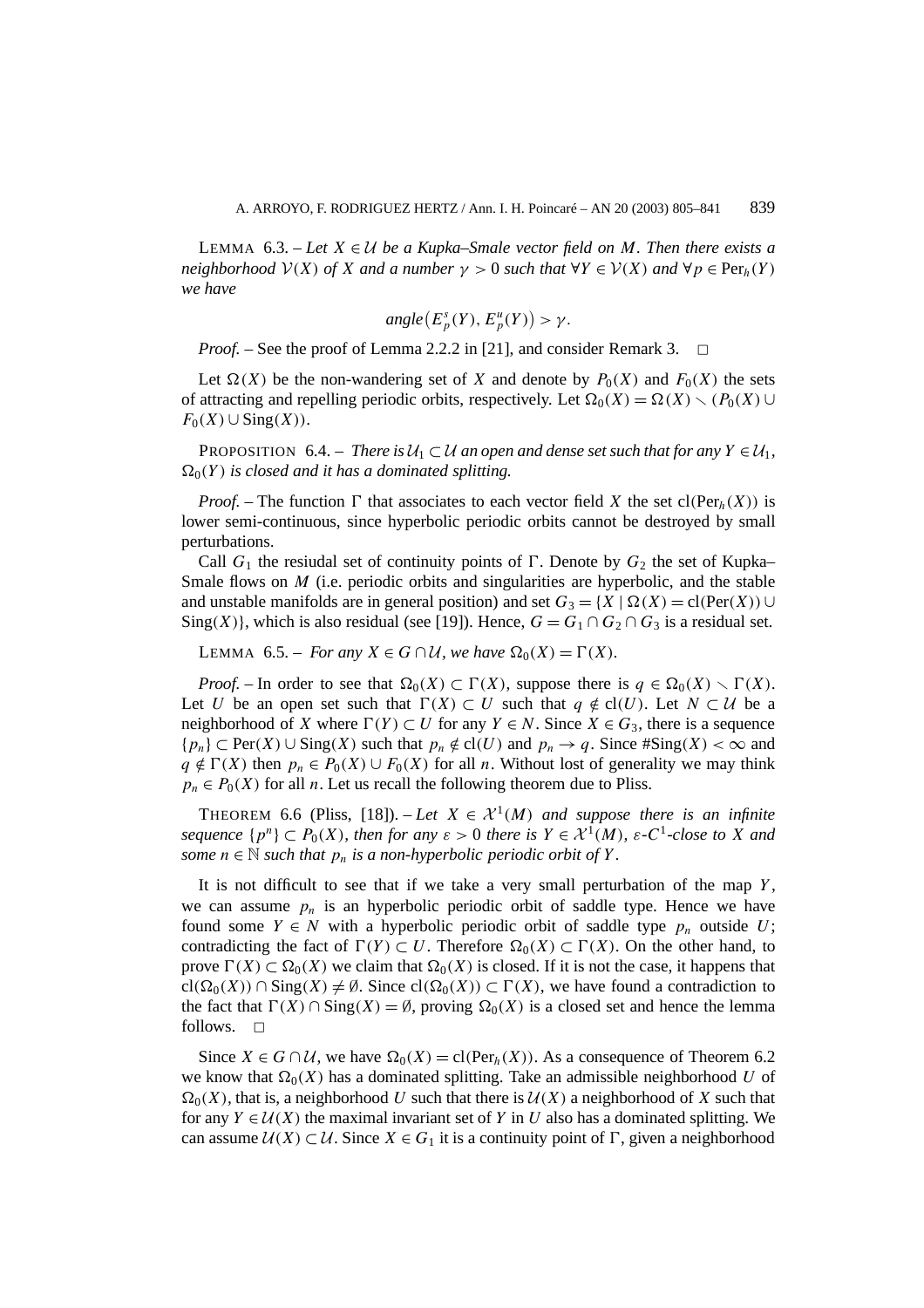*U*<sub>0</sub> of  $\Omega_0(X)$  such that  $U_0 \subset cl(U_0) \subset U$ , we can assume that for all  $Y \in U(X)$  verify that  $cl(Per_h(Y)) \subset U_0$ .

Let us prove that for all  $Y \in \mathcal{U}(X)$  we have  $\Omega_0(Y) \subset U$ . If it is not the case, there is  $Y \in \mathcal{U}(X)$  and  $x \in \Omega_0(Y) \cap (M \setminus U)$ . Notice *x* is not a periodic point and is nonwandering. Moreover, *x* cannot be accumulated by points in  $P_0(Y) \cup F_0(Y)$ , otherwise, as in the proof of the Lemma 6.5, we can find an hyperbolic periodic orbit of saddle type outside  $U_0$ , which is impossible.

Now the  $C^1$ -Closing Lemma [19] allow us to find  $\tilde{Y}$  close to *Y* having a periodic orbit passing through *x*. Actually, perturbing a bit more if necessary, this orbit is hyperbolic of saddle type. This is a contradiction to the continuity of  $\Gamma$  on *X*. Hence, for all  $Y \in \mathcal{U}(X)$ , the set  $\Omega_0(Y)$  has a dominated splitting. Finally, the set  $\mathcal{U}_1 = \bigcup_{X \in G} \mathcal{U}(X)$  verifies the proposition.  $\square$ 

Now we can give a proof of Theorem A.

*Proof of Theorem A.* – Given  $X \in \mathcal{U}$ , Proposition 6.4, together with Theorem B imply there is a  $C^2$ -Kupka–Smale vector field  $Y \in U_1$  arbitrarily close to *X* such that  $\Omega_0(Y) = \Lambda \cup \mathcal{T}$ , where  $\Lambda$  is hyperbolic and  $\mathcal{T}$  is a finite union of irrational torus. However, the existence of such torus is not generic, even in the  $C<sup>2</sup>$  topology. Hence, making a small perturbation if necessary, we obtain that  $\Omega_0(Y)$  is hyperbolic.

Now we claim  $\Omega(Y)$  is hyperbolic. For that, we just need to guarantee that  $P_0(Y)$  ∪  $F_0(Y)$  is a finite set. In fact, for instance, suppose  $\#P_0(Y) = \infty$ . Let *U* be a neighborhood of  $\Omega_0(Y)$  where the maximal invariant set on *U* is hyperbolic. Notice we can take *U* in such a way all periodic orbits in *U* are of saddle type. On the other hand, all but a finite number of periodic attracting orbits must belong to *U*. In fact,  $cl(P_0(Y)) \setminus$  $P_0(Y) \subset \Omega_0(Y) \subset U$ , by definition. This is a contradiction. Therefore  $#P_0(Y) < \infty$ . This argument applies also to  $F_0(Y)$ . Hence, we conclude  $\Omega(Y)$  is hyperbolic.

It is left to prove  $\Omega(Y) = \text{cl}(\text{Per}(X))$  and that there are no cycles. Since  $L(Y) \subset \Omega(Y)$ , the limit set of *Y* is hyperbolic too and so, the periodic orbits are dense on it. By a result of Newhouse [11], we only need to verify the absence of cycles on  $L(Y)$  in order to conclude  $L(Y) = \Omega(Y)$ . Since there are no singularities of the flow involved, the index of all saddle periodic orbits is one. And since *Y* is Kupka–Smale vector field, all the invariant manifolds are in general position. Hence there are no cycles.

Now, we have already prove that *X* can be approximated by *Y* either: Uniformly hyperbolic with no-cycle condition, exhibiting a homoclinic tangency, or *X* belongs to the class *H*. However, if  $X \in H$ , it is an easy consequence of Hayashi's Connecting Lemma [4] that there is  $Y \in \mathcal{X}^1(M)$  arbitrarily close to X showing a singular cycle, concluding the proof of Theorem A.  $\square$ 

# **Acknowledgements**

This is the first author's doctoral thesis, under the orientation of Jacob Palis at IMPA, and he is very thankful for his encouragement and guidance.